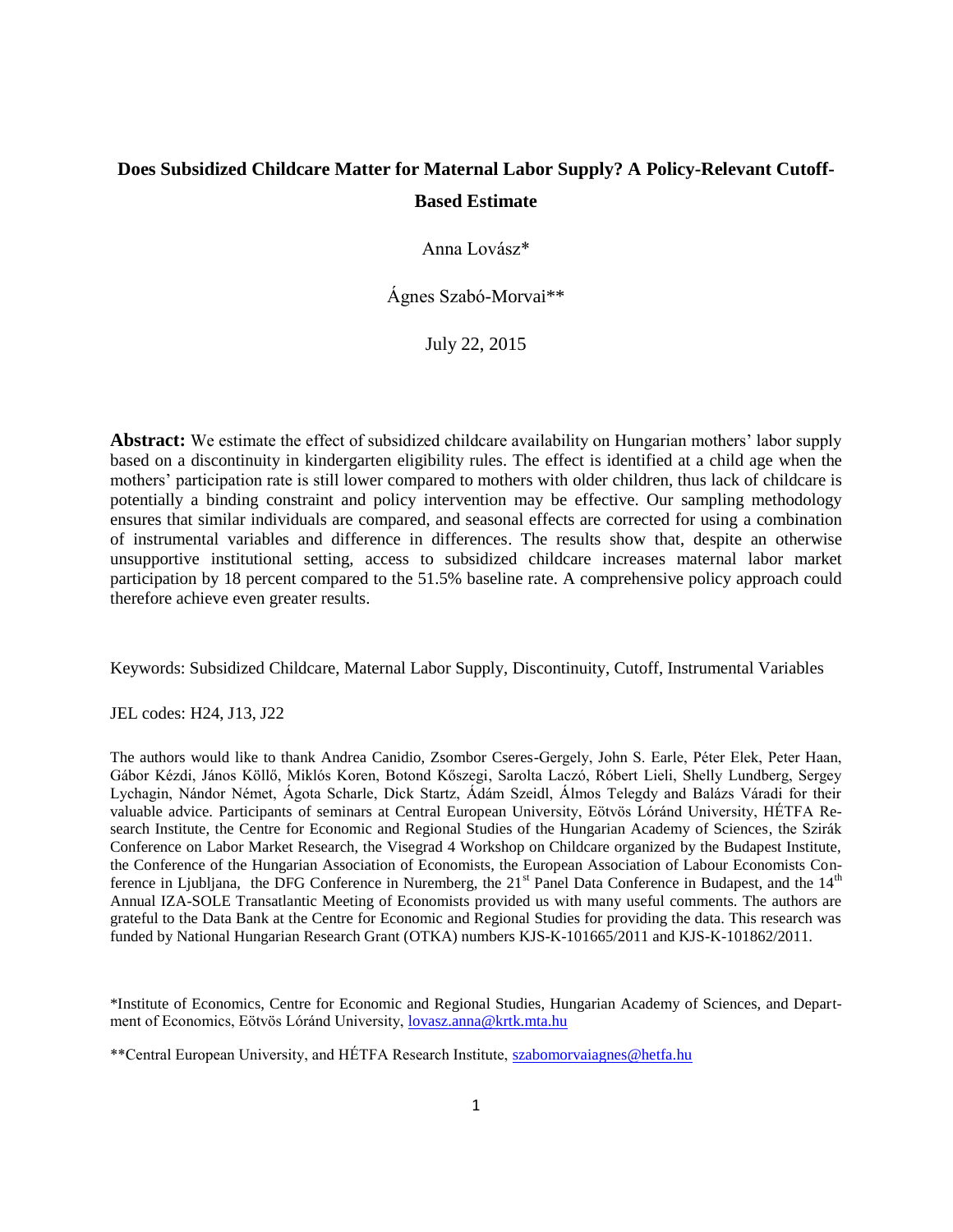#### **I. Introduction**

 $\overline{a}$ 

Encouraging the higher labor market participation of women, especially mothers of young children, is an important policy goal in most countries.<sup>1</sup> The possible range of policy tools is varied, but the recent consensus among policymakers is that the expansion of subsidized childcare is an important component.<sup>2</sup> To find the most effective mix of policies and forecast the benefits of investment in childcare expansion, it is important to estimate the impact of childcare on mothers' labor supply precisely. Previous empirical results of the relevant literature are ambiguous, with some pointing to a significant positive impact, and others finding no evidence of an effect. We add to this literature by applying one of the most credible empirical methodologies seen in recent studies in a setting that differs in some key aspects, highlighting the main reasons for these mixed results. We find evidence of a significant impact of childcare expansion on maternal labor supply (a) if the expansion pertains to children at a young enough age where maternal participation is still low relative to that of mothers with older children, and (b) despite other possibly constraining institutional factors, such as the low availability of flexible work forms or traditional cultural views of mothers' roles.

We utilize a discontinuity in the eligibility rules for subsidized kindergarten in Hungary to identify the effect of childcare on maternal labor supply. The eligibility of 3-year-olds depends on whether the child was born before or after the eligibility cutoff point, January 1st. We compare the labor market participation of mothers on the two sides of the cutoff point, using standard instrumental variables estimation (IV), where birthdate serves as an instrument for childcare availability. Due to data constraints, the windows defined around the cutoff are rather wide. The two groups may therefore differ not only in

 $1$  It is key to sustainable growth, lowering budget deficits, and gender equality (Bloom et al. 2009), demographic policy (Apps and Rees 2001), and satisfying increased skill demand (Krusell et al. 2000).

 $^2$  In the US and Canada, universal subsidized pre-kindergarten was introduced in several places (Fitzpatrick 2010, Lefebvre and Merrigan 2008), and the EU set targets for increasing childcare availability (EU 2002).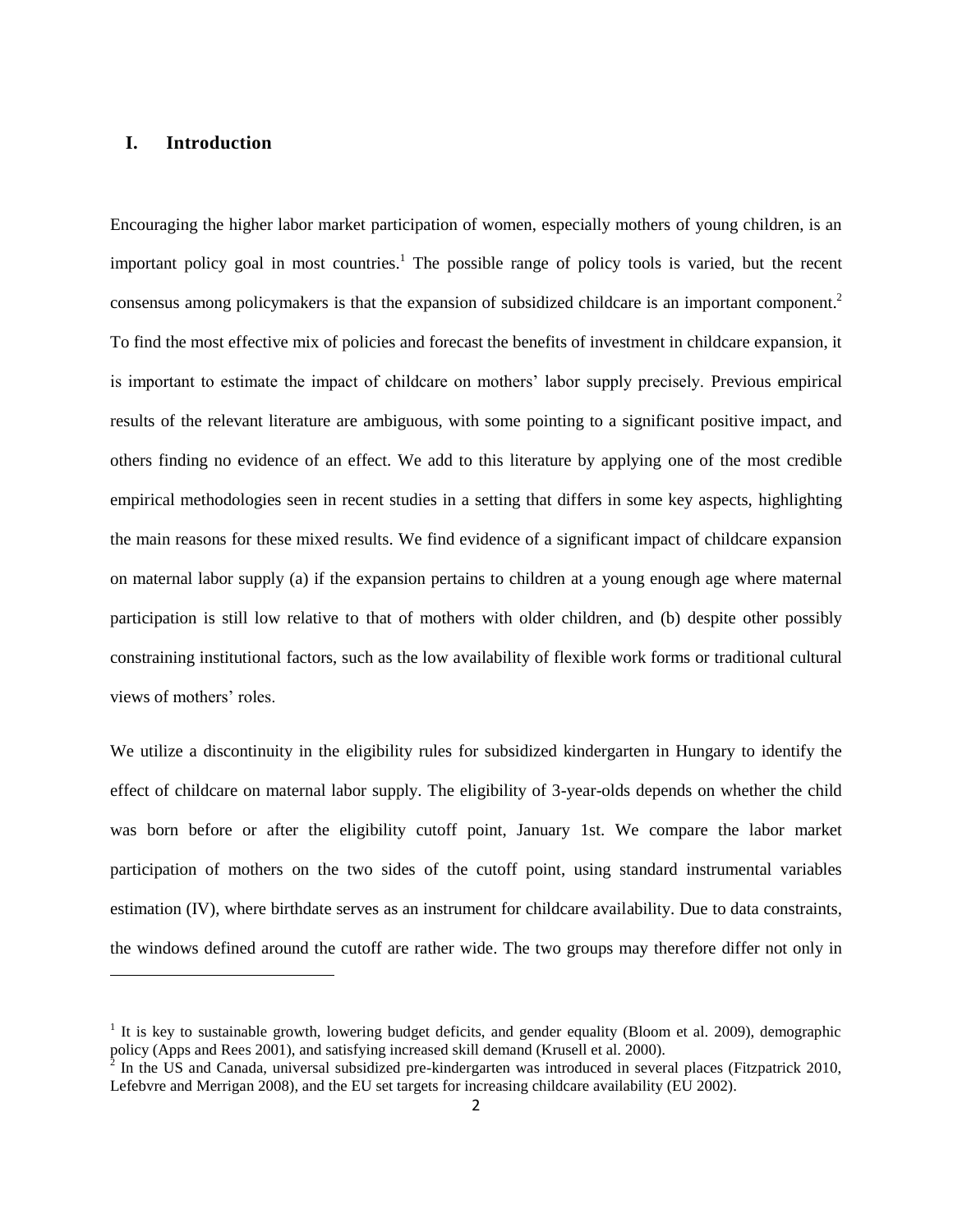childcare access, but also other child age-related aspects, mainly parental leave entitlement and separation preferences. By selecting our sample so that we compare mothers when their children are the same age, we disentangle the effect of childcare from these other factors that are related to child age, but do not vary by birthdate.

The wide windows also raise concerns of seasonality bias, as noted by Bound and Jaeger  $(1994)$ .<sup>3</sup> To address this problem, a difference-in-differences (DID) model is estimated, based on comparison groups of mothers of 4-5-year-olds who are subject to the same seasonal effects, but no childcare effect. The results are robust in all specifications and suggest a significant positive impact: we find that if the fraction of children covered by subsidized childcare increased from 0 to 100% - i.e. if subsidized childcare became available to mothers who did not previously have access at all - their participation rate would increase by 9.5 percentage points, or 18 percent compared to the 51.5% baseline rate. Our study provides an intent-totreat analysis, as it is the effect of an increase in childcare availability and not enrollment itself that is of first order relevance to policymaking.

The results of the numerous previous estimates available from various countries are mixed for two main reasons. First, they are sensitive to the estimation methods used; and second, the magnitude of the effect is highly dependent on the point of estimation in terms of the maternal labor market return process as a function of child age. Of the three main empirical approaches used in the literature, studies based on structural models have the advantage of being able to control for fertility and other types of selection biases. However, they usually utilize regional or time variation in childcare availability for identification, which makes them likely to be affected by omitted variable bias, and they are based on strict behavioral and distributional assumptions. Several of these studies support the existence of a negative effect of childcare costs on participation or employment (Lokshin, 2004; Borra, 2010; Kimmel, 1992; Connelly,

 $3$  In our case, the sampling design used means that the groups differ not only in season of birth of their children, but we also observe them in different seasons, leading to further seasonal differences that need to be controlled for.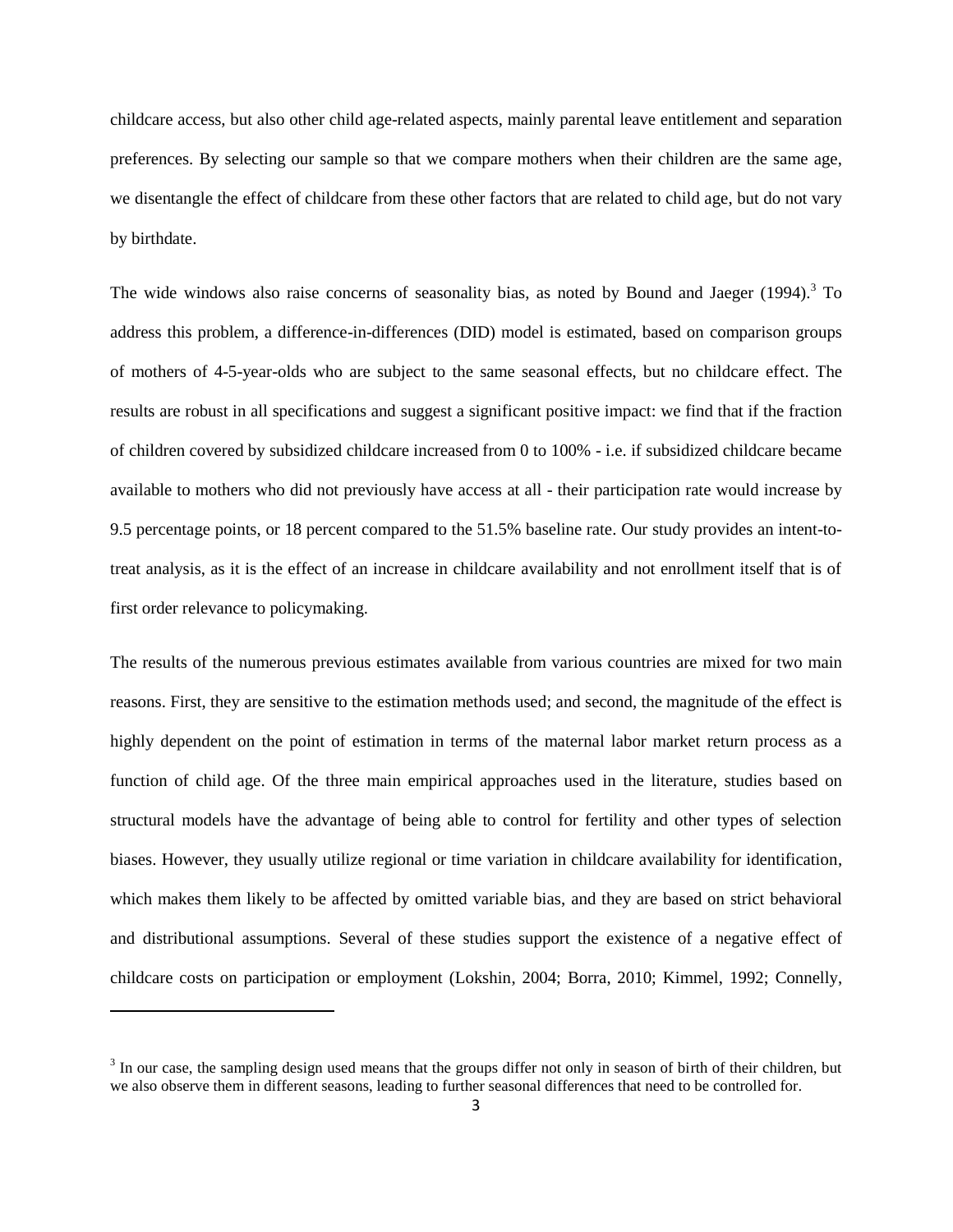1992; Haan and Wrohlich, 2011; Del Boca, 2002), while others find little or no significant effect (Chevalier and Viitanen, 2002; Chone, Le Blanc, and Robert-Bobee, 2003; Ribar, 1995).<sup>4</sup>

Studies using policy changes for identification require fewer assumptions and may eliminate the omitted variables bias, however, they are based on the crucial assumption that the policy change is exogenous, which is often a questionable. Some policy change-based studies find a significant positive impact (Baker, Gruber, and Milligan, 2008; Lefebvre and Merrigan, 2008; Hardoy and Schone, 2013), while others find none (Cascio, 2009; Lundin et al., 2008; Havnes and Mogstad, 2011). Baker et al. (2008) note that the estimated elasticities from policy change based studies (Berger and Black, 1992; Gelbach, 2002; Herbst, 2008; Cascio, 2009) are at the lower end of the range of estimates based on structural models.

Cutoff-based estimates (Gelbach 2002, Fitzpatrick 2010, Bauernschuster and Schlotter 2015) are relatively rare in the literature, nevertheless, they have the potential to measure the effect based on a truly exogenous variation in the availability of childcare. Cutoff-based methods need no stringent assumptions on exogeneity, only the existence of such a cutoff and data that allows for relatively small windows around the cutoff with a sufficient number of observations. The internal validity of these estimates is high; however, this comes at the cost of limited external validity, since they measure a local treatment effect. The local nature of the estimates may explain why the results of these studies is mixed: no effect was found when the effect is estimated at a child age when most mothers have already returned to work (Fitzpatrick 2010),<sup>5</sup> while the single recent cutoff-based analysis carried at a child age when mothers' participation rate is still low found a significant positive effect (Bauernschuster and Schlotter 2015).

<sup>&</sup>lt;sup>4</sup> In line with our reasoning, previous surveys of this evidence note that the evidence from these studies varies because of differences in methodology and data, and also in the age of the children analyzed and cross-country differences in institutional and hard-to-observe preferential factors (Blau, 2003).

 $<sup>5</sup>$  Gelbach (2002) finds a significant impact at age 5, however, this result is likely biased by age-related effects as</sup> noted by Fitzpatrick (2010).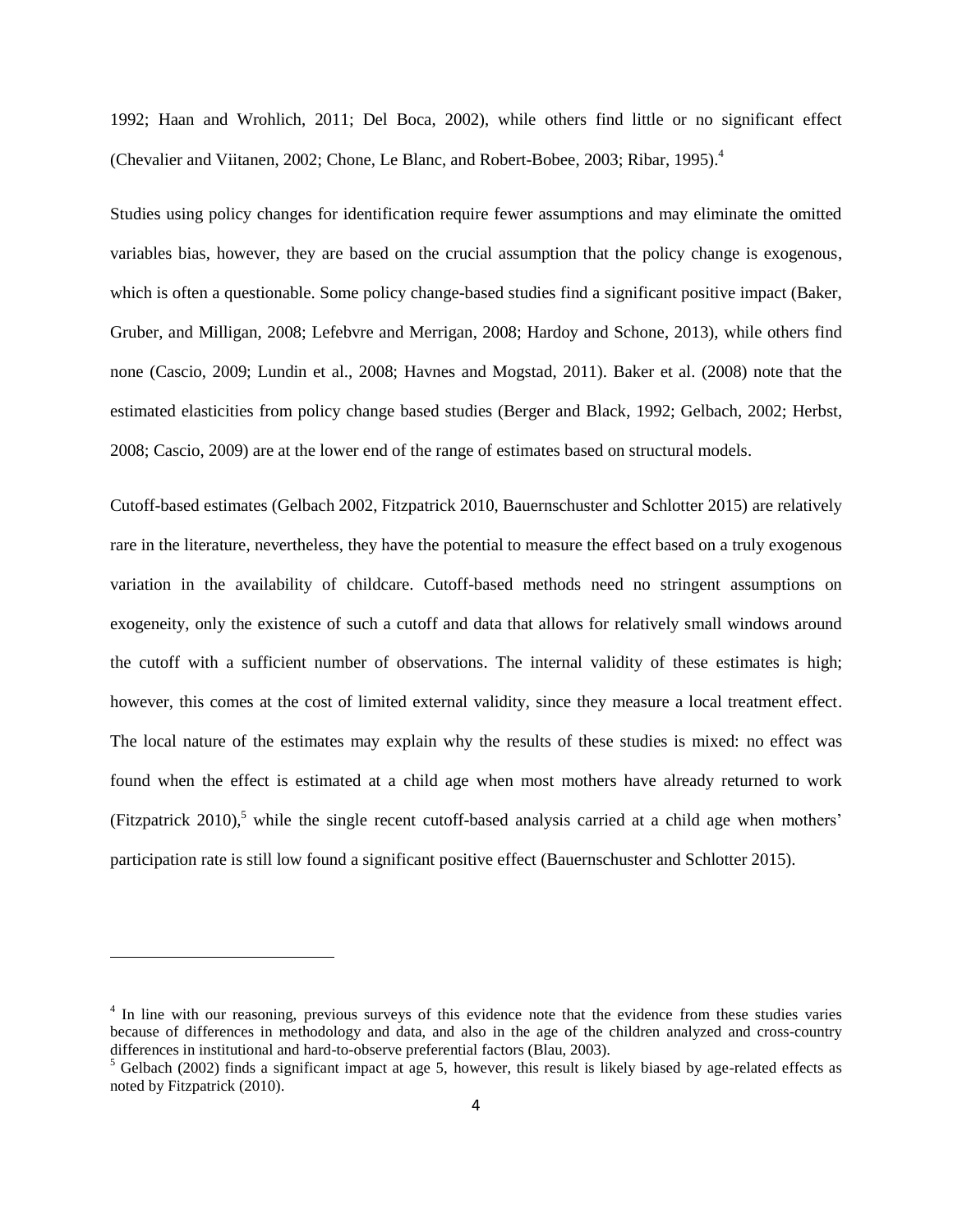Our study fits into this narrow strand of cutoff-based estimations. We identify the effect of childcare availability at age 3 of children, when the participation of mothers in Hungary is still low: at our point of estimation, the participation rate is around 47%, as opposed to the 67% rate of mothers with older children.<sup>6</sup> Ideally, we would carry out a standard regression discontinuity (RD) analysis in the same fashion as is done in Fitzpatrick (2010), however, due to data limitations we have to tackle some issues in the analysis. Our results indicate that the estimates are robust to these issues, and in line with our expectation of a significant effect at an earlier point in the mothers' labor market return process.

Additionally, our analysis bears further policy relevance, as it is the first to measure the effect of subsidized childcare in an institutional framework that is relatively unsupportive of the reconciliation of family and work obligations. One of the most essential elements is that the attitude of the Hungarian population towards working mothers is rather traditional: the majority opposes the labor market participation of mothers with a young child.<sup>7</sup> Another vital institutional element, the availability of flexibility work forms, is also relatively low.<sup>8</sup> We find that childcare expansion can have a significant impact even under relatively unsupportive institutional conditions, however, our results also highlight that

 $6$  The studies using US data identify the effect at age 4-5 of the child, where the relevant employment percentages are 70 and 72%, respectively (Fitzpatrick 2010 and Bureau of labor Statistics).

<sup>&</sup>lt;sup>7</sup> Blaskó (2011) found that the majority of Hungarians (56%) believe that it is wrong for a mothers to return to work prior to age 3 of the child, and 20% believe it is wrong prior to age 6. The International Social Survey Programme questionnaire in 2002 showed that 66.1% of Hungarian respondents felt that a preschool child is likely to suffer if his or her mother works, which is 15 percentage points above the average, the  $6<sup>th</sup>$  highest among the 35 participating countries. Countries from Southern America (Brazil, Chile, Mexico), and Southern and Eastern Europe (Portugal, Bulgaria) belonged to the most traditional countries in this survey.

<sup>&</sup>lt;sup>8</sup> 21.4% of Hungarians stated in the European Survey on Working Conditions in 2010 that the working hours do not fit well in with the family or social commitments outside work, Hungary ranked the  $24<sup>th</sup>$  among the 35 participating European countries. EU Labour Force Survey data for 2010 shows that in Hungary, part-time jobs make up only 4.7% of all jobs.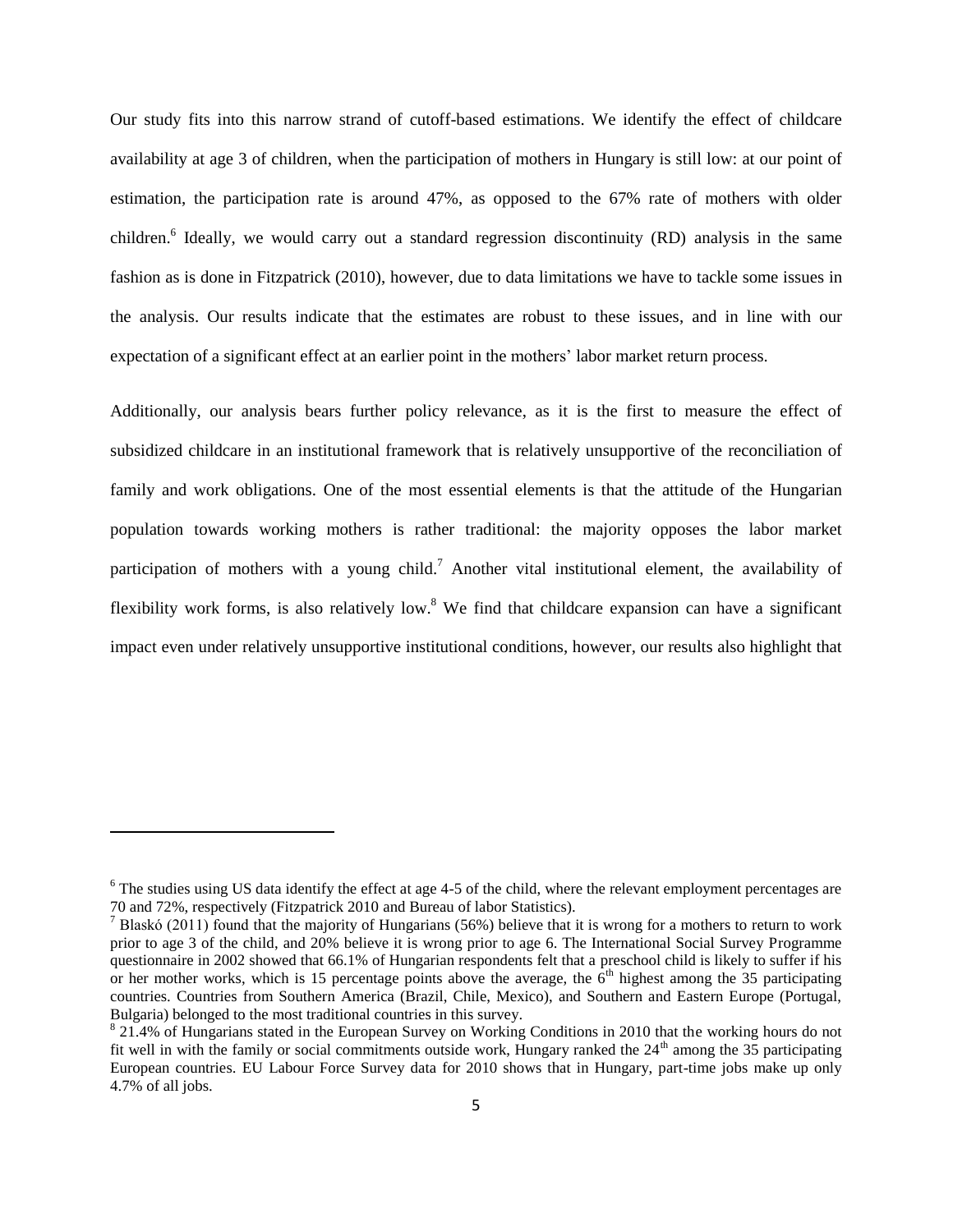interdependencies between childcare and these factors play a key role. Consequently, this study is informative to policymakers who need to take such non-supportive institutional factors into account.<sup>9</sup>

#### **II. Institutional Framework**

Figure 1 presents the participation rate of Hungarian mothers by the age of their youngest child. It shows a low rate prior to age 3, when kindergarten enrollment begins, followed by a sharp increase and levelling off around age 4. This steep rise in participation is also due to some other factors that change simultaneously with childcare availability around age 3 of the child: parental leave ends, and preferences regarding the separation of mothers from their children change.

[Figure 1 here]

State subsidized childcare availability improves significantly at age 3 of children. In general, nursery schools accept children between the ages of 5 months and 3 years, while kindergartens accept children from the age of 3 to 6.<sup>10</sup> Up to the age of 5, it is not compulsory for institutions to accept children or for parents to enroll them. Acceptance following age 3 is mainly determined by local availability. The rate of children covered by kindergartens is significantly higher (74.2% on average) than that covered by nursery schools (10.2% on average), with significant regional variation, as can be seen in Figure 2.

#### [Figure 2 here]

 $\overline{a}$ 

The kindergarten school year officially begins in September. The enrollment cutoff rule for subsidized kindergartens is the following: children who turn 3 before December 31 are able to enroll soon after their

 $9$  For instance, this is important in the EU, when considering how childcare targets (e.g. Barcelona target) will affect maternal labor supply in relatively traditional Eastern and Southern European countries, or in the US, when thinking about the effect of childcare availability on immigrants.

 $10$  This was the case during the period analyzed up to 2010. Eligibility rules have changed since then to allow younger children to enroll as well.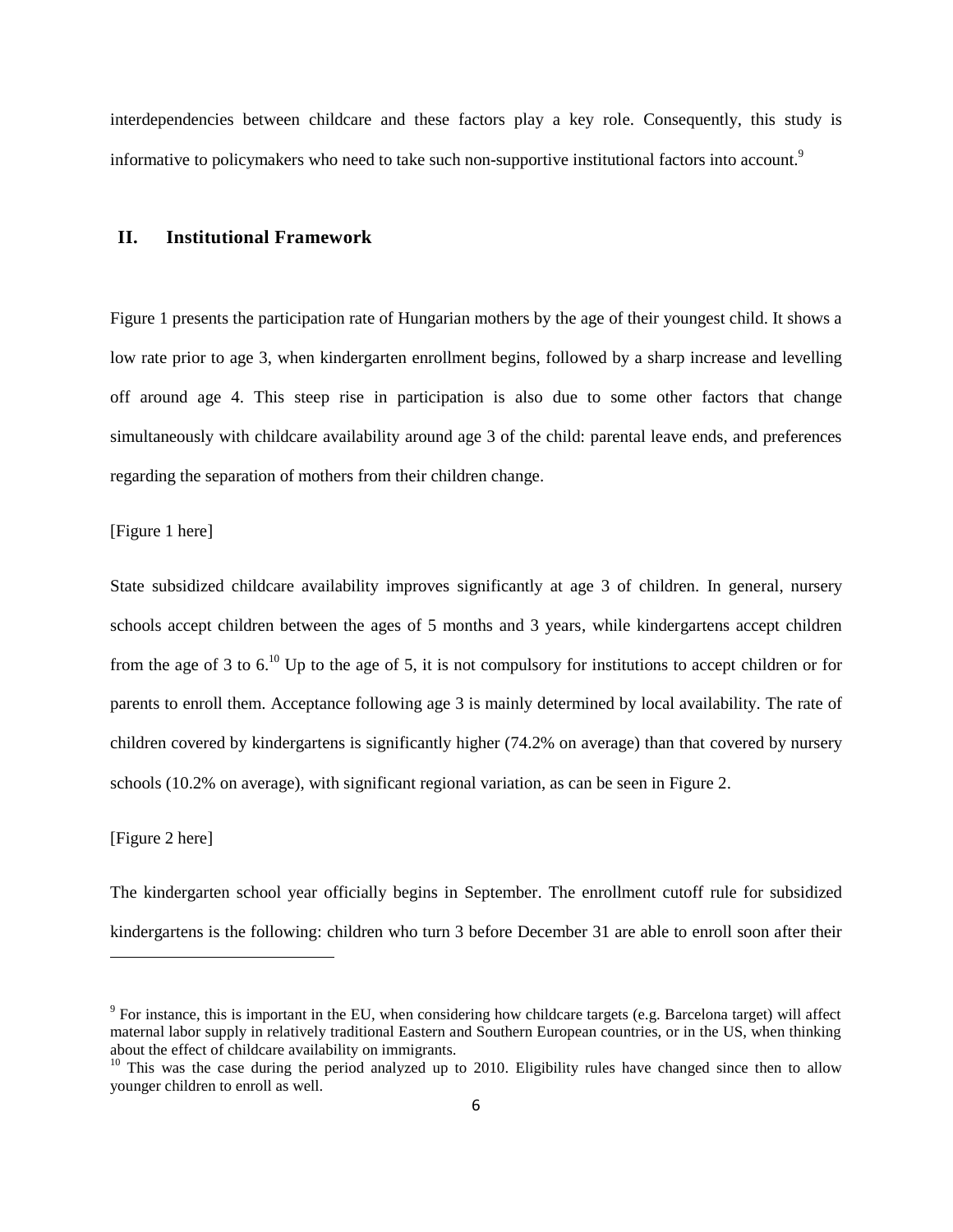birthday, while those born after December 31 can only enroll in the following September.<sup>11</sup> Compliance with this rule is high, as is seen based on EU-SILC data on actual childcare usage and birthdates in Figure A1 of the Appendix. Mothers of children born prior to the cutoff wait a significantly shorter time on average to enroll their children in kindergarten than those of children born after January  $1<sup>st</sup>$ .

Besides childcare availability, there are two further factors that change suddenly around age 3, and are therefore important to consider. The first is the flat-rate parental leave that can be received between the ages of 2 and 3 of children, the period of interest in our analysis.<sup>12</sup> One parent in every family is entitled to it, but the overwhelming majority (98.1%) is received by mothers. The amount of the parental leave subsidy is low (23.4% of the average female wage in 2008); nevertheless, it may still have an impact on the labor supply decision of mothers, especially for those with low expected wage. Furthermore, the end date of parental leave itself may be taken as an institutional signal by mothers regarding the appropriate time for returning to work. Second, preferences regarding separation from children change as they age, and, in the case of Hungary, a survey by Blaskó (2011) suggests that they change sharply at age  $3<sup>13</sup>$ Haskova et al. (2012) discuss the strong relationship between preferences and institutions, but for our purposes, the important aspect is that these are also child age-dependent factors that change suddenly around the analyzed age of 3, so mothers may differ significantly if their child is a few months older in terms of these labor supply determinants as well.

<sup>&</sup>lt;sup>11</sup> Of the children of mothers in our treatment group (born before January  $1<sup>st</sup>$ ), those born prior to September  $1<sup>st</sup>$  may enroll when the school year begins, while those born between September 1 and December 31 may enroll in September prior to their third birthday, or in a second enrollment wave in January. Control group mothers' children have to wait until September, when the next school year begins.

 $12$  Flat-rate parental leave is universal: it can be received by anyone, with high or low previous income, whether they were insured previously or not. The sum of this benefit equals the old-age pension minimum. Parental leave also provides basic health insurance and social security payments.

 $<sup>13</sup>$  The survey results show that the ratio of those believing that the child is old enough for the mother to return to</sup> work increases from 19.6% to 76% at the age of 3.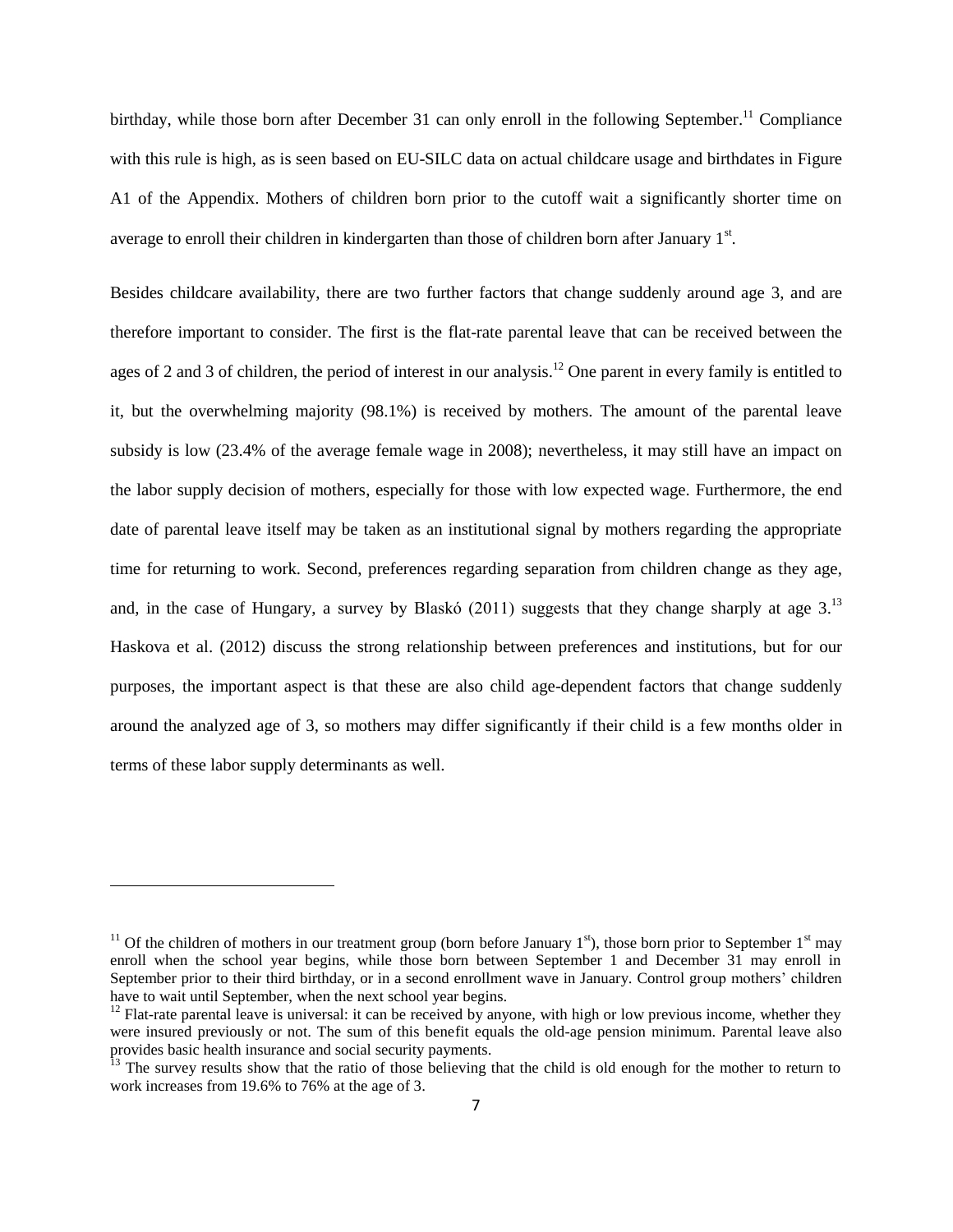#### **III. Data**

 $\overline{a}$ 

The primary source of the data used in the analysis is the Hungarian Labor Force Survey (H-LFS). It is a rotating panel dataset, which consists of individual-level data on all members of the household, which is the unit of observation. Approximately 17% of the households are rotated in each quarter; the maximum length of observation time is 1.5 years. The sample is representative of Hungary; sample weights based on the data of the Hungarian Central Statistical Office (CSO) are used. Our estimation sample includes mothers with or without a partner, for the years 1998-2011. Throughout the analysis we refer to the age of the youngest child in the family as child age, $14$  and include mothers with 1 or more children in our sample.

The dataset includes detailed demographic and labor market data about each individual. Our labor supply measure is the binary variable of labor market participation, which is based on the ILO definition of participation. Participation is a more direct measure of labor supply than employment, which is often used in other studies but is determined by labor demand as well, so we focus on the former. However, results using employment are presented as a robustness check. We include individual (age, schooling, occupation), family (number of children, husband's labor market status), and regional (settlement type, region, local unemployment) characteristics linked from the T-STAR regional dataset of the Hungarian Central Statistical Office as control variables (see Table A1 for the full list of variables).

 $14$  It is important to emphasize that we always examine the youngest child, as only mothers who do not have an even younger child are likely to be affected by subsidized childcare availability for their 3-year-old. It may occur that expectant mothers are also included in the sample, if the birth occurred after the last observation in our LFS data. These mothers most probably do not plan to return to the labor market, irrespective of childcare availability. However, this does not bias our results, as the probability of their inclusion is likely to be the same in the treatment and the control group.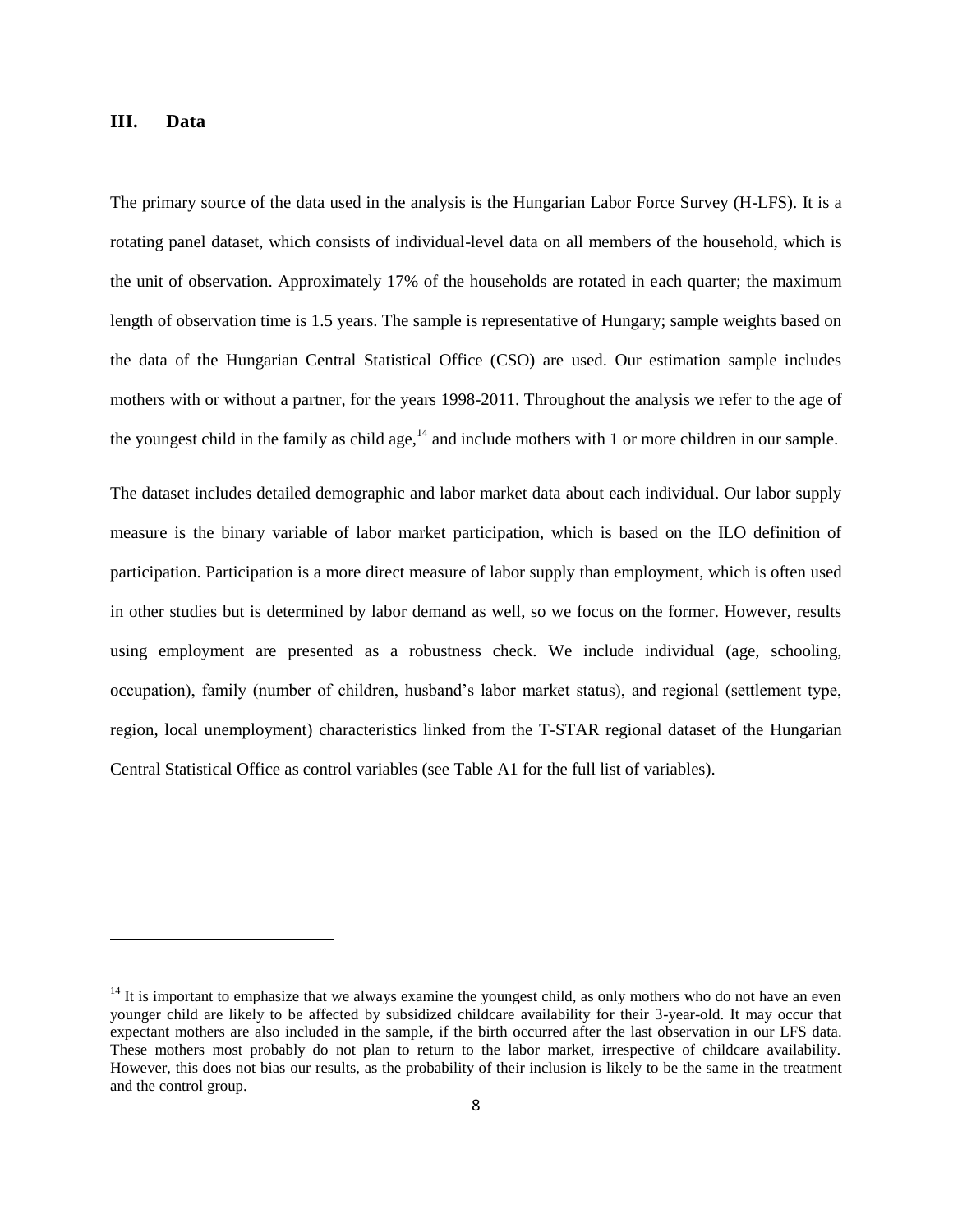Finally, the database has two drawbacks that need to be highlighted. First, the exact date of child birth is not available, we only know the quarter of birth.<sup>15</sup> As a result, relatively wide windows – of at least 3 months – must be defined around the cutoff for the estimation. As noted earlier, this leads to other child age-related differences among mothers in our groups that need to be addressed. Second, there is no data on actual enrollment to kindergarten, only coverage data at the local level. Since our main analysis focuses on the intent-to-treat effects of kindergarten availability, we use local coverage rates to help interpret the magnitude of the effect. For coverage rates, we rely on administrative data aggregated to small regional units.<sup>16</sup> We check the reliability of the administrative data with additional analysis based on data from the 2011 Hungarian census: the administrative childcare coverage data is indeed representative of the enrollment rates around the cutoff point.<sup>17</sup>

#### **IV. Empirical methodology and results**

 $\overline{a}$ 

#### **IV.1. Sampling design and instrumental variables estimation**

The basic idea of the cutoff-based methodology, inspired by Angrist and Krueger (1991), is to use the birthdate of the child to sort mothers into treatment and control groups. We compare mothers on the two sides of the cutoff when their children are around age 3, when 74.2% of those born before the cutoff date are covered by subsidized childcare (treatment), but this rate is only 10.2% for those on the other side of the cutoff (control). The treatment variable is defined as follows:

<sup>&</sup>lt;sup>15</sup> We know the quarter of birth, but use 5 month windows in our main analysis due to the low number of observations. The results are robust to this as shown later.

<sup>&</sup>lt;sup>16</sup> Nursery (kindergarten) coverage rates are defined as the number of slots available in nursery (kindergarten) in each township, divided by the number of children of age 0-2.99 (3-5.99) in each township. Townships are merged based on data on commuting to childcare facilities (based on Kertesi et al. 2012), there are 530 of these.

 $17$  Using census data, we confirm that the local nursery and kindergarten enrollment rates (using the five month window around age 3) are comparable in magnitude to those used in our analysis.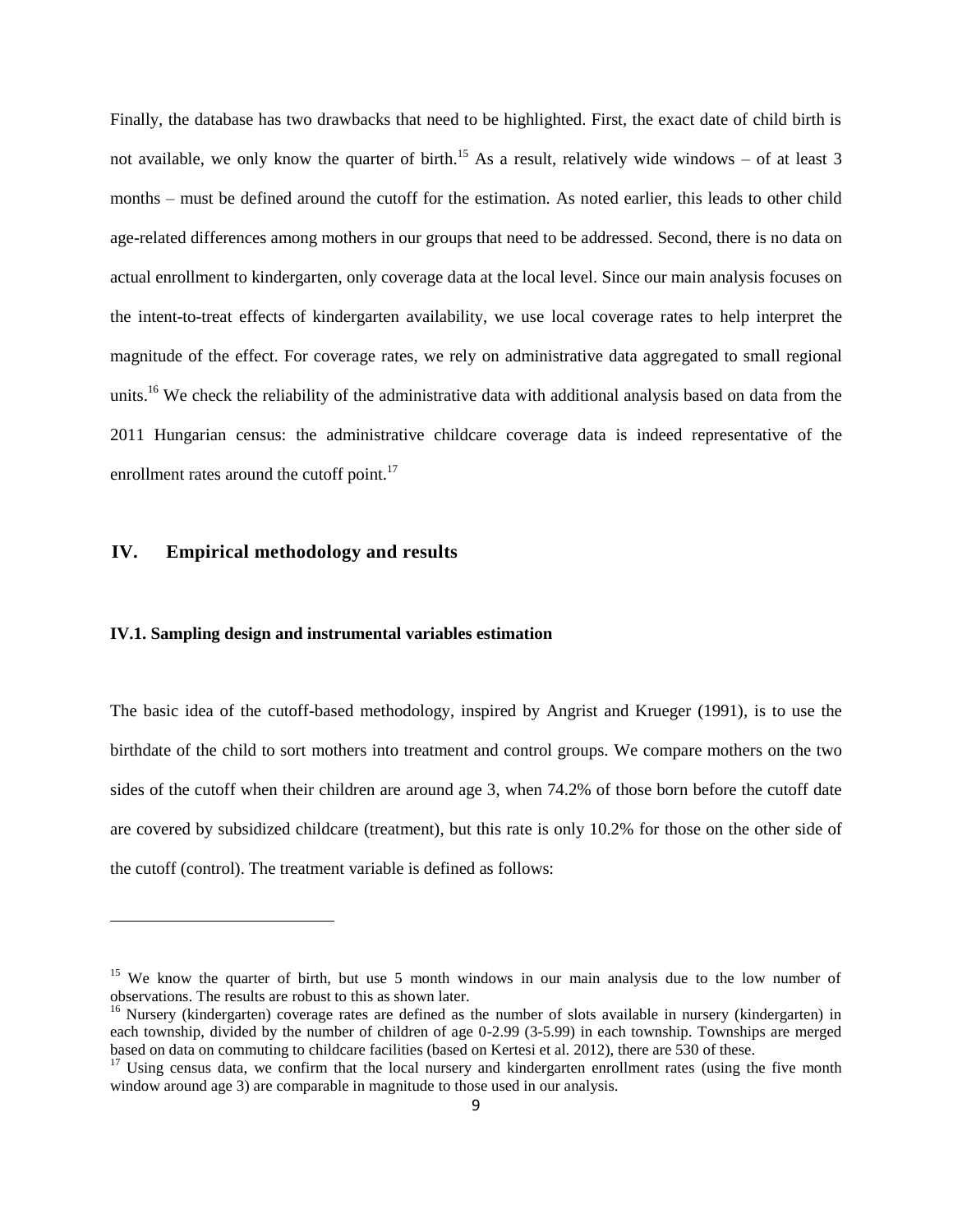$$
T_i = \begin{cases} 1 & \text{if} & 1^{\text{st}} \text{August} \le b_i \le 31^{\text{st}} \text{ December} \\ 0 & \text{if} & 1^{\text{st}} \text{ January} \le b_i \le 31^{\text{st}} \text{May} \end{cases}
$$
(1)

where  $b_i$  is the date of the third birthday of the youngest child, and January 1 is the cutoff date. In order for the estimated treatment effect to be unbiased, we need sorting into treatment to be random so that the groups differ inly in terms of treatment status.

By the standard argument of the regression-discontinuity design, the selection of mothers into the groups can be regarded random if the window around the cutoff is narrow enough: mothers of children born on December 31 can be assumed to be very similar to mothers of children born on January 1. Due to small sample sizes and imprecise data on birthdates, we define the groups as those with children born 5 months before and after the cutoff date. The wider windows around the cutoff mean that we need to consider certain possible sources of bias more carefully. As shown in the background section, not only does childcare availability increase suddenly around age 3, parental leave also ends, and the willingness to separate from the child appears to change sharply as well. These age-related changes can lead to significant differences between the groups, because the average age of children in the two groups differs significantly. $^{18}$ 

In order to separate these other effects from the childcare effect, we define the estimation sample so that we include mothers in the treatment and control groups when their children are the same age, rather than observing them in a single cross-section of the data. We select mothers whose children were born between 1<sup>st</sup> August and 31<sup>st</sup> December into the treatment group, and observe them in the quarter after their children turn 3 (between the  $1<sup>st</sup>$  of January and the  $31<sup>st</sup>$  of March). We construct the control group similarly: with child birthdates between January 1<sup>st</sup> and May 31<sup>st</sup>, and observation dates the quarter after they turn 3 (1<sup>st</sup> of

 $18$  With 5- month windows, child age differs by an average of 5 months between the two groups at any single point in time, so the effects of these differences may be significant. For example, by the 1<sup>st</sup> of June, parental leave had ended an average of 7.5 months ago for treatment group mothers, and only 2.5 months ago for control group mothers. Preferences regarding separation from the child are also likely to change significantly during these 5 months around age 3 (Blaskó 2011).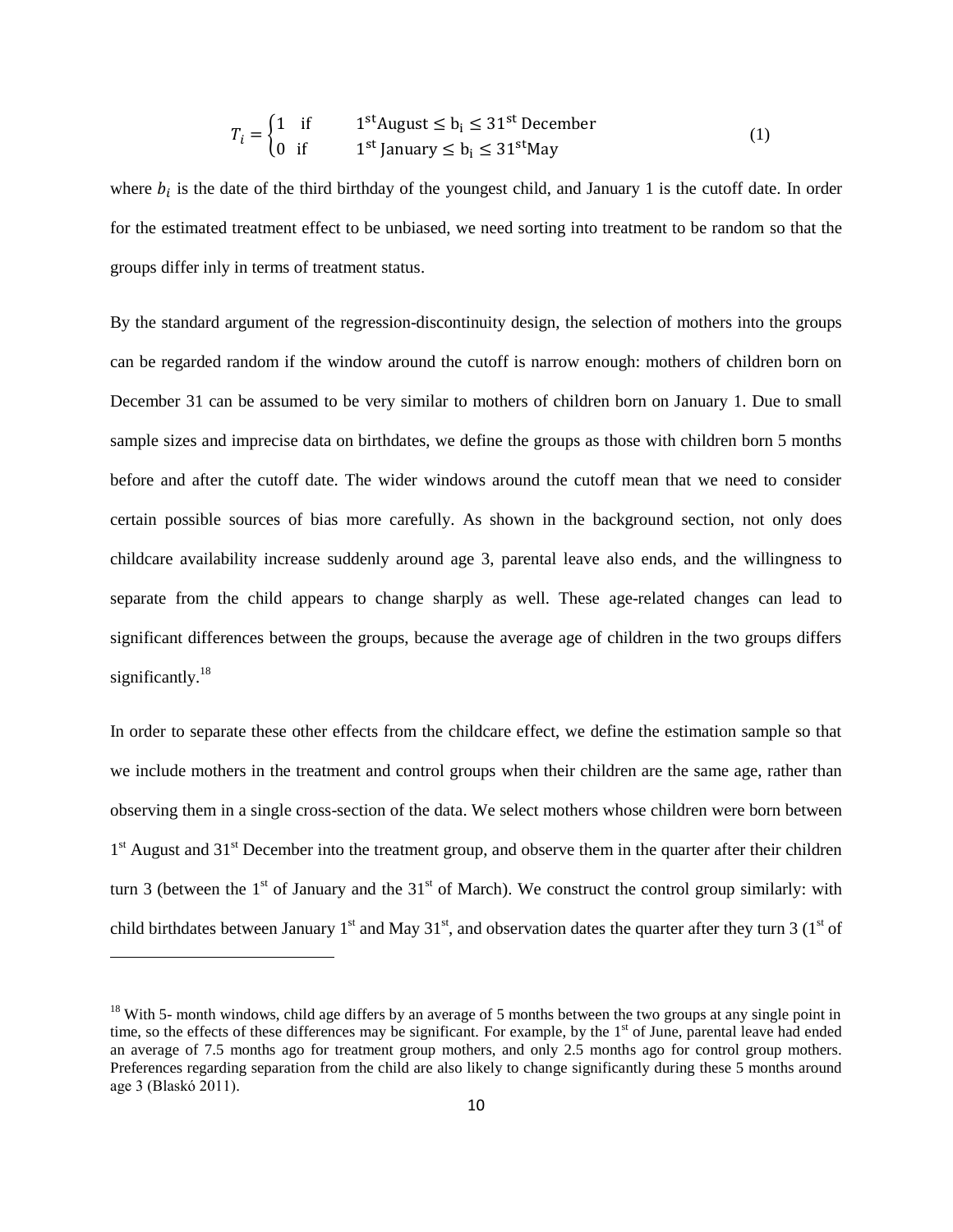June to the  $31<sup>st</sup>$  of August). This sampling design ensures that child and therefore the effect of parental leave and separation preferences will be the same on average in the two groups.

#### [Table 1 here]

Descriptive statistics of key characteristics for the treatment and the control group are presented in Table 1 (the full set of variables can be seen in Appendix Table A1). We can see that the control characteristics do not differ significantly between the two groups. On the other hand, they do differ significantly in terms of the participation rate and the rate of children covered by subsidized childcare. The similarity of the other characteristics supports the assumption that selection into the groups based on the date of birth is indeed random. Figure 3 provides some preliminary evidence in the form of a graphical illustration of the treatment effect. It shows that the participation rates of the treatment and control mothers move together as their children grow older, except for a period following age 3, when the treated mothers' participation rate is higher for a while. This corresponds exactly to the period when they become eligible to subsidized kindergarten while the control group does not, suggesting that childcare availability positively impacts mothers' labor supply.

#### [Figure 3 here]

Table 1 and Figure 3 show the raw differences between the two groups. To confirm causality and estimate the effect more precisely, we turn to IV estimation where T is an instrument for childcare availability and also control for differences in various characteristics between the groups. We first estimate the reduced form regressions of the following form:

$$
L_{yri} = \beta T_i + \alpha_y + \gamma_r + X'_{yri}\pi_1 + S'_{yri}\pi_2 + \xi_{yri}
$$
 (2)

where subscripts indicate yearly (y), regional (r), and individual (i) variation, and  $L_{yri}$  is the participation dummy for individual *i*. The equation adjusts for a set of individual  $(X_{yri})$  and regional covariates  $(S_{yr})$ ,  $\alpha_y$  represents year fixed effects, and  $\gamma_r$  region fixed effects.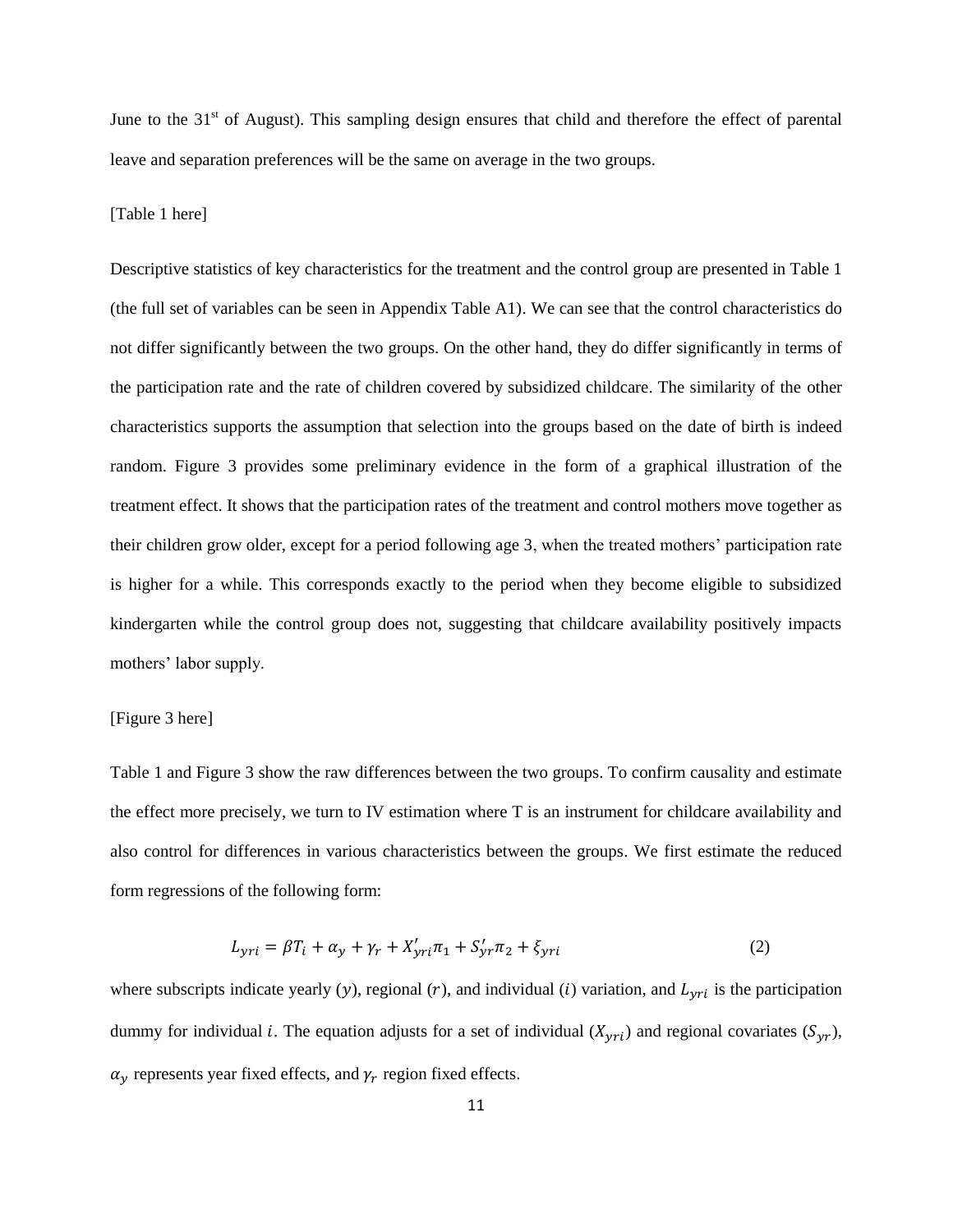The parameter  $\beta$  captures the effect of belonging to the treatment group on the probability of labor market participation. It can be interpreted as representing how much more active mothers are if they are eligible for kindergarten rather than nursery school, which has significantly lower coverage. Panel (a) of Table 2 shows the results. The estimates are significant at the 1% level in all three specifications. Year and regional fixed effects are controlled for in each specification, while demographic and regional control variables are added gradually. The estimate does not change significantly as controls are added, which again suggests that the control and treatment groups do not differ significantly in terms of their characteristics. Belonging to the treatment group – and therefore becoming eligible for kindergarten increases the probability of labor market participation by 7.8-8.5 percentage points (around 16% compared to the 51.5% baseline rate) after the third birthday. Taking the national average childcare coverage rates and the participation rates for the treated and the control group into account, we can calculate the Wald estimator:

$$
W = \frac{(L^{s}|T=1) - (L^{s}|T=0)}{(C|T=1) - (C|T=0)}
$$
\n(3)

where C is childcare coverage. This gives  $W = 0.128$ , which means that, based on the reduced form estimates, increasing childcare coverage by 100 percentage points would cause a roughly 12.8 percentage point increase in female participation rate.

To refine this result, we apply a strategy similar to Angrist (1990) and supplement the database with administrative data on childcare coverage rates. We estimate the corresponding two-stage least squares (2SLS) regressions that take regional differences of coverage and participation rates into account. The first stage is:

$$
C_{yri} = \beta_1 T_{yri} + \alpha_y + \gamma_r + X'_{yri} \pi_{11} + S'_{yr} \pi_{12} + \xi_{1yri}
$$
(4)

where

$$
C_{yri} \equiv p_{yr}^n (1 - T_{yri}) + p_{yr}^k T_{yri}
$$
\n<sup>(5)</sup>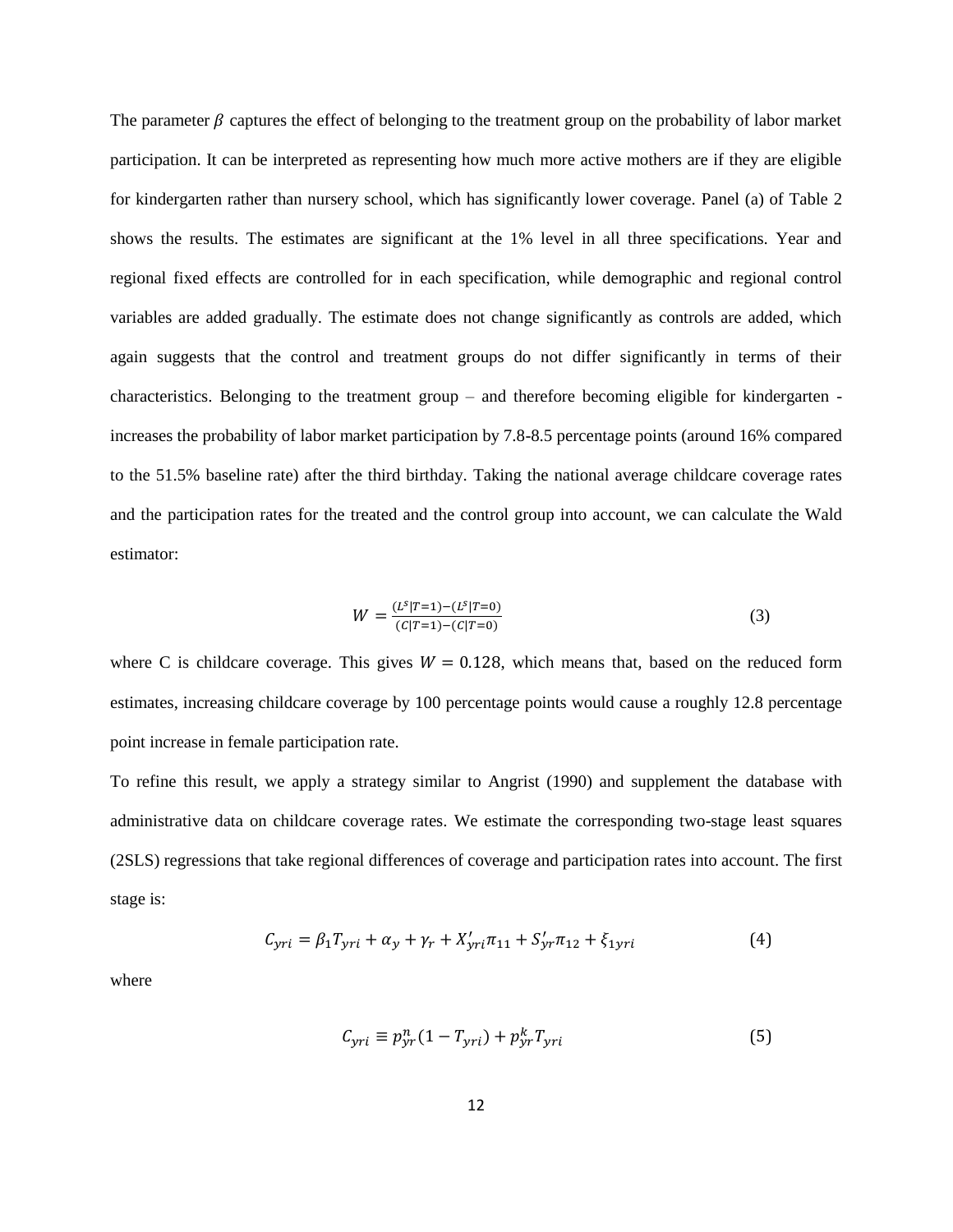and  $p_{yr}^n$  is nursery school coverage and  $p_{yr}^k$  is kindergarten coverage in township r and year y.  $C_{yri}$  is the regionally aggregated childcare coverage in township  $r$  and year  $\gamma$  for the relevant treatment group. Equation (5) shows that each individual is assigned the relevant regional nursery school coverage if the individual belongs to the control group and the relevant regional kindergarten coverage if the individual belongs to the treatment group. Equation  $(4)$  also includes a set of individual  $(X_i)$  and regional covariates  $(S_{yr})$ ,  $\alpha_y$  represents year fixed effects, and  $\gamma_r$  region fixed effects.

The second stage regression is then given by:

$$
L_{yri} = \beta_2 \widehat{C_{yri}} m_{yri} + \alpha_y + \gamma_r + X'_{yri} \pi_{21} + S'_{yri} \pi_{22} + \pi_{23} \widehat{C_{yri}} + \pi_{24} m_{yri} + \xi_{2yri}
$$
(6)

where  $\widehat{C_{\text{yri}}}$  represent the fitted values of  $C_{\text{yri}}$  from the first stage regression. In this setup, the parameter  $\beta_1$ in the first-stage reflects how much group membership determines childcare availability. The parameter  $\beta_2$  in the second stage is the main parameter of interest: it shows the estimated effect of childcare availability on labor supply. The 2SLS results presented in Table 2 panel  $(b)^{19}$  indicate a similar significant positive effect as calculated using the Wald estimator: in the third specification, with all controls included, the coefficient estimate is 0.135, suggesting that the effect of increasing childcare coverage by 100 percentage points is a 13.5 percentage point increase in maternal participation.

[Table 2 here]

 $\overline{a}$ 

#### **IV.2. Seasonality bias and difference-in-differences**

In the setup presented in the previous section, the treatment and the control groups differ notably in terms of both their dates of birth and of observation, which may introduce seasonal bias of various forms. First,

<sup>&</sup>lt;sup>19</sup> The first stage results (Eq. (4)) are reported in Table A2.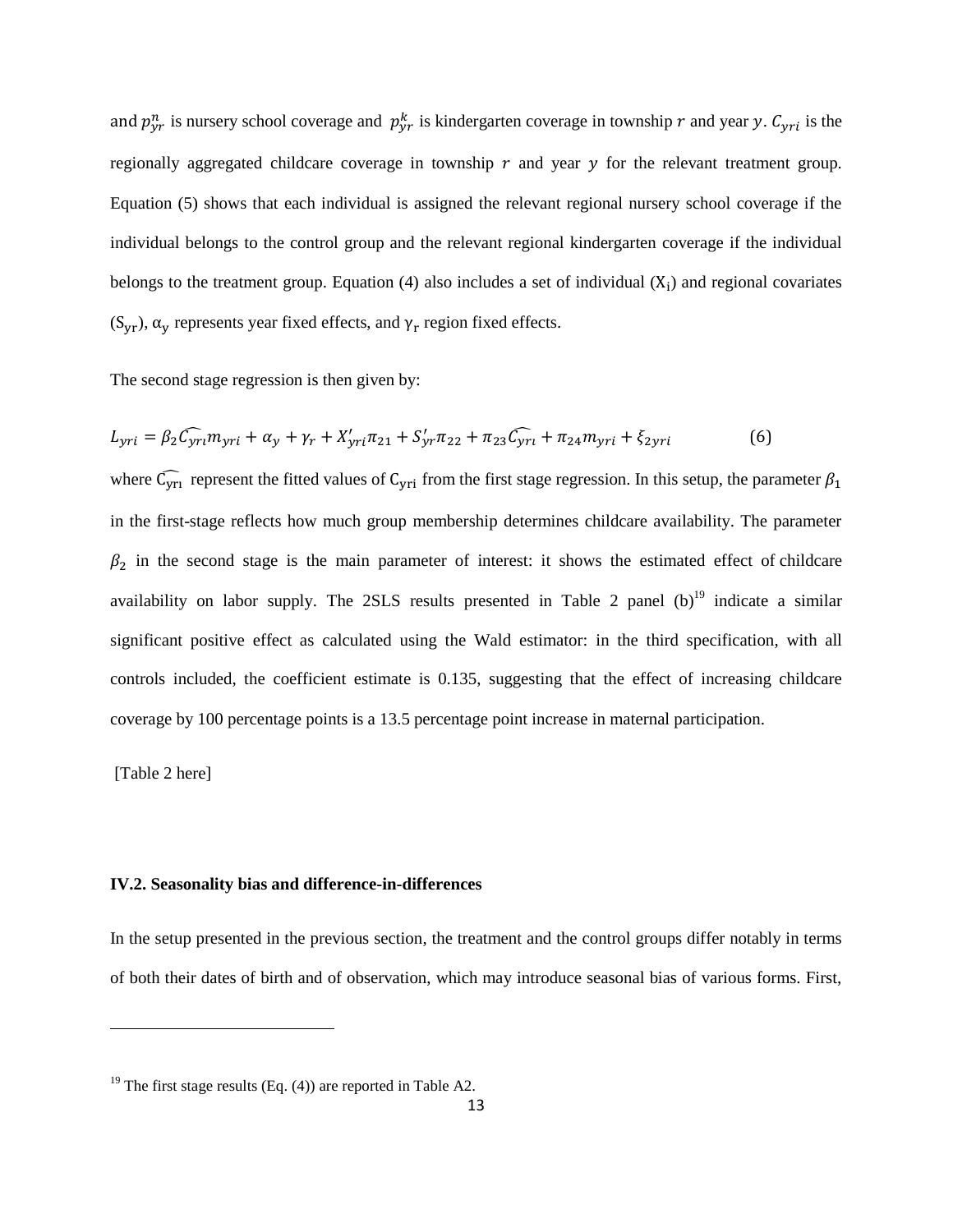Bound and Jaeger (1996) argue that quarter of birth may be associated with various individual characteristics. They cite Kestenbaum (1987), who find that parents with higher incomes tend to have spring babies. Second, child development may differ by season of birth, which may influence the mother's willingness to separate from the child. For instance, Currie and Schwandt (2013) show that even after controlling for maternal characteristics, health status and weight at birth depend on the season of birth. The third possible bias is related to the different dates of observation in our sampling design: labor demand varies seasonally as well, which affects the actual and expected probability of employment, and thereby, the labor supply of mothers.

In order to ensure that we measure the effect of childcare availability but not that of these seasonal factors, we expand the sample with reasonably close labor market substitutes: mothers of children aged 4-5 years (separated into two groups based on the same cutoff date), and run a difference in differences (DID) regression. 4-5 year old children already have access to kindergarten, irrespective of their birth date, so these comparison groups should be affected by the same seasonal effects, but not the treatment effect, allowing us to separate out seasonal factors.<sup>20</sup> Any difference between the two groups of mothers with 4-5 year olds should be the result of the seasonal factors mentioned above. We construct a variable indicating the original and the comparison sample:

$$
m_{yri} = \begin{cases} 1 & \text{if } 3 \le a_{yri} < 4\\ 0 & \text{if } 4 \le a_{yri} < 6 \end{cases}
$$
 (7)

where  $a_{\gamma r i}$  indicates the age of the youngest child.

We then run the following reduced form regression:

$$
L_{yri} = \beta^{s} T_{yri} m_{yri} + \alpha_{y} + \gamma_{r} + X'_{yri} \pi_{1} + S'_{yr} \pi_{2} + \pi_{3} T_{yri} + \pi_{4} m_{yri} + \xi_{yri}
$$
(8)

 $^{20}$  Alternatively, we also used mothers of 2 year olds as the comparison group, with similar results. According to our calculations (regressions with season dummies), the seasonal effects suffered by the different age groups are similar. The regarding tests are available upon request.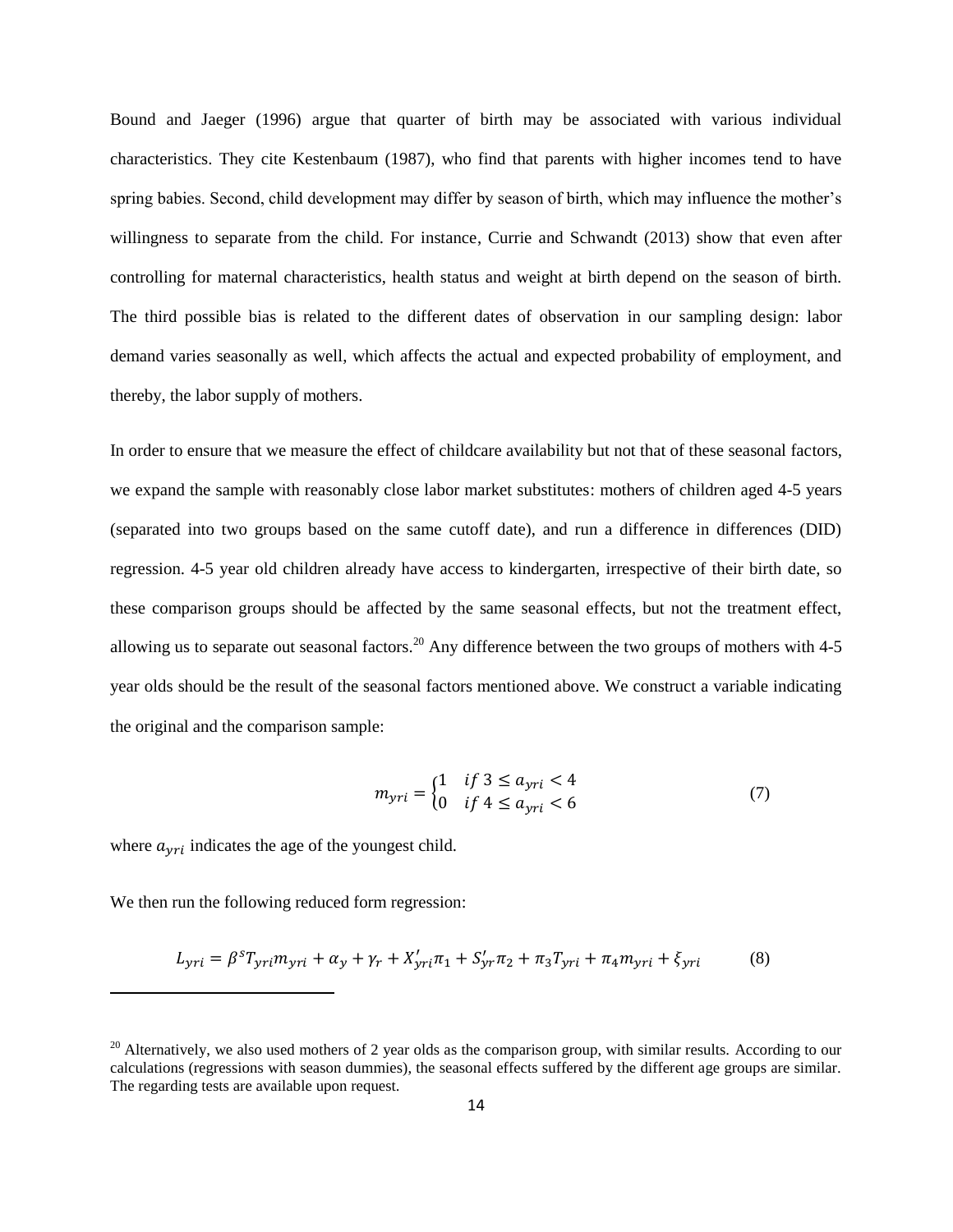where the estimated effect of treatment, corrected for seasonality, is given by  $\beta^s$ , the coefficient of the interaction term. The corresponding 2SLS equations are the following:

$$
C_{yri} = \beta_1 T_{yri} m_{yri} + \alpha_y + \gamma_r + X'_{yri} \pi_{11} + S'_{yri} \pi_{12} + \pi_{13} T_{yri} + \pi_{14} m_{yri} + \xi_{1yri} \tag{9}
$$

where equation (5) also applies, and the second stage is:

$$
L_{yri} = \beta_2 C_{yri} m_{yri} + \alpha_y + \gamma_r + X'_{yri} \pi_{21} + S'_{yr} \pi_{22} + \pi_{23} C_{yri} + \pi_{24} m_{yri} + \xi_{2yri} \tag{10}
$$

The seasonality corrected results are reported in Table 3. The estimates decrease by 2.2 percentage points to around 0.06 in the reduced form (panel (a)), and by 4 percentage points to 0.095 in the 2SLS specification (panel (b)) after correcting for seasonality bias compared to the baseline estimates reported in Table 2. This suggests that some seasonal bias is indeed be present, as the magnitude of the effect is somewhat affected by the correction. The estimate is still significant and positive, and highly robust to the inclusion of control variables. Our preferred estimate therefore suggests that a 100 percentage point increase in childcare availability leads to a 9.5 percentage point, or 18% increase in maternal participation.

[Table 3 here]

#### **IV.3. Robustness and long-term effects**

We now turn to various tests to evaluate the robustness of the results and the length of the effect on maternal labor supply. A key assumption for DID estimation is that the participation probability in treatment and control group would follow the same time trend in the absence of the treatment. This parallel trends assumption can be tested by running regressions with various placebo cutoffs before January  $1<sup>st</sup>$ , the actual cutoff date. We use  $1<sup>st</sup>$  November and  $1<sup>st</sup>$  September as placebo cutoffs, and find that the estimated effect is insignificant, thus the assumption is likely to hold. The reduced form results without seasonal correction are reported in Table A3.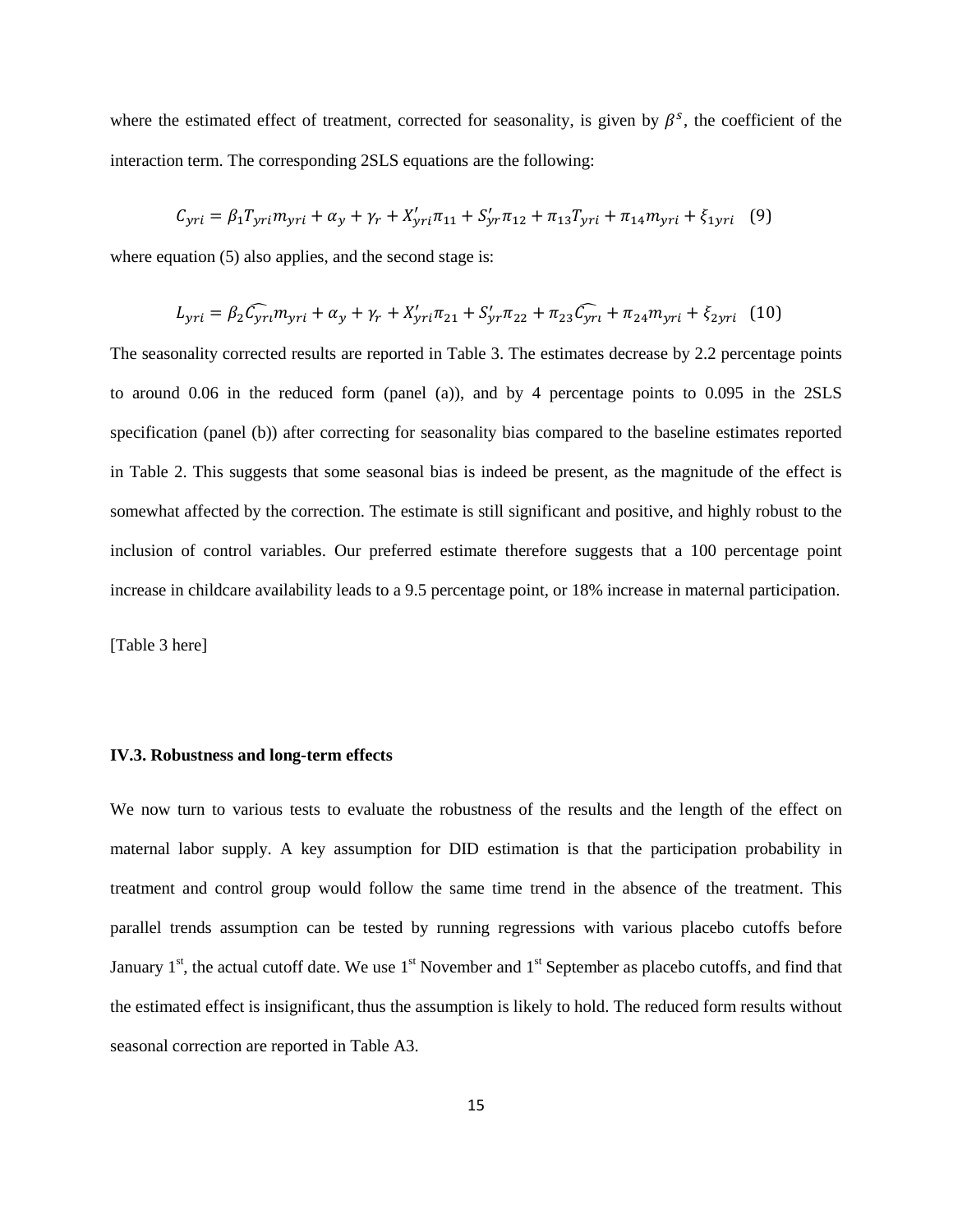As a check that the results are robust and meaningful and to evaluate long-term effects, we carry out the reduced form estimation at each child age from 1 to 7 years using the January  $1<sup>st</sup>$  cutoff. Table 4 summarizes the results. They indicate the significant effect estimated so far at age 3, but no significant effects at any other age. These findings are in line with what we observe in Figure 3: there is no significant difference between the groups – i.e. no birthdate-related effects – apart from what we measured at age  $3$ due to the difference in kindergarten eligibility. The effect of treatment is not long-term, as by age 4 there is no significant difference between the groups. However, the difference in access to childcare availability is also relatively brief, only 5.5 months on average, since even control group mothers are able to apply for kindergarten in September. The results therefore suggest that the short-run constraint that lack of childcare poses does not lead to further disadvantages beyond the direct effect on labor supply.

[Table 4 here]

 $\overline{a}$ 

Next, we narrow the birthdate windows around the cutoff from 5 to 4 months<sup>21</sup> and 3 months.<sup>22</sup> The results are shown in Table A4. The estimates are of similar pattern and magnitude as those presented with 5 month windows; however, as the sample size decreases, their significance decreases gradually. Estimates of the childcare effect based on 4-month windows have a p-value of around 0.1, near the border of significance, while those of the estimates based on 3-month windows are around 0.11 and just below significance.

Finally, we test whether the childcare effect is still significant if we use employment as the dependent variable instead of participation. Many previous studies measure the effect on employment, however, since our aim is to measure labor supply cleared from the effect of labor demand, our preferred dependent

<sup>&</sup>lt;sup>21</sup> Treatment mothers: child born between September and December, control mothers: child born between January and April.

<sup>&</sup>lt;sup>22</sup> Treatment mothers: child born between October and December, control mothers: child born between January and March.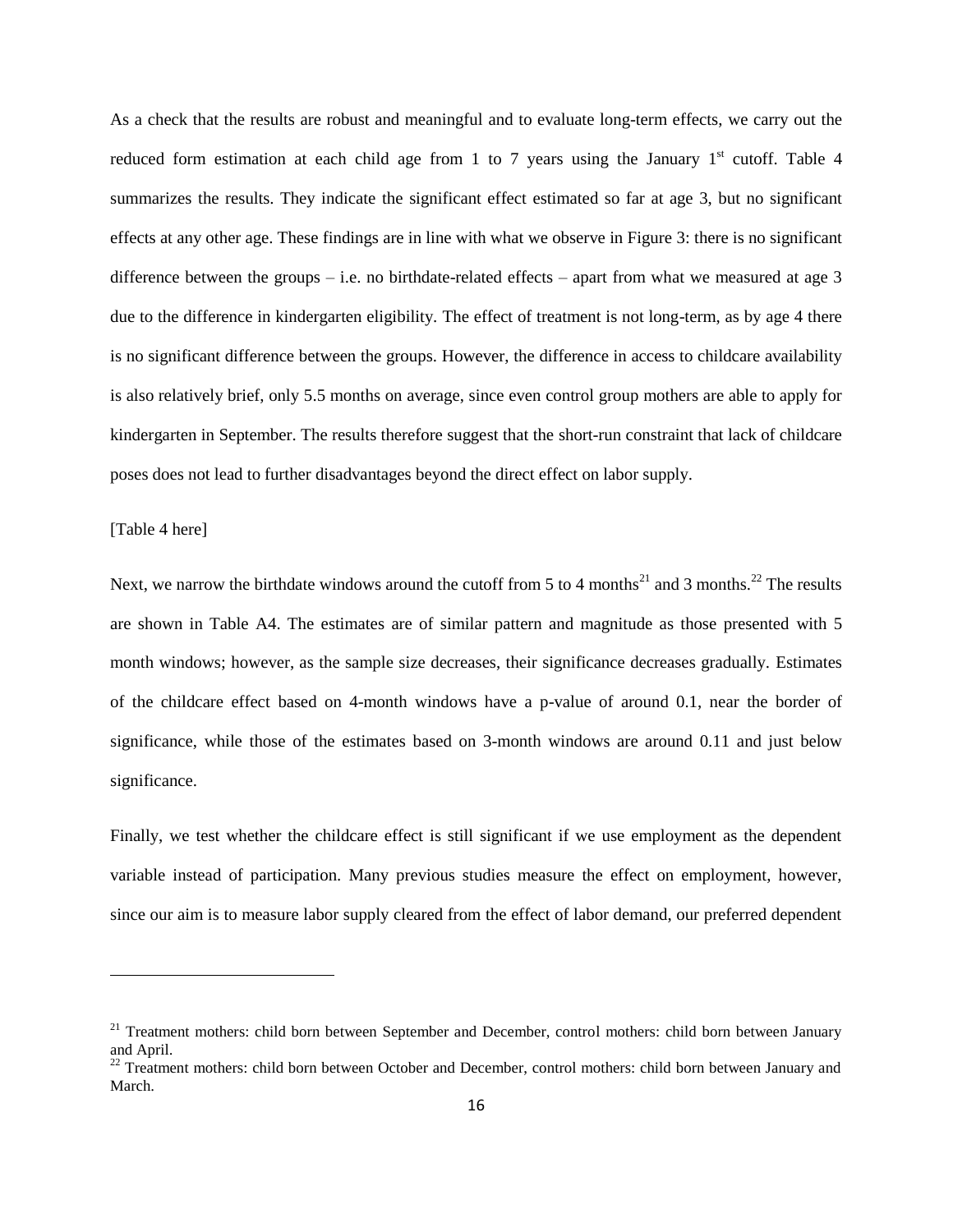variable is labor market participation. We run the same specifications based on the employment measure as well, with the results shown in Table A5. The results also show a significant positive impact that is robust to the specification of controls: the coefficient estimate of  $C<sup>*</sup>m$  (childcare coverage) is around 0.08 when the seasonality correction is included. This suggests that the impact on employment is very similar to what we measure using participation, allowing our results can be directly compared to previous studies that used employment as the labor supply measure.

#### **V. Conclusion**

In this study, we provide a causal estimate of the effect of subsidized childcare availability on maternal labor supply. We analyze the case of mothers of 3-year-olds in Hungary, who are much more likely to be able to enroll their children in subsidized childcare if they turn 3 before the  $1<sup>st</sup>$  of January. The applied estimation technique overcomes some estimation issues (endogeneity of childcare availability, data issues that affect the windows around the cutoff, and concurrent child age-related changes), and provides evidence that the findings of a significant positive impact are robust to corrections for these.

Our results suggest that if childcare opportunities are expanded at a child age when mothers' labor market participation is still relatively low compared to that of mothers with older children such a policy intervention can have a significant positive effect. The results show that a 100 percentage point increase in availability can increase maternal participation by 9.5 percentage points, or 18% compared to the 51.5% baseline. Our analysis focuses on intent-to-treat analysis, which allows us to make relevant predictions regarding the expected impact of investments in the expansion of subsidized childcare: we study the effect of childcare availability, not that of usage. The evidence suggests that subsidized childcare availability impacts maternal labor supply, though to a lesser extent compared to countries with institutions that better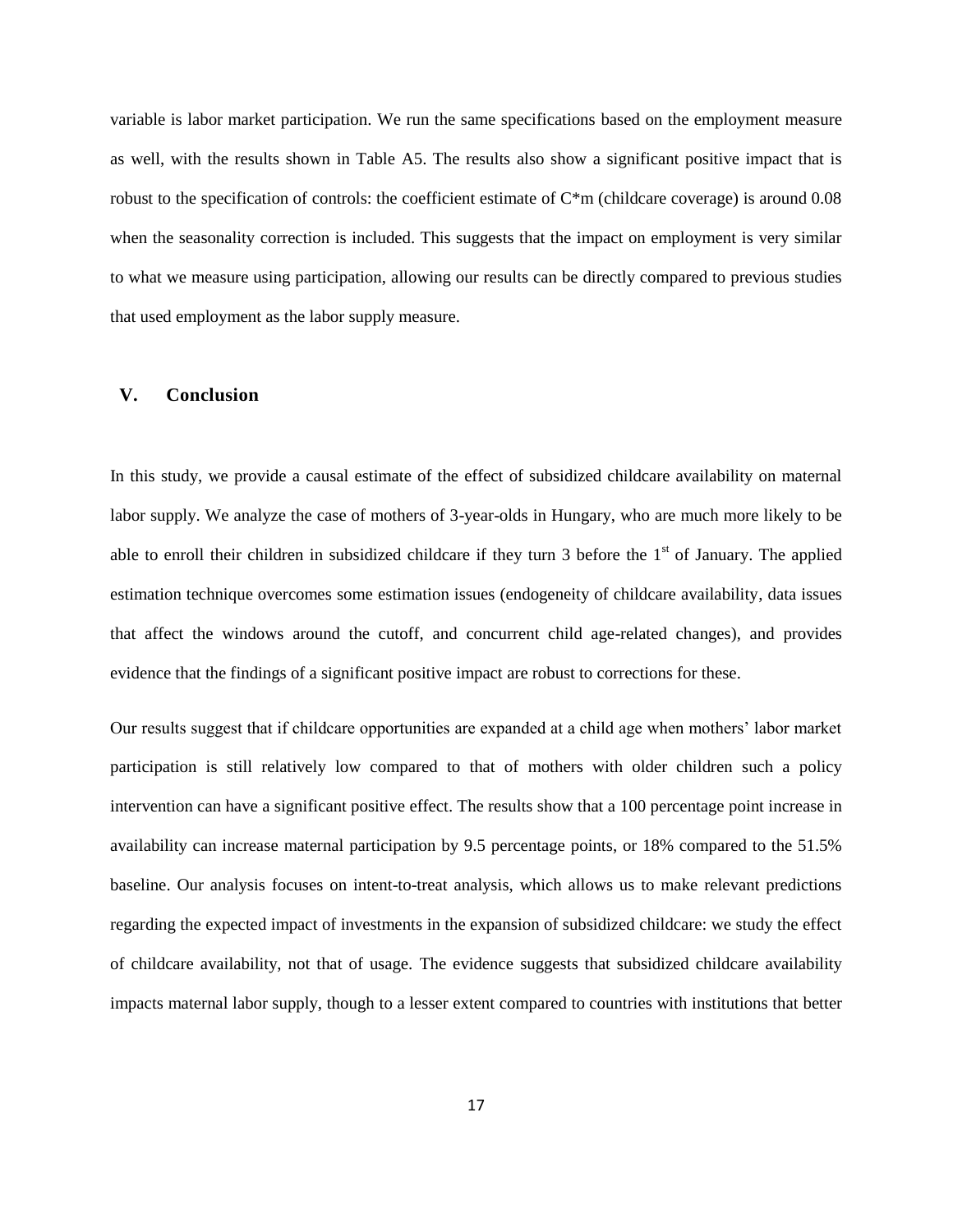facilitate the reconciliation of family and work obligations. The estimates of Bauernschuster and Schlotter  $(2015)$  – using a very similar methodology on German data - suggest that a more supportive environment<sup>23</sup> results in significantly larger labor supply effects: they find that access to subsidized childcare increases the maternal labor supply by 35 percentage points.

The effectiveness of childcare expansion may be limited by several factors, such as the characteristics of maternity and parental benefits, the lack of flexible work forms, traditional societal views, or the inflexibility of childcare hours.<sup>24</sup> Our analysis also shows that these have a large impact. When children are around age 3, the sharp increase in mothers' participation rate is around 31 percentage points, of which, according to our estimates, increased childcare availability explains 9.5 percentage points, roughly one third. Determining the effect of other factors and their interdependencies is outside the scope of this study, however, the end of parental leave is unlikely to explain the rest, since the monetary amount received in the last year before the child turns 3 is relatively small. Changes in preferences regarding separation also play a key role, the timing of which suggests that they are highly related to the institutional framework. Studies based on both cross-country analysis of these characteristics using uniform methodology and harmonized data may in the future shed more light on the best comprehensive policy approach under various institutional conditions.

 $^{23}$  The ratio of female part-time workers relative to all employed females was as high as 45.5% in 2010, according to the Eurostat data, whereas it was 8.1% in Hungary for the same year.

<sup>&</sup>lt;sup>24</sup> In Hungary, state-owned institutions provide childcare from 6 a.m. to 4 p.m. The ratio of part-time jobs is low, about 4.4% of overall employment (H-LFS). Del Boca (2002) also points out that policies need to combine the aims of more flexible work schedule choices and greater childcare availability.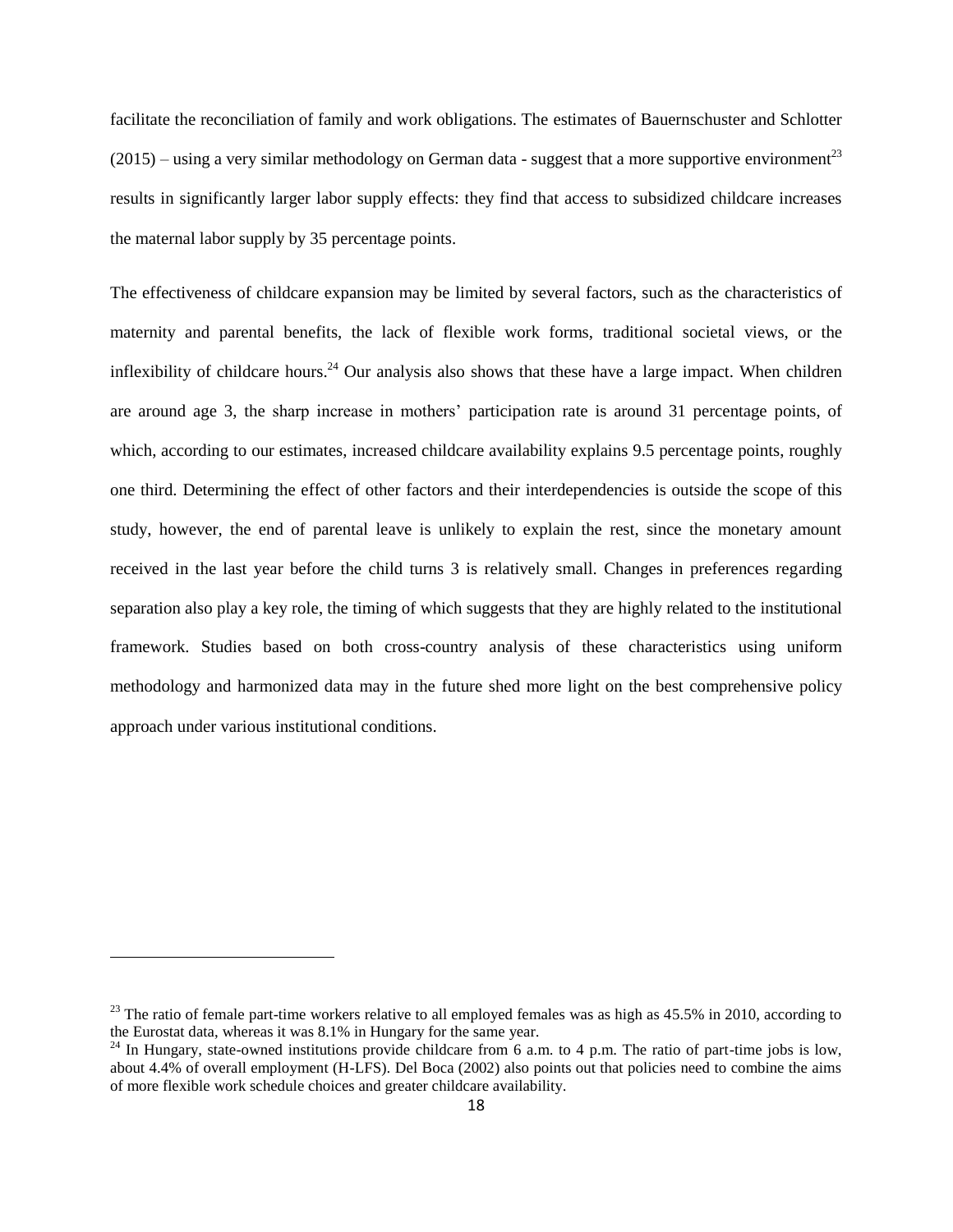#### **References**

Angrist, Joshua D. 1990. Lifetime Earnings and the Vietnam Era Draft Lottery: Evidence from Social Security Administrative Records. The American Economic Review, Vol. 80, No. 3 (Jun., 1990), pp. 313- 336

Angrist, Joshua D., and Alan B. Krueger. 1991. Does Compulsory School Attendance Affect Schooling and Earnings? Quarterly Journal of Economics 106, no.4: 979–1014.

Apps, Patricia and Rees, Ray. 2001. Fertility, female labor supply, and public policy. IZA Discussion Paper 409. Institute for the Study of Labor, Bonn.

Baker, Michael, Gruber, Jonathan, and Kevin, Milligan. 2008. Universal Child Care, Maternal Labor Supply, and Family Well‐Being. Journal of Political Economy 116, no.4: 709-745.

Bauernschuster, Stefan and Schlotter, Martin. 2015. Public child care and mothers' labor supply— Evidence from two quasi-experiments. Journal of Public Economics 123 (2015) 1–16.

Berger, M. C., and D.A. Black. 1992. Child Care Subsidies, Quality of Care, and the Labor Supply of Low-Income, Single Mothers. Review of Economics and Statistics 74, no.4: 635-42.

Blaskó, Zsuzsa. 2011. [Three years at home with the child – but not at any cost - Public opinion regarding mothers' employment.] Három évig a gyermek mellett – de nem minden áron. A közvélemény a kisgyermekes anyák munkába állásáról. Demográfia 54, no.1: 23–44.

Blau, David. 2003. Child Care Subsidy Programs. In: [Moffitt,](http://papers.nber.org/robert_moffitt/) Robert A. (ed.). Means-Tested Transfer Programs in the United States. University of Chicago Press. National Bureau of Economic Research: 443  $-516.$ 

Bloom, David, Canning, David, Fink, Günther, and Finlay, Jocelyn E. 2009. Fertility, Female Labor Force Participation, and the Demographic Dividend. Journal of Economic Growth 14, no. 2: 79-101.

Bound, John, and David A. Jaeger. 1996. On the Validity of Season of Birth As An Instrument in Wage Equations: A Comment on Angrist and Krueger's "Does Compulsory School Attendance Affect Schooling and Earnings?" NBER Working Paper 5835. National Bureau of Economic Research, Chicago.

Bound, John, and David A. Jaeger. 1994. Evidence on the Validity of Cross-Sectional and Longitudinal Labor Market Data. Journal of Labor Economics, University of Chicago Press, vol. 12(3), pages 345-68, July.

Borra, Cristina. 2010. Childcare costs and Spanish mothers' labour force participation. Hacienda Publica Espanola / Revista de Economia Publica 194, no. 3: 9-40.

Cascio, Elizabeth U. 2009. Maternal Labor Supply and the Introduction of Kindergartens into American Public Schools. Journal of Human Resources 44, no.1: 140–170.

Chevalier, A. and Viitanen T. K. 2002. The causality between female labour force participation and the availability of childcare. Applied Economics Letters 2002/9: 915-918.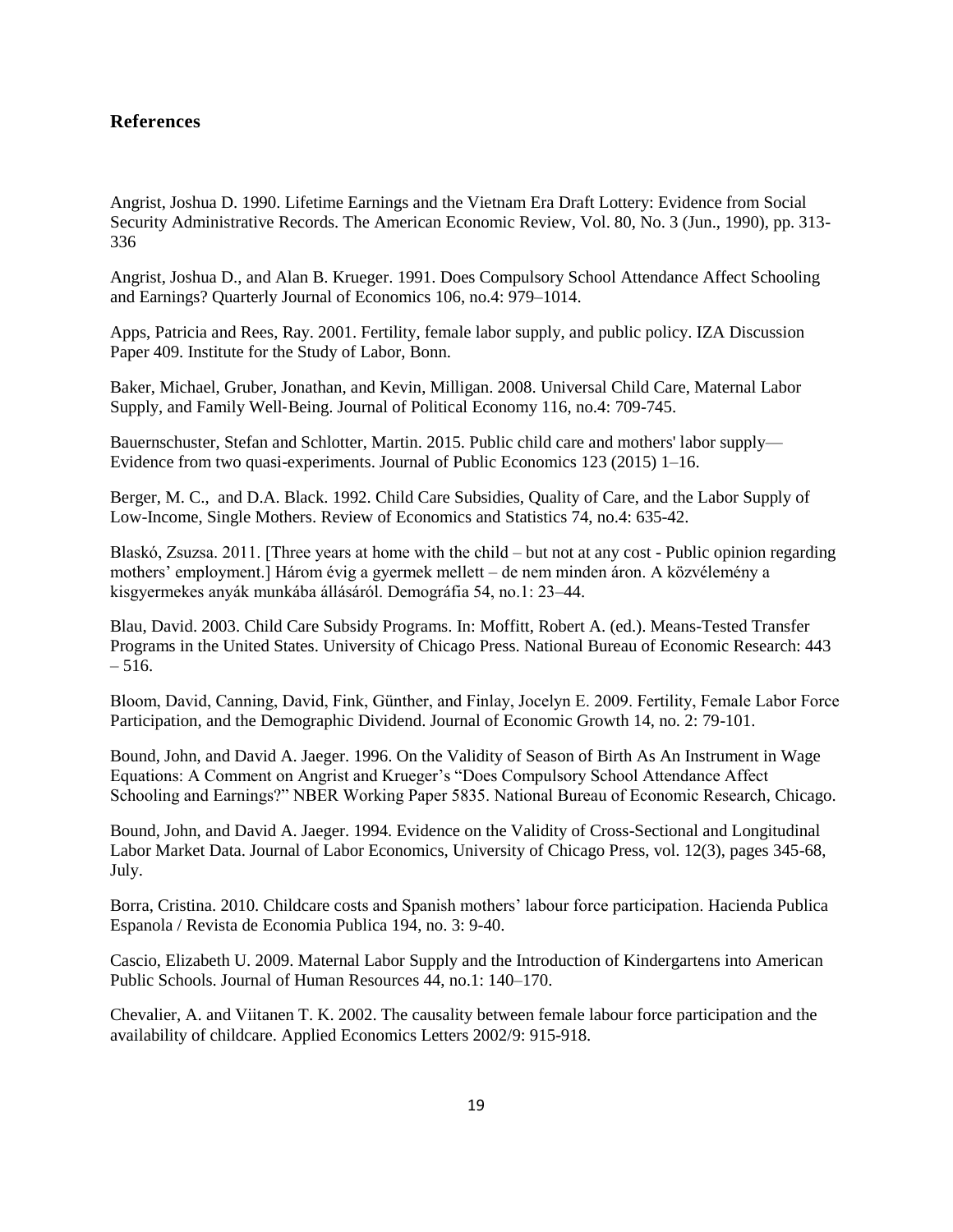Chone, P., Le Blanc, D., Robert-Bobee, I. 2003. Female Labor Supply and Child Care in France. CESifo Working Paper No. 1059.

Connelly, Rachel. 1992. The Effect of Child Care Costs on Married Women's Labor Force Participation. The Review of Economics and Statistics 74, no. 1: 83-90.

Currie, Janet and Hannes Schwandt. 2013. Within-mother analysis of seasonal patterns in health at birth. Proceedings of the National Academy of Sciences of the United States of America (PNAS) 110, no. 30: 12265-12270.

Del Boca, Daniela. 2002. The Effect of Child Care and Part Time Opportunities on Participation and Fertility Decisions in Italy. Journal of Population Economics 15: 549–73.

European Union (EU). 2002. Presidency Conclusions. European Council. Barcelona. 15 and 16 March. [http://europa.eu/rapid/pressReleasesAction.do?reference=MEMO/08/592.](http://europa.eu/rapid/pressReleasesAction.do?reference=MEMO/08/592)

Fitzpatrick, Maria Donovan. 2010. Preschoolers Enrolled and Mothers at Work? The Effects of Universal Prekindergarten. Journal of Labor Economics 28, no. 1: 51-85.

Gelbach, Jonah B. 2002. Public Schooling for Young Children and Maternal Labor Supply. American Economic Review 92, no. 1: 307–322.

Haan, Peter, and Katharina Wrohlich. 2011. Can child care policy encourage employment and fertility? Evidence from a structural model. Labour Economics 18: 498–512.

Hardoy, Ines, and Schone, Pal. 2013. Enticing Even Higher Female Labor Supply – The Impact of Cheaper Day Care. Review of Economics of the Household, doi: 10.1007/s11150-013-9215-8.

Hasková, Hana, Győry, Adrienn, and Szikra, Dorottya. 2012. How did we get the 'magic 3'? The timing of parental leave and child care services in the Visegrád-countries. Unpublished manuscript, Budapest Institute, Budapest.

Havnes, Tarjei and Mogstad, Magne. 2011. Money for nothing? Universal child care and maternal employment. Journal of Public Economics 95 (2011) 1455–1465

Herbst, Chris M. 2010. The labor supply effects of child care costs and wages in the presence of subsidies and the earned income tax credit. Review of Economics of the Household 8: 199-230.

Kertesi, Gábor, Kézdi, Gábor, Molnár, Tímea, Szabó-Morvai, Ágnes. 2012. School Catchment Areas in Hungary. Unpublished manuscript, Institute of Economics, Centre for Economic and Regional Studies of the Hungarian Academy of Sciences Budapest.

Kestenbaum, B. 1987. Seasonality of Birth: Two Findings from the Decennial Census. Social Biology 34: 244-248.

Kimmel, Jean. 1992. Child Care and the Employment Behavior of Single and Married Mothers. Upjohn Institute Working Paper No. 93-14.

Krusell, Per, Ohanian, Lee E., Ríos-Rull, José-Víctor, and Giovanni L. Violante. 2000. Capital-Skill Complementarity and Inequality: A Macroeconomic Analysis. Econometrica 68, no. 5: 1029-1053.

Lefebvre, Pierre, and Merrigan, Philip. 2008. Child‐Care Policy and the Labor Supply of Mothers with Young Children: A Natural Experiment from Canada. Journal of Labor Economics 26, no. 3: 519-48.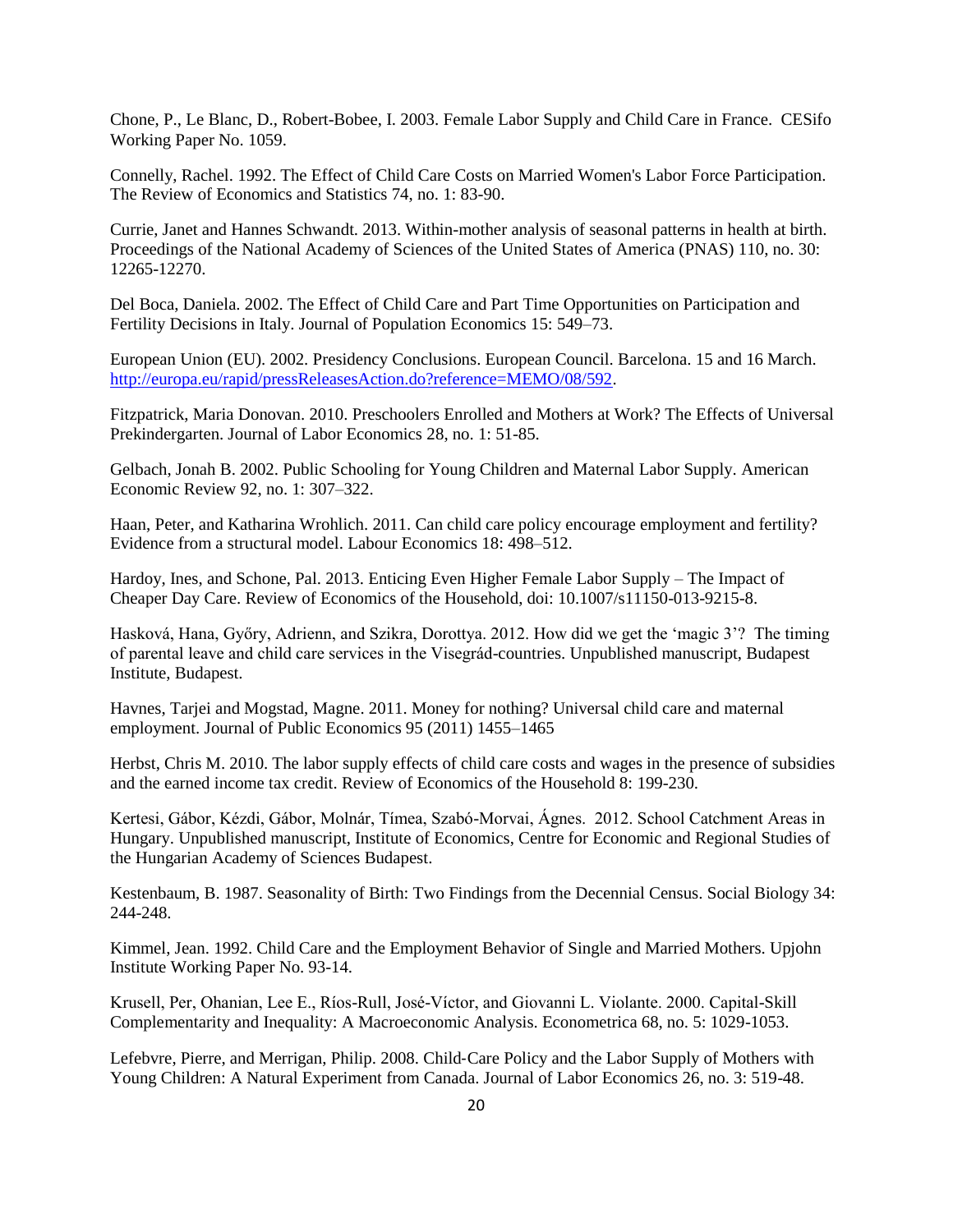Lokshin, Michael. 2004. Household Childcare Choices and Women's Work Behavior in Russia. The Journal of Human Resources 39, no.4: 1094-1115.

Lundin, Daniela, Mörk, Eva, and Björn Öckert. 2008. How far can reduced childcare prices push female labour supply? Labour Economics 15: 647–659.

Ribar, David C. 1995. A Structural Model of Child Care and the Labor Supply of Married Women. Journal of Labor Economics 13, no. 3: 558-597.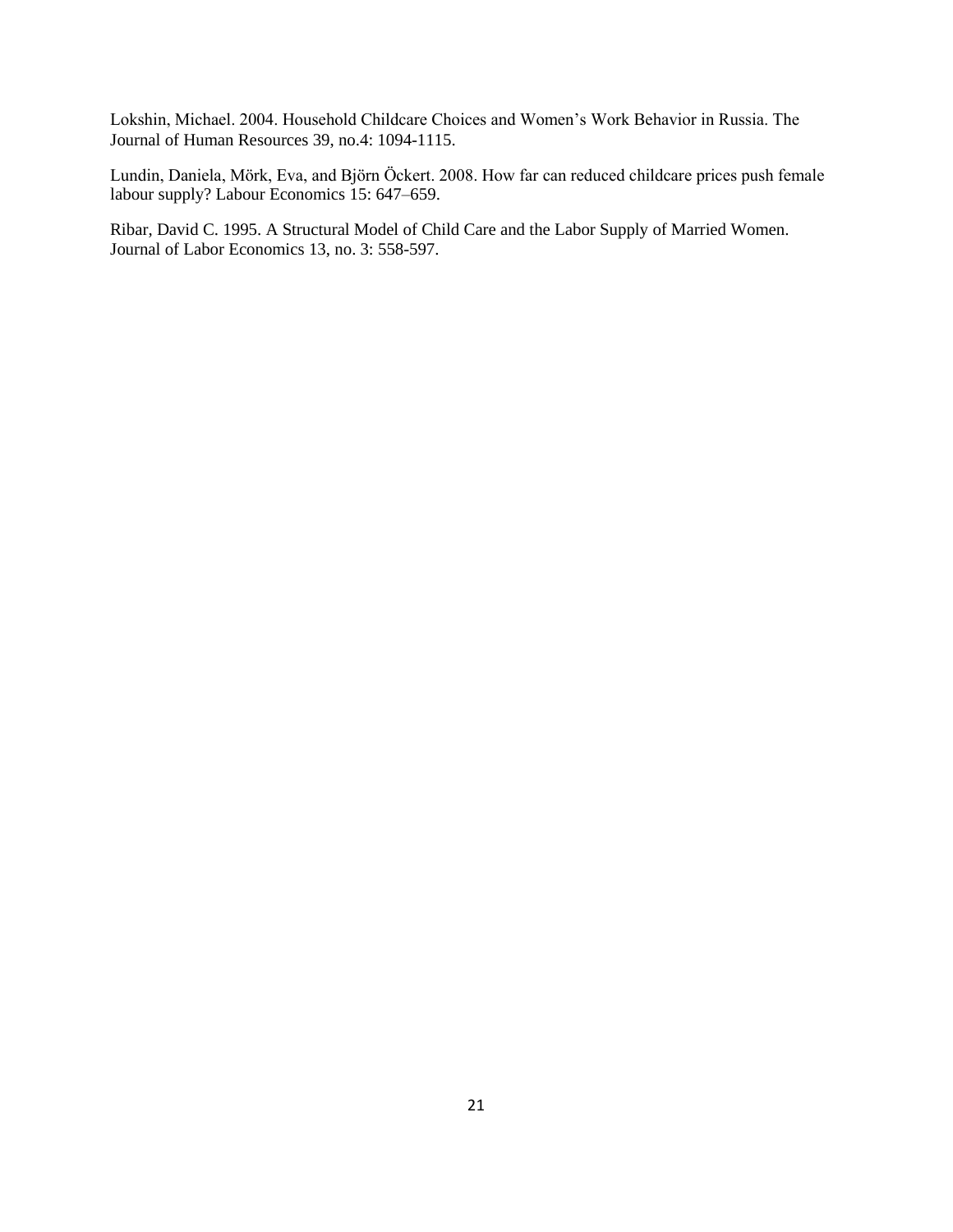## **Figures and Tables**



**Figure 1: The participation rate of mothers in Hungary by the age of their youngest child**

Source: Authors' calculations based on the Hungarian Labour Force Survey, 1998-2011.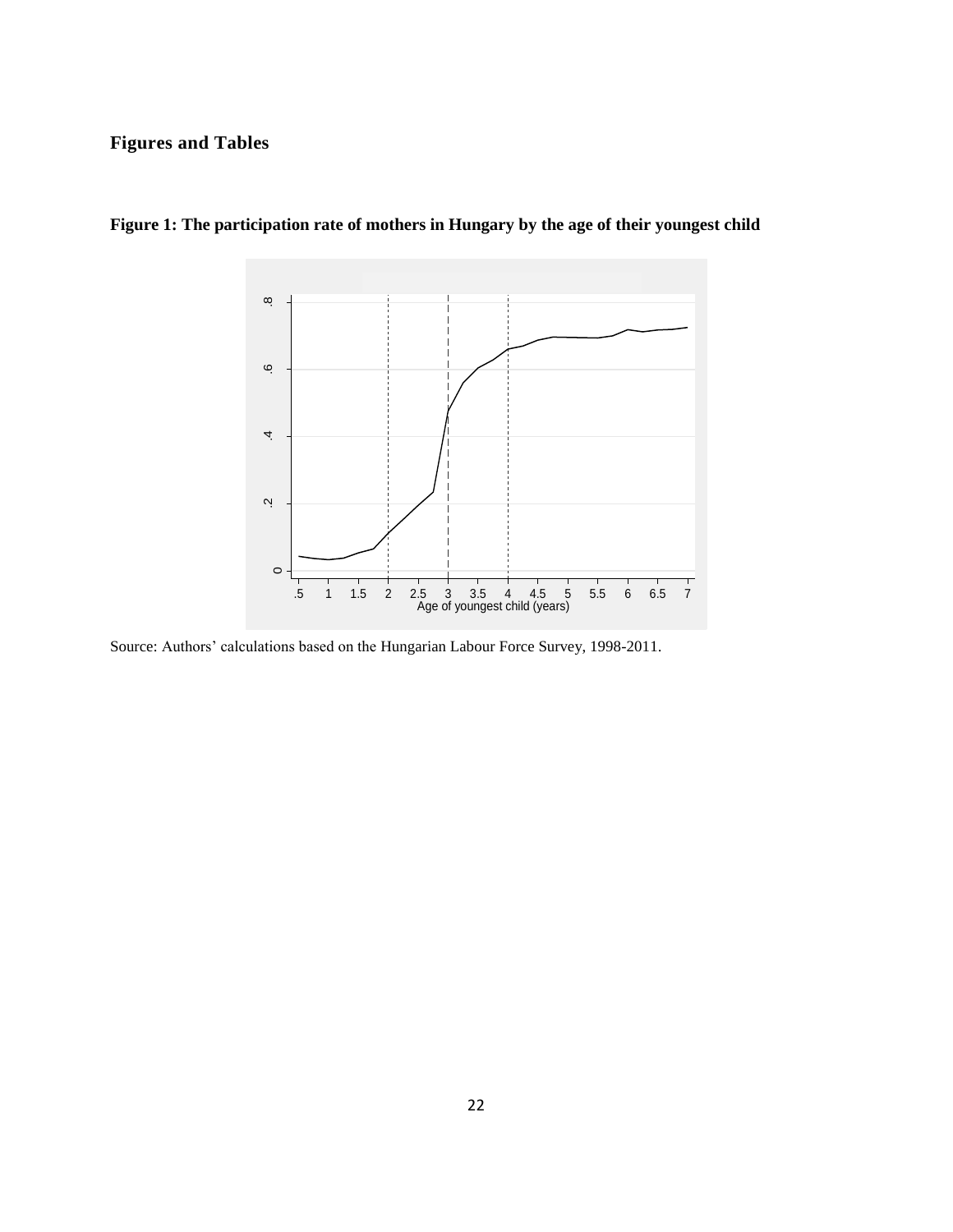

#### **Figure 2: Distribution of nursery and kindergarten coverage rates by region**

Source: T-STAR Hungarian regional data, 2010.

Notes: Coverage rate refers to the number children enrolled within each region, divided by the number of children of relevant age (0-2 for nursery, 3-6 for kindergarten) in each region. Region refers to townships merged based on kindergarten commuting data, there are 530 regions in the sample.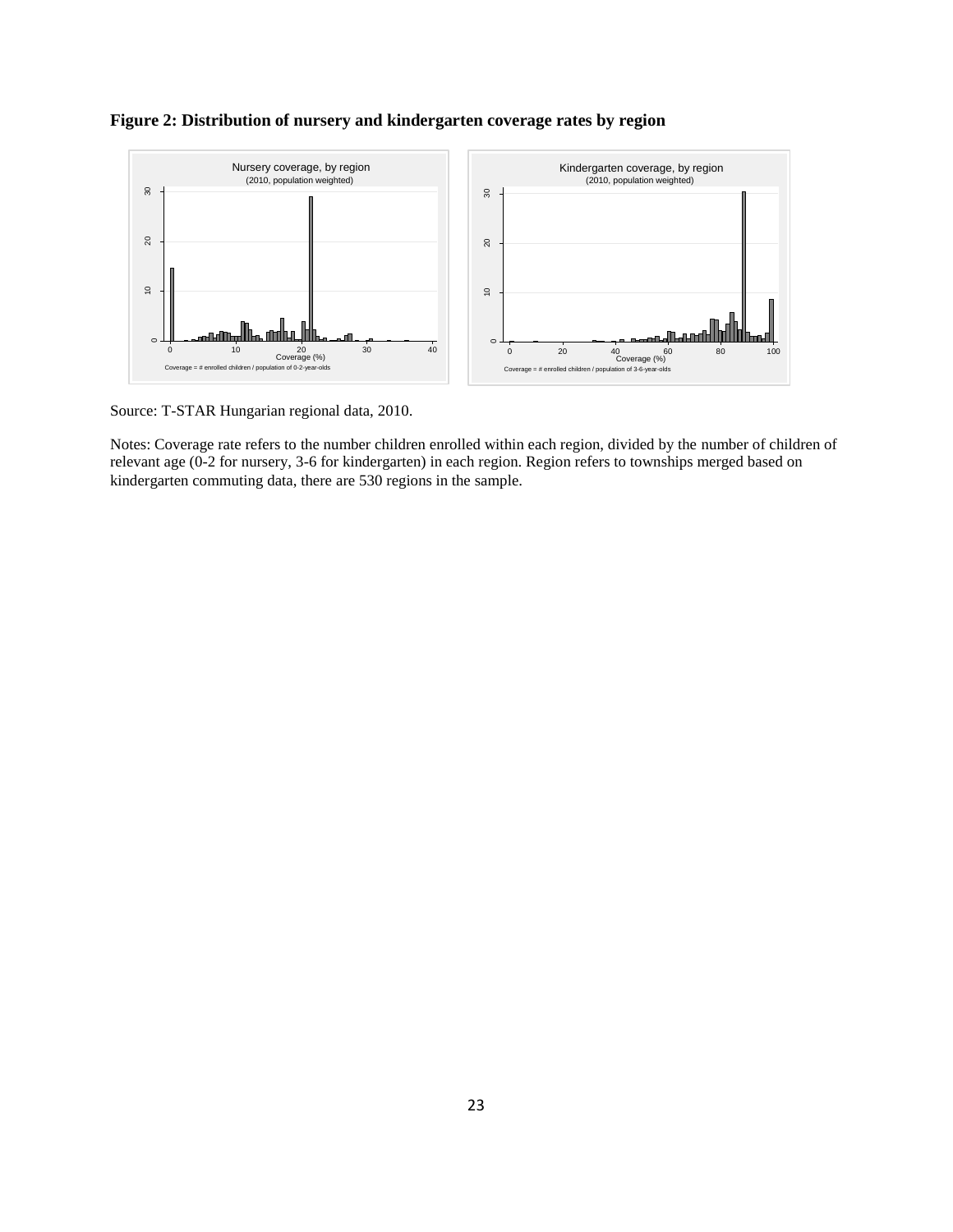### **Figure 3: The participation rate of mothers in Hungary, by the age of their youngest child and by treatment status**



Source: Authors' calculations based on the Hungarian Labour Force Survey, 1998-2011. Note: Treatment group refers to mothers of children born between the 1<sup>st</sup> of August and the 31<sup>st</sup> of December. Control group refers to mothers of children born between the  $1<sup>st</sup>$  of January and the  $31<sup>st</sup>$  of May.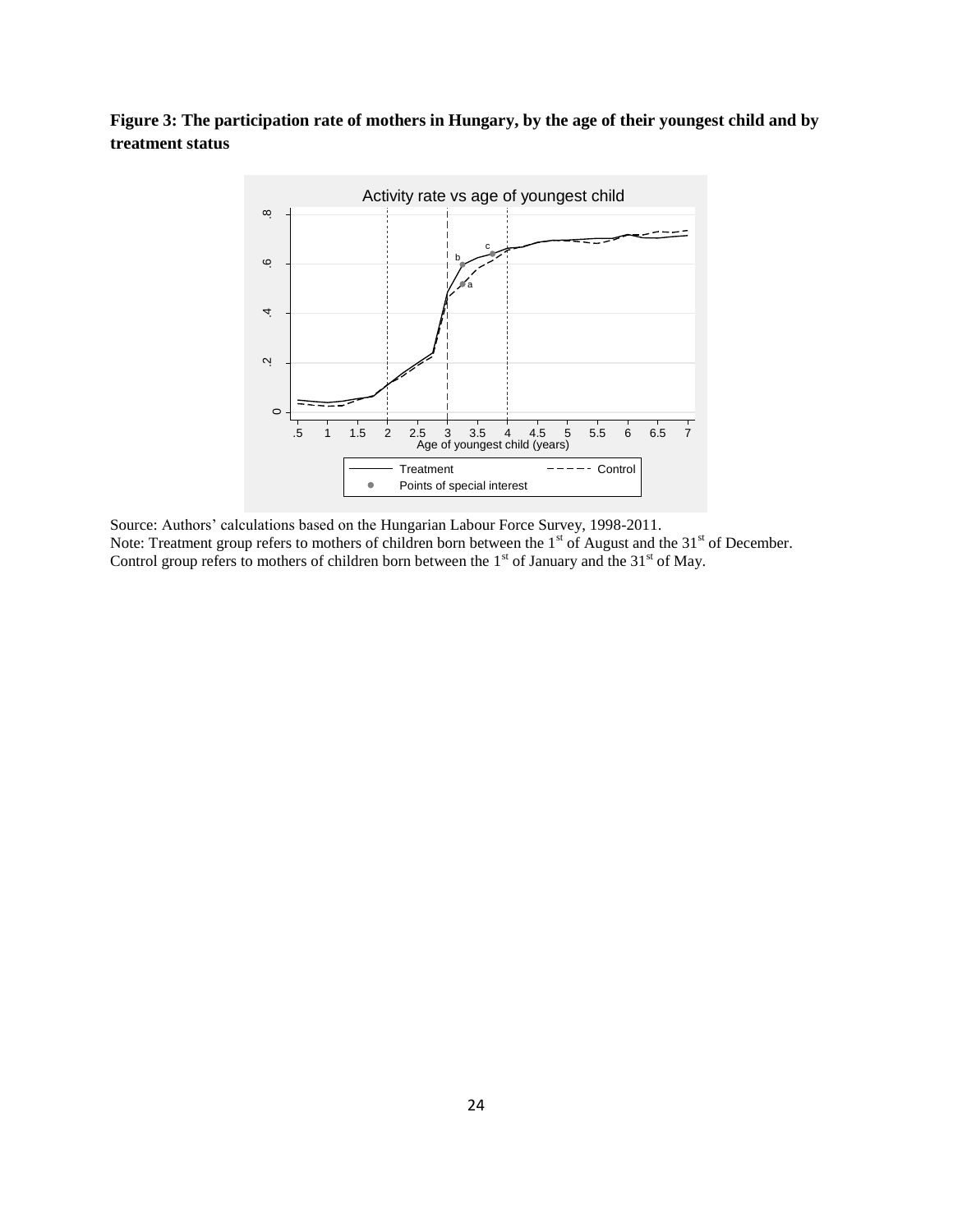|                                      | Child of age $3(m=1)$    |                        |          | Child of age $4-5$ (m=0) |                        |                  |
|--------------------------------------|--------------------------|------------------------|----------|--------------------------|------------------------|------------------|
|                                      | Treatment <sup>(a)</sup> | Control <sup>(b)</sup> | Diff/SD  | Treatment <sup>(a)</sup> | Control <sup>(b)</sup> | Diff/SD          |
| Mother                               |                          |                        |          |                          |                        |                  |
| Participation rate (1997-<br>2011)(% | 59.60                    | 51.50                  | 0.161    | 68.32                    | 68.15                  | 0.004            |
| Childcare coverage (%)               | 74.2                     | 10.2                   |          | 74.2                     | 74.2                   | $\sim$           |
| Number of children                   | 1.3                      | 1.3                    | $-0.022$ | 1.1                      | 1.1                    | $-0.04$          |
| Age of youngest child                | 3.3                      | 3.3                    | $-0.03$  | 4.8                      | 4.8                    | $-0.043$         |
| Age (years)                          | 31.1                     | 31.1                   | 0.001    | 32.4                     | 32.5                   | $-0.004$         |
| Education (%):                       |                          |                        |          |                          |                        |                  |
| Primary                              | 23.60                    | 22.10                  | 0.037    | 23.20                    | 23.10                  | $\boldsymbol{0}$ |
| Vocational school                    | 26.90                    | 27.20                  | $-0.006$ | 28.00                    | 25.30                  | 0.063            |
| High school                          | 31.90                    | 33.30                  | $-0.03$  | 34.40                    | 35.00                  | $-0.013$         |
| University                           | 17.60                    | 17.50                  | 0.004    | 14.50                    | 16.60                  | $-0.057$         |
| Husband or partner                   |                          |                        |          |                          |                        |                  |
| Age (years)                          | 30                       | 29.8                   | 0.017    | 30.8                     | 30.8                   | $-0.002$         |
| Employment status (%):               |                          |                        |          |                          |                        |                  |
| No partner                           | 13.30                    | 13.20                  | 0.004    | 14.10                    | 12.70                  | 0.042            |
| Partner without job                  | 13.30                    | 13.20                  | 0.004    | 14.10                    | 12.70                  | 0.042            |
| Partner with job                     | 76.00                    | 75.60                  | 0.007    | 73.20                    | 75.00                  | $-0.042$         |
| Environment                          |                          |                        |          |                          |                        |                  |
| Type of settlement (%):              |                          |                        |          |                          |                        |                  |
| Village                              | 27.50                    | 28.60                  | $-0.025$ | 28.80                    | 26.80                  | 0.045            |
| Town                                 | 35.70                    | 40.70                  | $-0.103$ | 39.50                    | 42.60                  | $-0.063$         |
| City                                 | 21.00                    | 17.10                  | 0.104    | 19.10                    | 17.60                  | 0.039            |
| Unemployment rate (%)                | 4.40                     | 4.40                   | 0.006    | 4.60                     | 4.60                   | $-0.017$         |
| Number of obs.                       | 1,732                    | 1,577                  |          | 2,975                    | 2,868                  |                  |

**Table 1: Summary statistics of the estimation sample by group, select variables**

Source: Hungarian Labour Force Survey, 1998-2011.

Note: (a) Children born between August 1 – December 31. Mothers observed through January 1 – March 31 (b) Children born between January 1 – May 31. Mothers observed through June 1 – August 31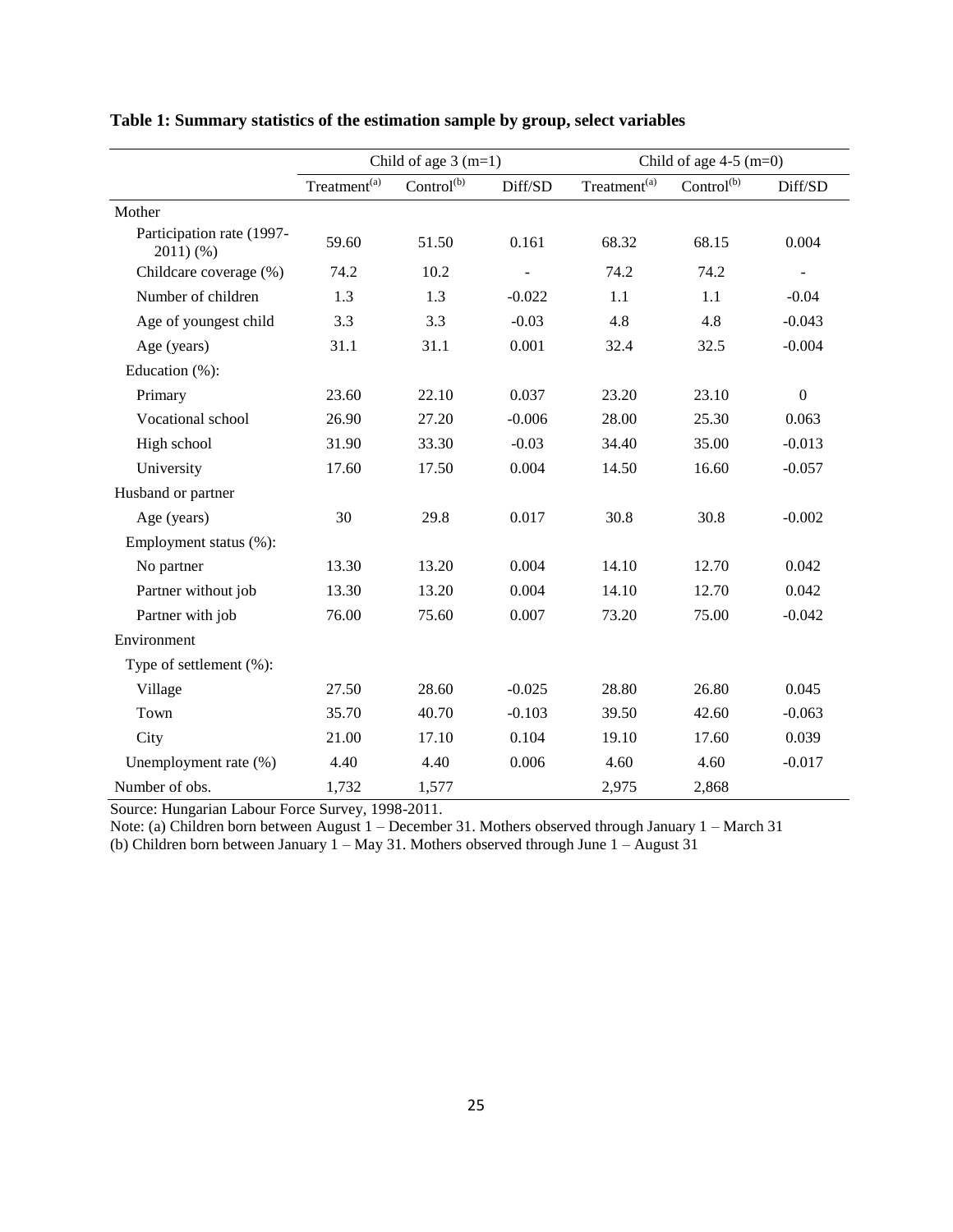|                                       |                | (a)                            |                |                           | (b)                          |                      |
|---------------------------------------|----------------|--------------------------------|----------------|---------------------------|------------------------------|----------------------|
|                                       |                | Reduced form $(\vartheta = T)$ |                |                           | 2SLS $(\vartheta = \hat{C})$ |                      |
|                                       |                | Eq. $(1)$                      |                |                           | Eq. $(2-4)$                  |                      |
| Specifications                        | 1<br>$0.078**$ | 2<br>$0.085**$                 | 3<br>$0.082**$ | $\mathbf{1}$<br>$0.129**$ | 2                            | 3                    |
| $\vartheta$<br>(Clustered, robust SE) | (0.022)        | (0.023)                        | (0.022)        | (0.032)                   | $0.141**$<br>(0.034)         | $0.135**$<br>(0.034) |
| # of children                         |                | $-0.117**$                     | $-0.117**$     |                           | $-0.118**$                   | $-0.118**$           |
|                                       |                | (0.021)                        | (0.022)        |                           | (0.019)                      | (0.019)              |
| Partner w/o job                       |                | 0.003                          | 0.007          |                           | 0.004                        | 0.008                |
|                                       |                | (0.063)                        | (0.062)        |                           | (0.056)                      | (0.056)              |
| Partner w/job                         |                | 0.032                          | 0.032          |                           | 0.033                        | 0.034                |
|                                       |                | (0.062)                        | (0.062)        |                           | (0.056)                      | (0.055)              |
| Vocational school                     |                | $0.191**$                      | $0.186**$      |                           | $0.191**$                    | $0.187**$            |
|                                       |                | (0.035)                        | (0.035)        |                           | (0.031)                      | (0.031)              |
| High school                           |                | $0.250**$                      | $0.245**$      |                           | $0.251**$                    | $0.246**$            |
|                                       |                | (0.035)                        | (0.035)        |                           | (0.031)                      | (0.031)              |
| University                            |                | $0.374**$                      | $0.367**$      |                           | $0.374**$                    | $0.367**$            |
|                                       |                | (0.051)                        | (0.050)        |                           | (0.045)                      | (0.045)              |
| Age                                   |                | 0.018                          | 0.020          |                           | 0.018                        | 0.020                |
|                                       |                | (0.021)                        | (0.021)        |                           | (0.018)                      | (0.019)              |
| Age squared                           |                | $-0.000$                       | $-0.000$       |                           | $-0.000$                     | $-0.000$             |
|                                       |                | (0.000)                        | (0.000)        |                           | (0.000)                      | (0.000)              |
| Partner: University                   |                | $0.089*$                       | 0.083          |                           | $0.087*$                     | $0.081*$             |
|                                       |                | (0.044)                        | (0.044)        |                           | (0.039)                      | (0.039)              |
| Partner: High sc.                     |                | 0.074                          | 0.071          |                           | 0.075                        | 0.072                |
|                                       |                | (0.060)                        | (0.060)        |                           | (0.052)                      | (0.053)              |
| Partner: Vocational                   |                | 0.063                          | 0.060          |                           | $0.063*$                     | 0.061                |
|                                       |                | (0.036)                        | (0.036)        |                           | (0.032)                      | (0.032)              |
| Partner's age                         |                | $-0.004*$                      | $-0.004*$      |                           | $-0.004**$                   | $-0.004**$           |
|                                       |                | (0.002)                        | (0.002)        |                           | (0.002)                      | (0.002)              |
| Unemployment level                    |                |                                | $-2.006**$     |                           |                              | $-2.027**$           |
|                                       |                |                                | (0.765)        |                           |                              | (0.681)              |
| Village                               |                |                                | $0.218**$      |                           |                              | $0.219**$            |
|                                       |                |                                | (0.064)        |                           |                              | (0.057)              |
| City                                  |                |                                | $0.243**$      |                           |                              | $0.241**$            |
|                                       |                |                                | (0.058)        |                           |                              | (0.051)              |
| Large city                            |                |                                | $0.250**$      |                           |                              | $0.250**$            |

# **Table 2: Reduced form and 2SLS results without seasonality correction**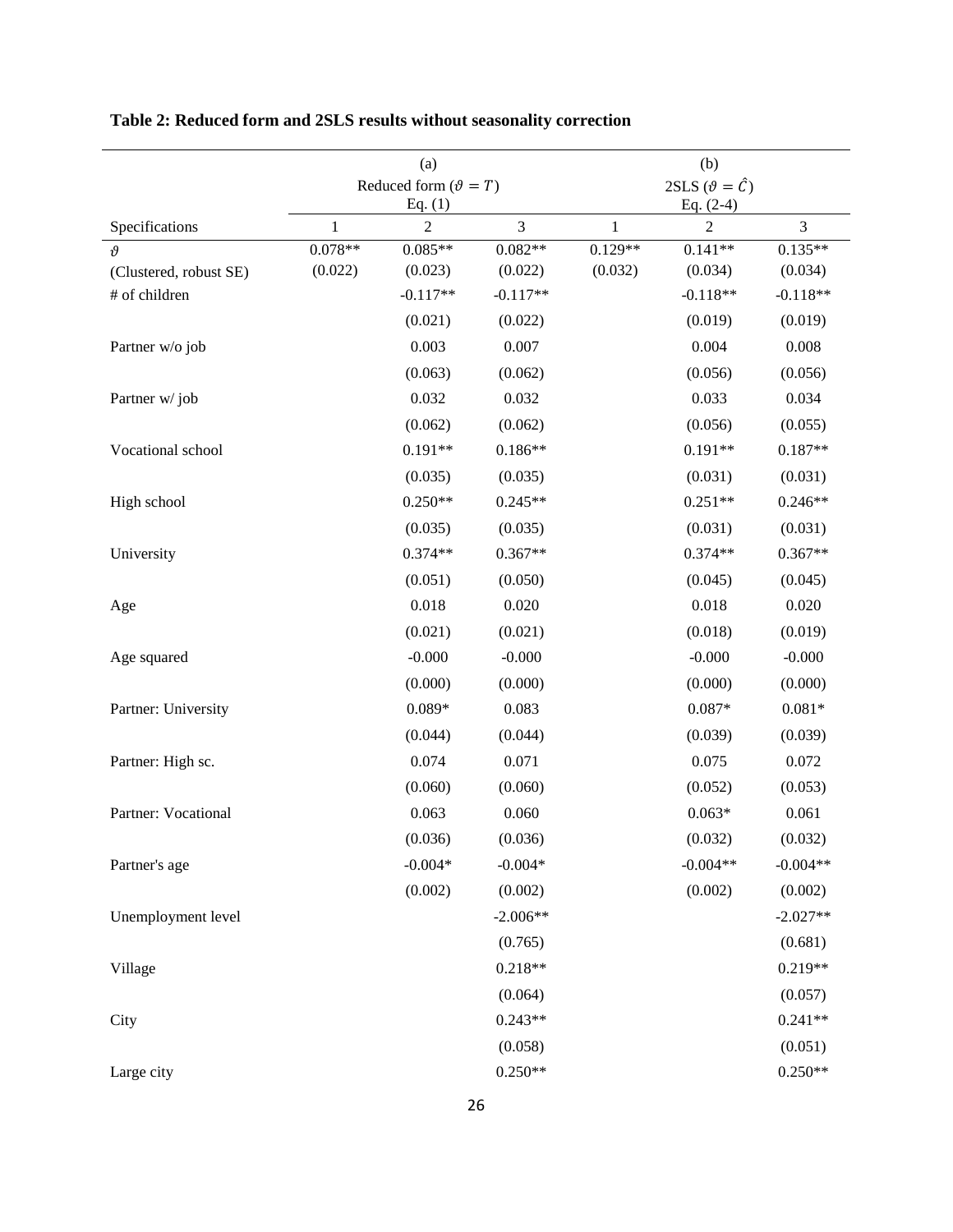|                     |           |          | (0.072)  |           |           | (0.064)   |
|---------------------|-----------|----------|----------|-----------|-----------|-----------|
| Constant            | $0.480**$ | 0.168    | 0.074    |           |           |           |
|                     | (0.099)   | (0.384)  | (0.374)  | 0.023     | 0.114     | 0.117     |
| $R^2$               | 0.245     | 0.316    | 0.318    | 3676.866  | 3404.436  | 3401.121  |
| <b>AIC</b>          | 3789.217  | 3494.741 | 3491.096 | 3018.000  | 3018.000  | 3018.000  |
| N                   | 3244.000  | 3244.000 | 3244.000 | $0.129**$ | $0.141**$ | $0.135**$ |
| Year dummies        | X         | X        | X        | X         | X         | X         |
| Individual controls |           | X        | X        |           | X         | X         |
| Regional controls   |           |          | X        |           |           | X         |

Source: H-LFS and T-STAR datasets, years 1998-2011.

Note: The dependent variable is the participation dummy. Year and region dummies are included in all regressions. Clustered, robust standard errors are given in parentheses. Stars indicate significance as: \*  $p<0.05$ ; \*\*  $p<0.01$ .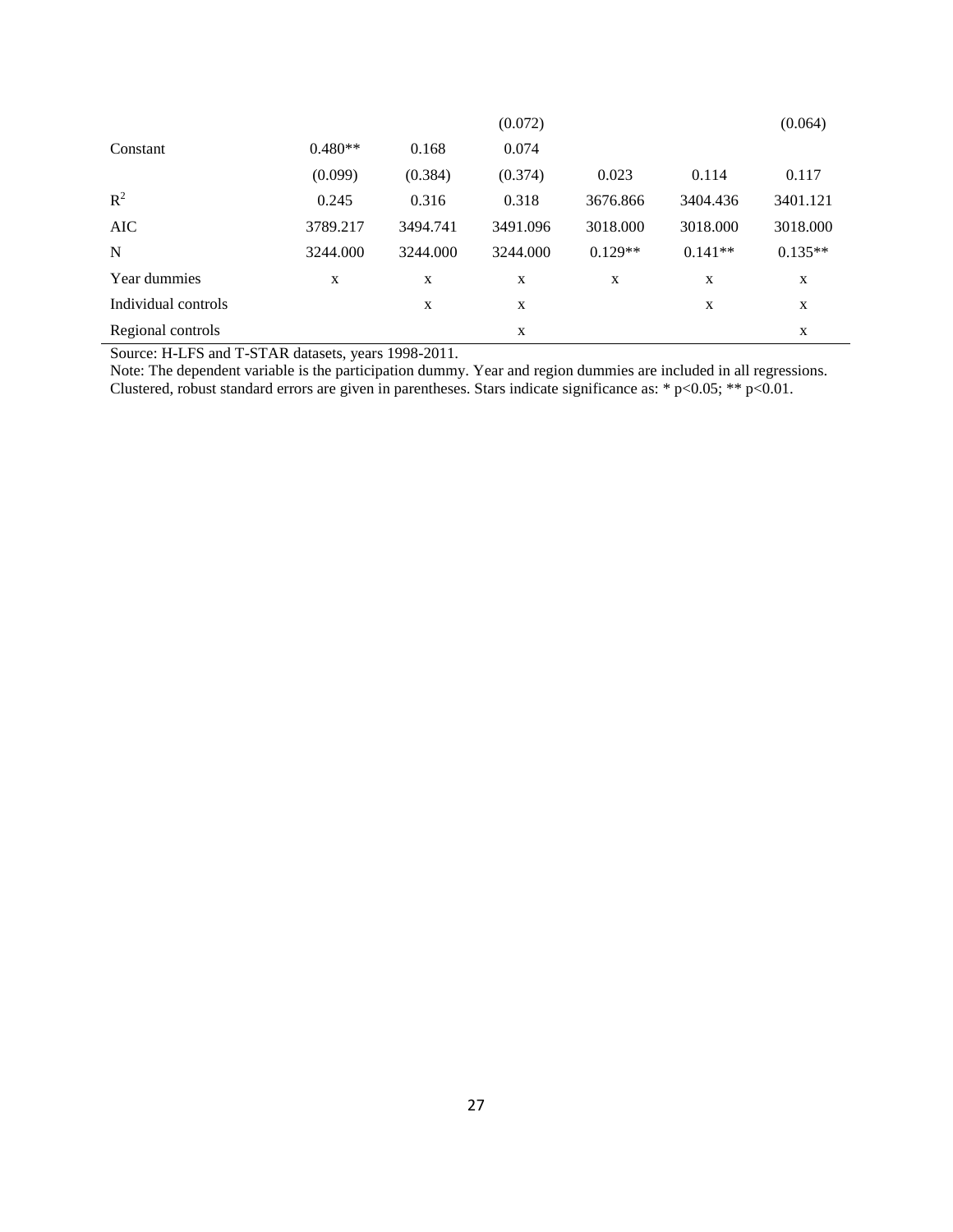|                     |                                | (a)            |                |                              | (b)            |             |  |
|---------------------|--------------------------------|----------------|----------------|------------------------------|----------------|-------------|--|
|                     | Reduced form $(\vartheta = T)$ |                |                | 2SLS $(\vartheta = \hat{C})$ |                |             |  |
|                     | Eq.(8)                         |                |                | $Eq.(9-10)$                  |                |             |  |
|                     | 1                              | $\overline{c}$ | $\overline{3}$ | $\mathbf{1}$                 | $\overline{2}$ | 3           |  |
| $\vartheta*m$       | $0.061*$                       | $0.060*$       | $0.060*$       | $0.096**$                    | $0.095*$       | $0.095*$    |  |
|                     | (0.024)                        | (0.027)        | (0.026)        | (0.037)                      | (0.041)        | (0.041)     |  |
| $\vartheta$         | 0.007                          | 0.014          | 0.012          | 0.014                        | 0.025          | 0.021       |  |
|                     | (0.018)                        | (0.016)        | (0.016)        | (0.027)                      | (0.024)        | (0.024)     |  |
| m                   | $-0.169**$                     | $-0.156**$     | $-0.156**$     | $-0.179**$                   | $-0.166**$     | $-0.166**$  |  |
|                     | (0.024)                        | (0.023)        | (0.023)        | (0.027)                      | (0.027)        | (0.027)     |  |
| # of children       |                                | $-0.123**$     | $-0.122**$     |                              | $-0.125**$     | $-0.124**$  |  |
|                     |                                | (0.015)        | (0.015)        |                              | (0.014)        | (0.014)     |  |
| Partner w/o job     |                                | $-0.004$       | 0.000          |                              | $-0.006$       | $-0.002$    |  |
|                     |                                | (0.043)        | (0.043)        |                              | (0.042)        | (0.041)     |  |
| Partner w/job       |                                | 0.038          | 0.039          |                              | 0.037          | 0.039       |  |
|                     |                                | (0.043)        | (0.043)        |                              | (0.042)        | (0.041)     |  |
| Vocational school   |                                | $0.177**$      | $0.175**$      |                              | $0.178**$      | $0.176**$   |  |
|                     |                                | (0.020)        | (0.020)        |                              | (0.019)        | (0.019)     |  |
| High school         |                                | $0.289**$      | $0.287**$      |                              | $0.289**$      | $0.286**$   |  |
|                     |                                | (0.019)        | (0.019)        |                              | (0.018)        | (0.018)     |  |
| University          |                                | $0.415**$      | $0.412**$      |                              | $0.414**$      | $0.410**$   |  |
|                     |                                | (0.037)        | (0.037)        |                              | (0.035)        | (0.035)     |  |
| Age                 |                                | $-0.004$       | $-0.004$       |                              | $-0.004$       | $-0.004$    |  |
|                     |                                | (0.012)        | (0.012)        |                              | (0.012)        | (0.012)     |  |
| Age squared         |                                | 0.000          | 0.000          |                              | 0.000          | 0.000       |  |
|                     |                                | (0.000)        | (0.000)        |                              | (0.000)        | (0.000)     |  |
| Partner: University |                                | $0.058*$       | $0.055*$       |                              | $0.058*$       | $0.054*$    |  |
|                     |                                | (0.025)        | (0.024)        |                              | (0.024)        | (0.023)     |  |
| Partner: High sc.   |                                | $0.087*$       | $0.085*$       |                              | $0.088*$       | $0.085*$    |  |
|                     |                                | (0.037)        | (0.037)        |                              | (0.036)        | (0.036)     |  |
| Partner: Vocational |                                | $0.075**$      | $0.073**$      |                              | $0.074**$      | $0.072**$   |  |
|                     |                                | (0.023)        | (0.023)        |                              | (0.022)        | (0.022)     |  |
| Partner's age       |                                | $-0.005**$     | $-0.005**$     |                              | $-0.005**$     | $-0.005**$  |  |
|                     |                                | (0.001)        | (0.001)        |                              | (0.001)        | (0.001)     |  |
| Unemployment level  |                                |                | $-1.218**$     |                              |                | $-1.251**$  |  |
|                     |                                |                | (0.470)        |                              |                | (0.450)     |  |
| Village             |                                |                | $0.100**$      |                              |                | $0.100**$   |  |
|                     |                                |                | (0.031)        |                              |                | (0.030)     |  |
| City                |                                |                | $0.102**$      |                              |                | $0.104**$   |  |
|                     |                                |                | (0.020)        |                              |                | (0.019)     |  |
| Large city          |                                |                | $0.118**$      |                              |                | $0.119**$   |  |
|                     |                                |                | (0.045)        |                              |                | (0.043)     |  |
| Constant            | $0.627**$                      | $0.700**$      | $0.690**$      |                              |                |             |  |
|                     | (0.052)                        | (0.217)        | (0.218)        |                              |                |             |  |
| $R^2$               | 0.179                          | 0.272          | 0.273          | 0.025                        | 0.135          | 0.136       |  |
| <b>AIC</b>          | 10632.499                      | 9578.493       | 9572.289       | 10482.230                    | 9449.600       | 9442.833    |  |
| ${\bf N}$           | 8980                           | 8980           | 8980           | 8809.000                     | 8809.000       | 8809.000    |  |
| Year dummies        | $\mathbf X$                    | X              | $\mathbf X$    | $\mathbf X$                  | X              | $\mathbf X$ |  |
| Individual controls |                                | X              | $\mathbf X$    |                              | X              | X           |  |
| Regional controls   |                                |                | $\mathbf X$    |                              |                | $\mathbf X$ |  |

## **Table 3: Reduced form and 2SLS results with seasonality correction**

Source: H-LFS and T-STAR datasets, years 1998-2011.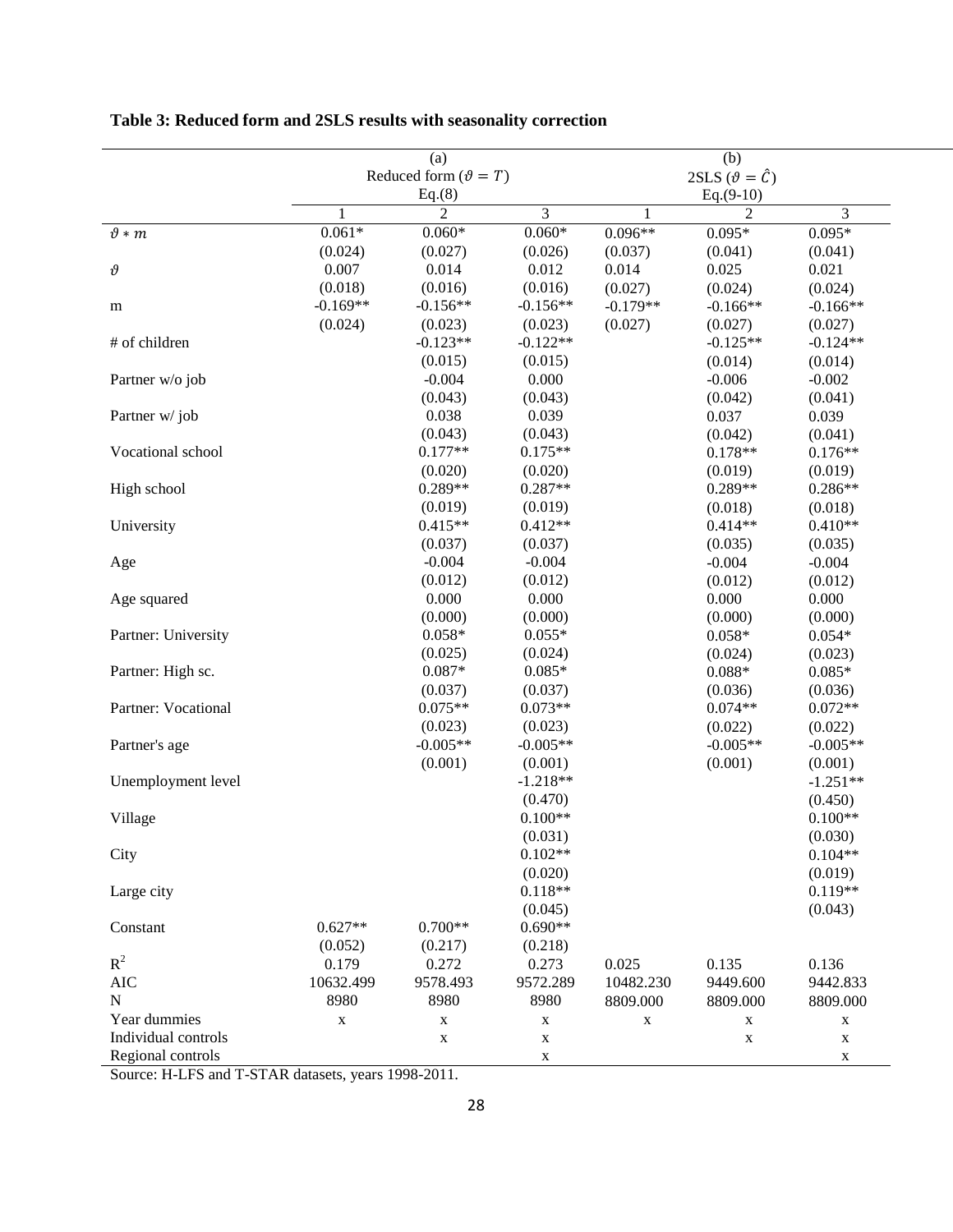Note: The dependent variable is the participation dummy. The table gives coefficient estimates of township-level childcare coverage relevant to the given group (kindergarten if treated, nursery if not), the dummy indicating seasonality comparison group membership (m=0 if the child is 4-5), and their interaction. Year and region dummies are included. Standard errors are given in parentheses. Stars indicate significance as: \* p<0.05; \*\* p<0.01.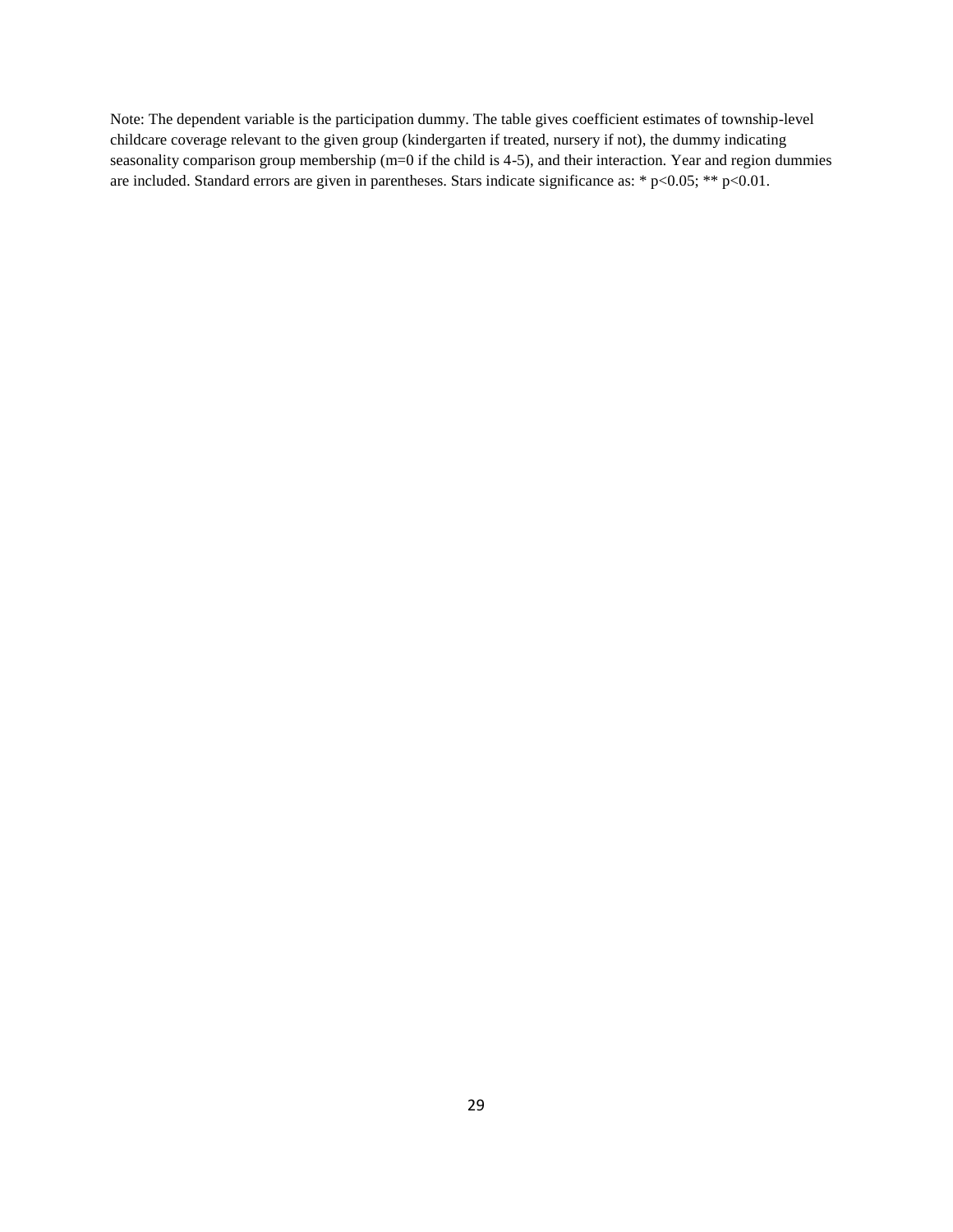**Table 4: Reduced form results at each child age**

|                     |                  |                   |                   | Child age         |                   |                   |                  |
|---------------------|------------------|-------------------|-------------------|-------------------|-------------------|-------------------|------------------|
|                     | Year1            | Year <sub>2</sub> | Year <sub>3</sub> | Year <sub>4</sub> | Year <sub>5</sub> | Year <sub>6</sub> | Year7            |
| T                   | 0.021            | 0.009             | $0.082**$         | $-0.01$           | 0.009             | $-0.009$          | 0.008            |
|                     | $-0.012$         | $-0.015$          | $-0.022$          | $-0.028$          | $-0.021$          | $-0.024$          | $-0.02$          |
| # of children       | $-0.021**$       | $-0.048**$        | $-0.117**$        | $-0.120**$        | $-0.171**$        | $-0.210*$         |                  |
|                     | $-0.008$         | $-0.01$           | $-0.022$          | $-0.028$          | $-0.047$          | $-0.096$          |                  |
| Partner w/o job     | $-0.02$          | $-0.068$          | 0.007             | 0.032             | $-0.044$          | $-0.212**$        | $-0.166$         |
|                     | $-0.022$         | $-0.058$          | $-0.062$          | $-0.121$          | $-0.079$          | $-0.082$          | $-0.127$         |
| Partner w/job       | $-0.03$          | $-0.081$          | 0.032             | 0.077             | $-0.018$          | $-0.129$          | $-0.107$         |
|                     | $-0.022$         | $-0.061$          | $-0.062$          | $-0.107$          | $-0.074$          | $-0.068$          | $-0.127$         |
| Vocational school   | $-0.009$         | 0.003             | $0.186**$         | $0.133**$         | $0.203**$         | $0.187**$         | $0.200**$        |
|                     | $-0.009$         | $-0.021$          | $-0.035$          | $-0.034$          | $-0.038$          | $-0.04$           | $-0.04$          |
| High school         | 0.01             | $0.075*$          | $0.245**$         | $0.298**$         | $0.322**$         | $0.287**$         | $0.278**$        |
|                     | $-0.009$         | $-0.029$          | $-0.035$          | $-0.036$          | $-0.029$          | $-0.039$          | $-0.042$         |
| University          | $0.035*$         | $0.148**$         | $0.367**$         | $0.430**$         | $0.440**$         | $0.394**$         | $0.371**$        |
|                     | $-0.015$         | $-0.045$          | $-0.05$           | $-0.045$          | $-0.045$          | $-0.048$          | $-0.05$          |
| Age                 | 0.009            | 0.024             | 0.02              | $-0.005$          | $-0.039$          | $-0.017$          | $-0.013$         |
|                     | $-0.009$         | $-0.016$          | $-0.021$          | $-0.024$          | $-0.024$          | $-0.028$          | $-0.035$         |
| Partner: University | 0.027            | 0.021             | 0.083             | 0.03              | 0.074             | 0.009             | 0.077            |
|                     | $-0.021$         | $-0.042$          | $-0.044$          | $-0.045$          | $-0.038$          | $-0.05$           | $-0.046$         |
| Partner: High sc.   | 0.02             | 0.034             | 0.071             | 0.121             | $0.104**$         | 0.046             | $0.113**$        |
|                     | $-0.011$         | $-0.027$          | $-0.06$           | $-0.062$          | $-0.036$          | $-0.04$           | $-0.041$         |
| Partner: Vocational | 0.009            | 0.028             | 0.06              | $0.093*$          | $0.094**$         | 0.063             | $0.086*$         |
|                     | $-0.007$         | $-0.019$          | $-0.036$          | $-0.042$          | $-0.035$          | $-0.038$          | $-0.038$         |
| Partner's age       | $\boldsymbol{0}$ | 0.002             | $-0.004*$         | $-0.006*$         | $-0.003$          | 0.002             | $\boldsymbol{0}$ |
|                     | $-0.001$         | $-0.002$          | $-0.002$          | $-0.003$          | $-0.002$          | $-0.002$          | $-0.003$         |
| Unemployment level  | 0.341            | 0.207             | $-2.006**$        | $-0.092$          | $-2.795**$        | $-1.679*$         | $-1.04$          |
|                     | $-0.21$          | $-0.538$          | $-0.765$          | $-1.032$          | $-0.808$          | $-0.84$           | $-1.185$         |
| Village             | $-0.092**$       | $-0.001$          | $0.218**$         | $0.226**$         | 0.008             | $-0.258**$        | 0.146            |
|                     | $-0.018$         | $-0.049$          | $-0.064$          | $-0.066$          | $-0.057$          | $-0.095$          | $-0.084$         |
| City                | $-0.073**$       | $-0.036$          | $0.243**$         | $0.197**$         | 0.041             | $-0.249**$        | $0.132*$         |
|                     | $-0.011$         | $-0.031$          | $-0.058$          | $-0.051$          | $-0.035$          | $-0.086$          | $-0.066$         |
| Large city          | $-0.118**$       | 0.025             | $0.250**$         | $0.237**$         | 0.021             | $-0.202*$         | $0.207**$        |
|                     | $-0.024$         | $-0.043$          | $-0.072$          | $-0.076$          | $-0.062$          | $-0.089$          | $-0.076$         |
| Constant            | $-0.132$         | $-0.231$          | 0.074             | 0.574             | 1.452**           | 1.457**           | 0.972            |
|                     | $-0.142$         | $-0.26$           | $-0.374$          | $-0.383$          | $-0.404$          | $-0.481$          | $-0.656$         |
| ${\bf R}^2$         | 0.177            | 0.213             | 0.318             | 0.369             | 0.403             | 0.366             | 0.406            |
| <b>AIC</b>          | $-2579$          | 2055.402          | 3491.096          | 2579.223          | 2258.491          | 2197.612          | 1831.307         |
| N                   | 3796             | 3688              | 3244              | 2883              | 2853              | 2666              | 2603             |
| Year dummies        | $\mathbf X$      | $\mathbf X$       | $\mathbf X$       | $\bf{X}$          | $\mathbf X$       | $\mathbf X$       | $\mathbf X$      |
| Individual controls | $\mathbf X$      | $\mathbf X$       | $\mathbf X$       | $\bar{X}$         | $\mathbf X$       | $\mathbf X$       | $\mathbf X$      |
| Regional controls   | $\mathbf X$      | X                 | $\mathbf X$       | $\mathbf X$       | $\mathbf X$       | X                 | $\mathbf X$      |

Source: H-LFS and T-STAR datasets, 1998-2011.

Note: The table shows the coefficient estimates of reduced-form regressions with control and treatment groups based on a January 1 cutoff: T=1 if birthdate is August-December, T=0 if it is January-May. The dependent variable is the participation dummy. Year dummies are included in all regressions. Standard errors are given in parentheses. Stars indicate significance as: \*  $p<0.05$ ; \*\*  $p<0.01$ .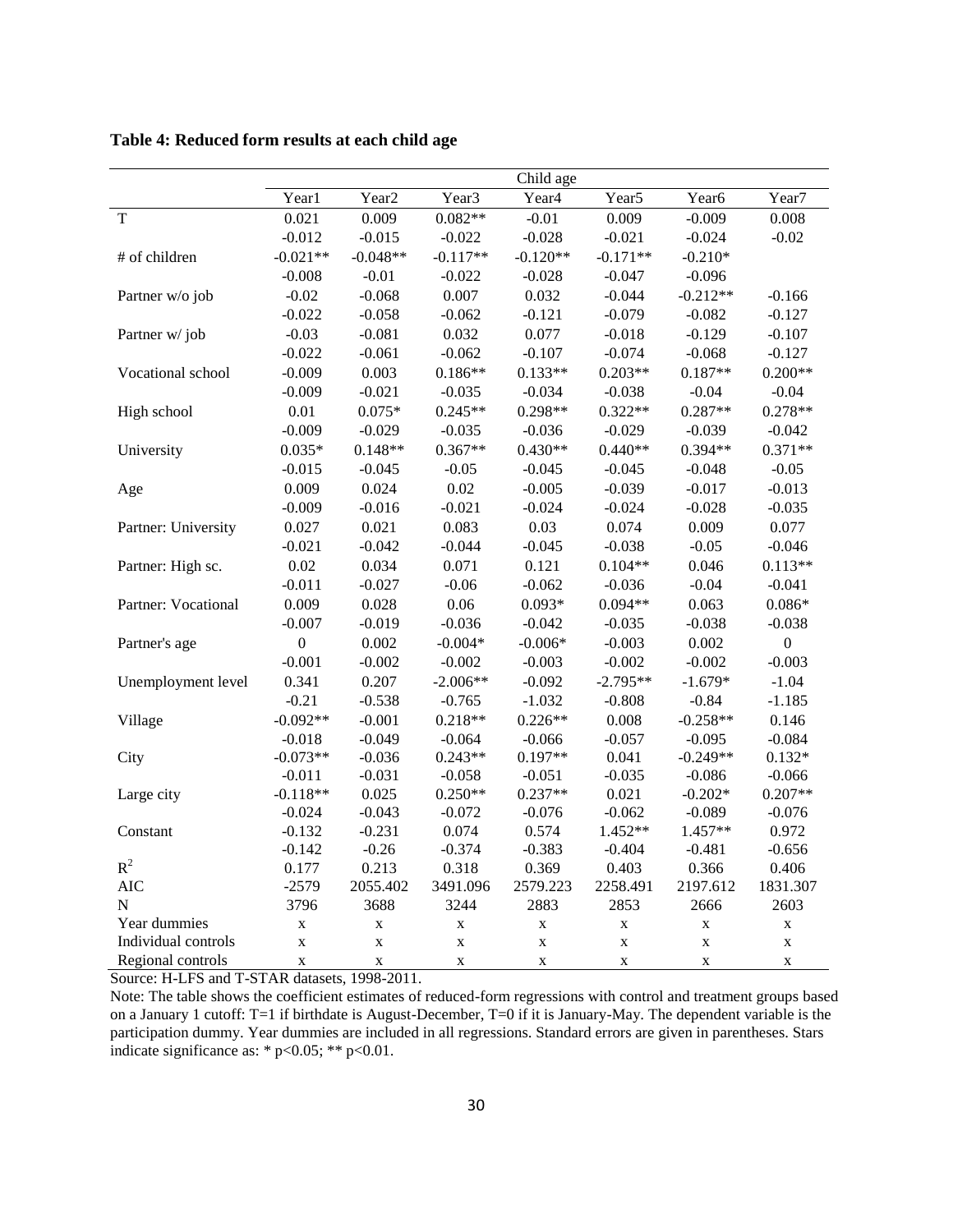### **Appendix**



**Figure A1: Enrollment rate of 3 year old children born in a given quarter**

Source: Authors' calculations based on EU-SILC, 2006-2012 Note: Childcare enrollment status is observed in May.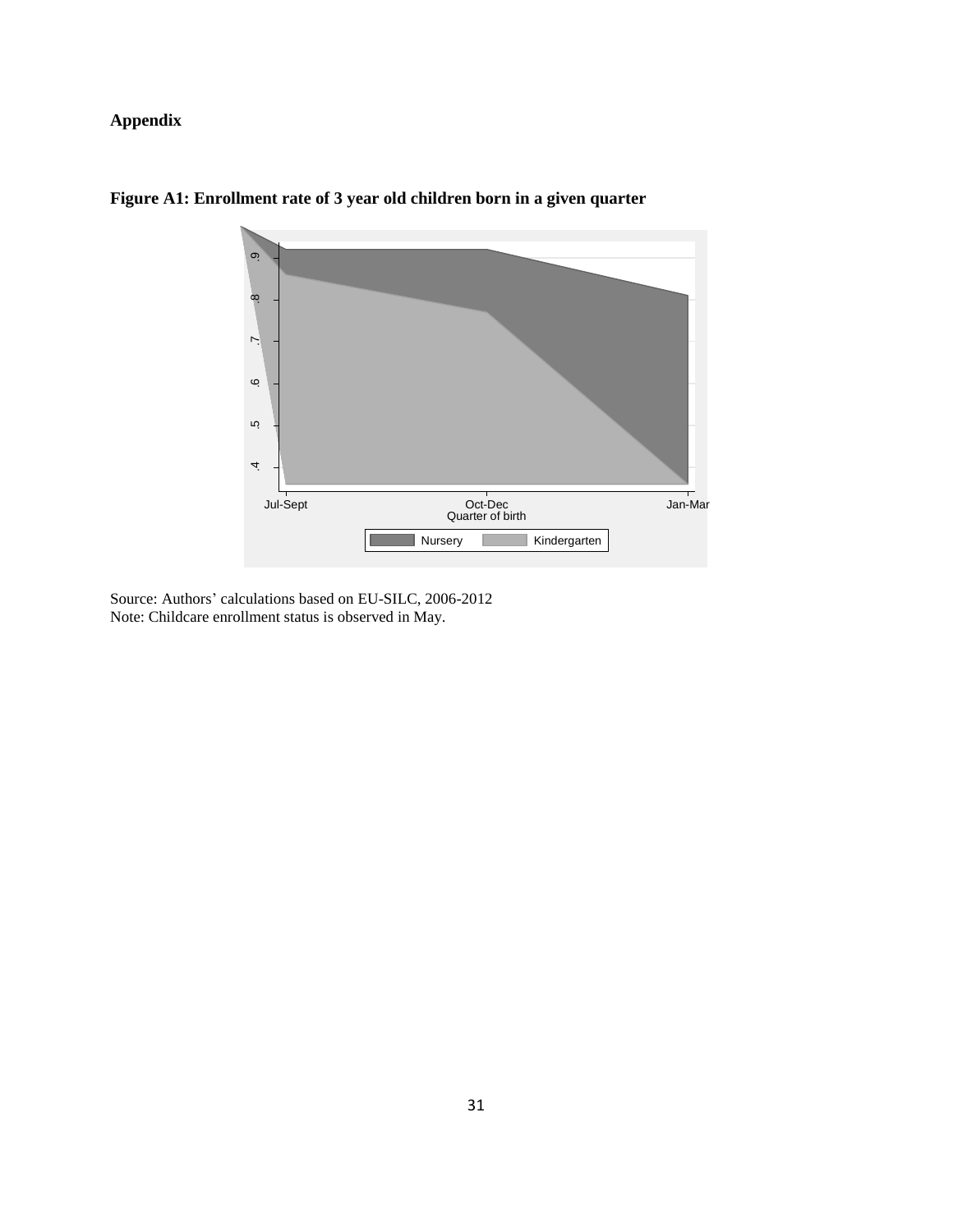|                                      | Child of age $3(m=1)$    |                        | Child of age $4-5$ (m=0) |                          |                        |                          |
|--------------------------------------|--------------------------|------------------------|--------------------------|--------------------------|------------------------|--------------------------|
|                                      | Treatment <sup>(a)</sup> | Control <sup>(b)</sup> | Diff/SD                  | Treatment <sup>(a)</sup> | Control <sup>(b)</sup> | Diff/SD                  |
| Mother                               |                          |                        |                          |                          |                        |                          |
| Participation rate (1997-<br>2011)(% | 59.60                    | 51.50                  | 0.161                    | 68.32                    | 68.15                  | 0.004                    |
| Childcare coverage (%)               | 74.2                     | 10.2                   |                          | 74.2                     | 74.2                   | $\overline{\phantom{a}}$ |
| Number of children                   | 1.3                      | 1.3                    | $-0.022$                 | 1.1                      | 1.1                    | $-0.04$                  |
| Age of youngest child                | 3.3                      | 3.3                    | $-0.03$                  | 4.8                      | 4.8                    | $-0.043$                 |
| Age (years)                          | 31.1                     | 31.1                   | 0.001                    | 32.4                     | 32.5                   | $-0.004$                 |
| Education (%):                       |                          |                        |                          |                          |                        |                          |
| Primary                              | 23.60                    | 22.10                  | 0.037                    | 23.20                    | 23.10                  | $\boldsymbol{0}$         |
| Vocational school                    | 26.90                    | 27.20                  | $-0.006$                 | 28.00                    | 25.30                  | 0.063                    |
| High school                          | 31.90                    | 33.30                  | $-0.03$                  | 34.40                    | 35.00                  | $-0.013$                 |
| University                           | 17.60                    | 17.50                  | 0.004                    | 14.50                    | 16.60                  | $-0.057$                 |
| Occupation (%):                      |                          |                        |                          |                          |                        |                          |
| Leader, executive                    | 19.90                    | 20.60                  | $-0.016$                 | 20.20                    | 18.20                  | 0.053                    |
| Higher educ. requiring               | 1.80                     | 1.90                   | $-0.006$                 | 2.10                     | 2.60                   | $-0.031$                 |
| GED requiring                        | 11.40                    | 12.10                  | $-0.022$                 | 10.00                    | 12.00                  | $-0.061$                 |
| Clerical, customer<br>service        | 15.40                    | 14.70                  | 0.02                     | 15.20                    | 14.40                  | 0.022                    |
| Service, commerce                    | 9.50                     | 9.30                   | 0.005                    | 9.70                     | 10.70                  | $-0.033$                 |
| Agricultural                         | 17.00                    | 20.10                  | $-0.077$                 | 18.50                    | 18.20                  | 0.008                    |
| Construction, industry               | 1.20                     | 0.80                   | 0.05                     | 2.00                     | 1.70                   | 0.019                    |
| Operation, assembly                  | 8.80                     | 7.30                   | 0.056                    | 7.60                     | 6.90                   | 0.028                    |
| Unskilled                            | 8.20                     | 8.10                   | 0.004                    | 7.80                     | 7.40                   | 0.012                    |
| Armed forces                         | 6.70                     | 5.00                   | 0.077                    | 7.00                     | 7.80                   | $-0.033$                 |
| Husband or partner                   |                          |                        |                          |                          |                        |                          |
| Age (years)                          | 30                       | 29.8                   | 0.017                    | 30.8                     | 30.8                   | $-0.002$                 |
| Employment status (%):               |                          |                        |                          |                          |                        |                          |
| No partner                           | 13.30                    | 13.20                  | 0.004                    | 14.10                    | 12.70                  | 0.042                    |
| Partner without job                  | 13.30                    | 13.20                  | 0.004                    | 14.10                    | 12.70                  | 0.042                    |
| Partner with job                     | 76.00                    | 75.60                  | 0.007                    | 73.20                    | 75.00                  | $-0.042$                 |
| Education (%):                       |                          |                        |                          |                          |                        |                          |
| Primary                              | 16.60                    | 16.00                  | 0.017                    | 15.80                    | 16.80                  | $-0.025$                 |
| Vocational school                    | 38.20                    | 38.20                  | $\boldsymbol{0}$         | 38.50                    | 37.90                  | 0.012                    |
| High school                          | 20.70                    | 21.40                  | $-0.017$                 | 21.80                    | 22.30                  | $-0.012$                 |
| University                           | 13.40                    | 13.00                  | 0.012                    | 11.00                    | 10.50                  | 0.014                    |
| Occupation (%):                      |                          |                        |                          |                          |                        |                          |
| Leader, exec.                        | 17.80                    | 17.80                  | 0.002                    | 20.60                    | 17.70                  | 0.076                    |

## **Table A1: Summary statistics of the estimation sample by group**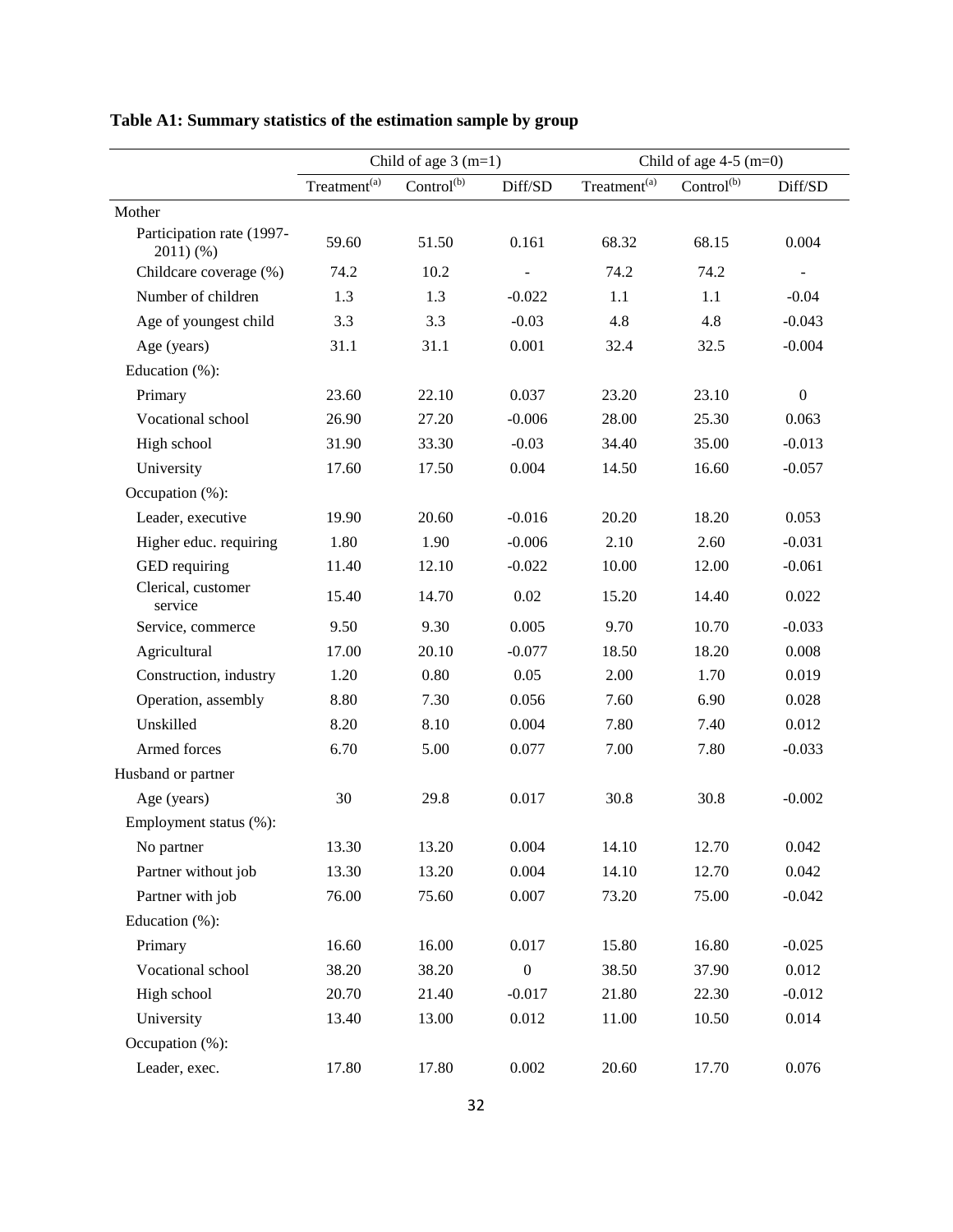| Higher educ. requiring       | 6.30   | 5.90   | 0.015    | 5.60   | 5.60   | $-0.001$         |
|------------------------------|--------|--------|----------|--------|--------|------------------|
| GED requiring                | 7.60   | 7.70   | $-0.006$ | 5.80   | 5.60   | 0.007            |
| Clerical, customer serv.     | 7.20   | 7.10   | 0.003    | 6.60   | 7.10   | $-0.019$         |
| Service, commerce            | 0.30   | 0.70   | $-0.052$ | 0.60   | 0.50   | 0.021            |
| Agricultural                 | 11.00  | 12.00  | $-0.032$ | 11.00  | 10.40  | 0.02             |
| Construction, industry       | 3.50   | 3.80   | $-0.017$ | 4.40   | 4.00   | 0.021            |
| Operation, assembly          | 25.00  | 24.70  | 0.005    | 25.50  | 27.20  | $-0.038$         |
| Unskilled                    | 14.90  | 13.70  | 0.032    | 14.30  | 14.30  | $\boldsymbol{0}$ |
| Armed forces                 | 6.60   | 6.40   | 0.004    | 5.50   | 7.50   | $-0.075$         |
| Environment                  |        |        |          |        |        |                  |
| Type of settlement (%):      |        |        |          |        |        |                  |
| Village                      | 27.50  | 28.60  | $-0.025$ | 28.80  | 26.80  | 0.045            |
| Town                         | 35.70  | 40.70  | $-0.103$ | 39.50  | 42.60  | $-0.063$         |
| City                         | 21.00  | 17.10  | 0.104    | 19.10  | 17.60  | 0.039            |
| Region $(\%)$ :              |        |        |          |        |        |                  |
| <b>Central Hungary</b>       | 28.10  | 28.30  | $-0.005$ | 26.40  | 25.50  | 0.022            |
| Central Transdanubia         | 10.60  | 10.70  | $-0.003$ | 10.90  | 11.10  | $-0.008$         |
| Western Transdanubia         | 9.30   | 9.40   | $-0.003$ | 9.30   | 9.60   | $-0.007$         |
| Southern Transdanubia        | 9.70   | 9.40   | 0.008    | 10.20  | 10.60  | $-0.013$         |
| Northern Hungary             | 14.10  | 11.20  | 0.092    | 12.90  | 12.80  | 0.003            |
| Northern Plains              | 15.00  | 16.80  | $-0.049$ | 16.80  | 16.60  | 0.006            |
| Southern Plains              | 13.20  | 14.20  | $-0.027$ | 13.50  | 13.90  | $-0.012$         |
| Unemployment rate (%)        | 4.40   | 4.40   | 0.006    | 4.60   | 4.60   | $-0.017$         |
| Nursery coverage (%)         | 11.20  | 10.20  | 0.106    | 10.50  | 10.00  | 0.053            |
| Kindergarten coverage<br>(%) | 105.10 | 105.00 | 0.005    | 103.50 | 102.80 | 0.022            |
| Average population           | 310147 | 260321 | 0.085    | 248879 | 252224 | $-0.006$         |
| Number of obs.               | 1,732  | 1,577  |          | 2,975  | 2,868  |                  |

Source: Hungarian Labour Force Survey and T-STAR datasets, 1998-2011.

Note: (a) Children born between August 1 – December 31. Mothers observed through January 1 – March 31

(b) Children born between January 1 – May 31. Mothers observed through June  $1 -$ August 31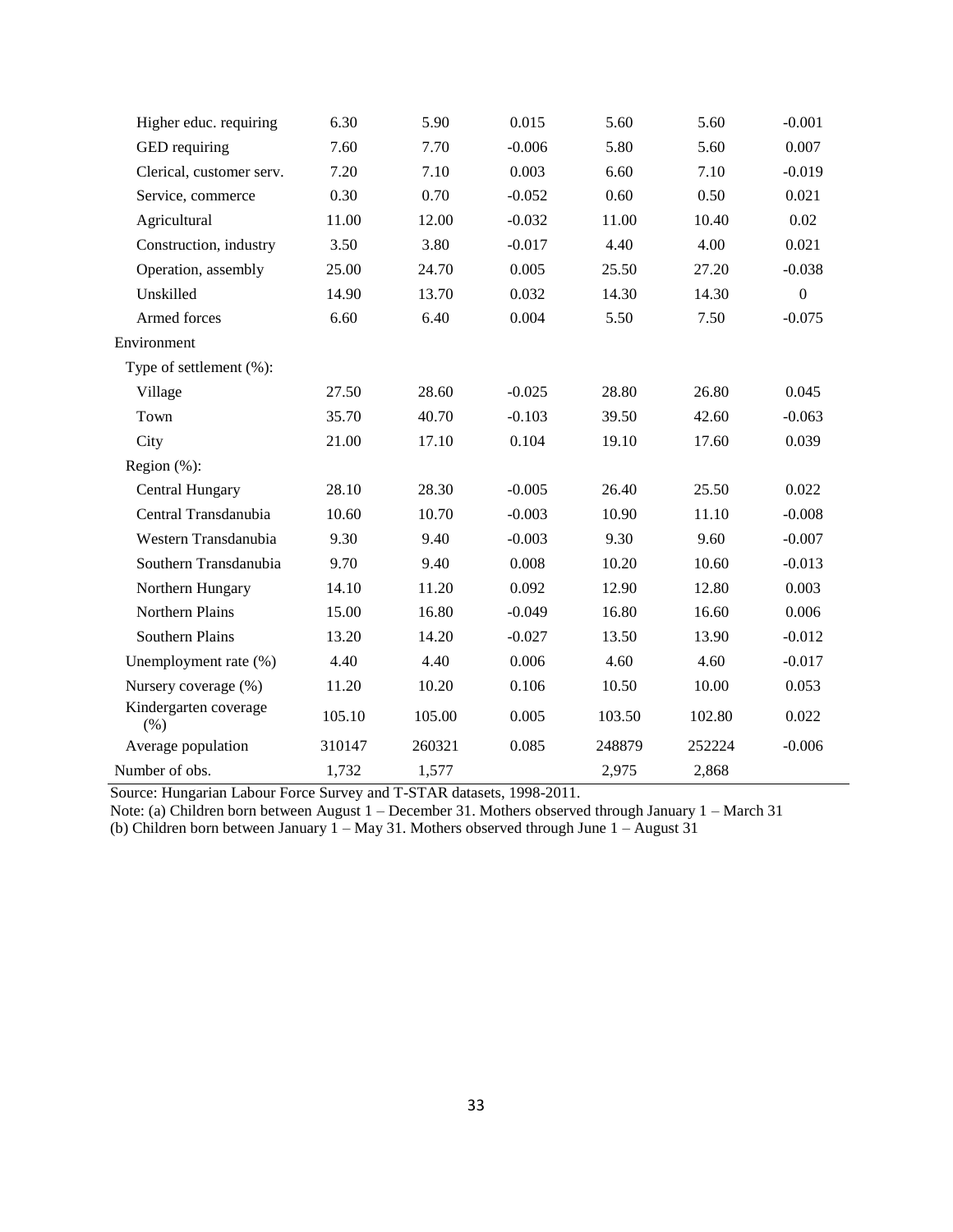| Table A2: First stage results of the 2SLS regression without seasonality correction |  |  |  |
|-------------------------------------------------------------------------------------|--|--|--|
|                                                                                     |  |  |  |

|                      |           | Eq.(4)           |
|----------------------|-----------|------------------|
|                      | Coef.     | <b>Robust SE</b> |
| C                    | 0.135     | 0.034            |
| $#$ of children      | $-0.118$  | 0.019            |
| Partner w/o job      | 0.008     | 0.056            |
| Partner w/job        | 0.034     | 0.055            |
| Vocational school    | 0.187     | 0.031            |
| High school          | 0.246     | 0.031            |
| University           | 0.367     | 0.045            |
| Age                  | 0.020     | 0.019            |
| Age squared          | 0.000     | 0.000            |
| Partner: University  | 0.081     | 0.039            |
| Partner: High school | 0.072     | 0.053            |
| Partner: Vocational  | 0.061     | 0.032            |
| Partner's age        | $-0.004$  | 0.002            |
| Unemployment level   | $-20.027$ | 0.681            |
| Village              | 0.219     | 0.057            |
| City                 | 0.241     | 0.051            |
| Large city           | 0.250     | 0.064            |
| $R^2$                | 0.1172    |                  |
| N                    | 3018      |                  |

Source: H-LFS and T-STAR datasets, years 1998-2011. Note: The dependent variable is the participation dummy.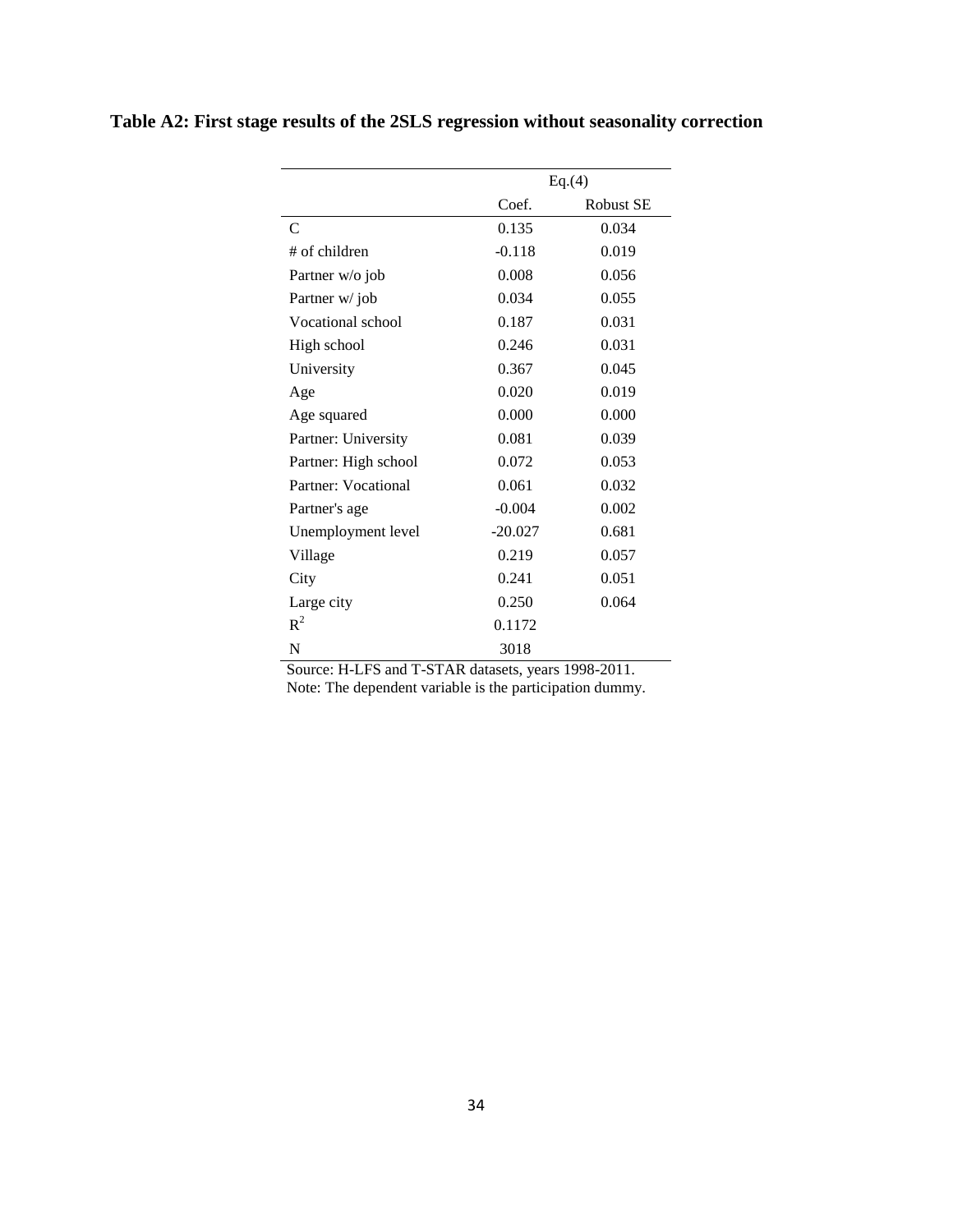| Cutoff date: November 1<br>Cutoff date: September 1<br>Specifications<br>Specifications<br>$\mathfrak{Z}$<br>$\ensuremath{\mathfrak{Z}}$<br>$\overline{2}$<br>$\,1$<br>$\overline{2}$<br>1<br>0.026<br>T<br>0.030<br>$-0.019$<br>$-0.021$<br>0.029<br>$-0.021$<br>(0.019)<br>(0.020)<br>(0.020)<br>(0.025)<br>(0.025)<br>(0.025)<br>$-0.134**$<br>$-0.131**$<br>$-0.118**$<br># of children<br>$-0.116**$<br>(0.020)<br>(0.020)<br>(0.019)<br>(0.019)<br>$-0.029$<br>$-0.023$<br>$-0.003$<br>$-0.006$<br>Partner w/o job<br>(0.061)<br>(0.060)<br>(0.088)<br>(0.088)<br>0.021<br>0.025<br>0.035<br>0.028<br>Partner w/job<br>(0.054)<br>(0.054)<br>(0.081)<br>(0.081)<br>$0.206**$<br>$0.203**$<br>$0.141**$<br>Vocational school<br>$0.145**$<br>(0.036)<br>(0.036)<br>(0.035)<br>(0.035)<br>$0.273**$<br>$0.269**$<br>$0.219**$<br>$0.214**$<br>High school<br>(0.032)<br>(0.031)<br>(0.046)<br>(0.046)<br>$0.426**$<br>$0.417**$<br>$0.400**$<br>$0.393**$<br>University<br>(0.041)<br>(0.040)<br>(0.046)<br>(0.046)<br>0.027<br>0.027<br>0.027<br>0.026<br>Age<br>(0.022)<br>(0.022)<br>(0.020)<br>(0.020)<br>$-0.000$<br>$-0.000$<br>$-0.000$<br>$-0.000$<br>Age squared<br>(0.000)<br>(0.000)<br>(0.000)<br>(0.000)<br>0.051<br>0.043<br>0.011<br>0.010<br>Partner: University<br>(0.048)<br>(0.047)<br>(0.048)<br>(0.048)<br>0.067<br>0.059<br>0.073<br>0.072<br>Partner: High sc.<br>(0.051)<br>(0.069)<br>(0.069)<br>(0.051)<br>0.062<br>0.071<br>0.070<br>0.058<br>Partner: Vocationa<br>(0.032)<br>(0.032)<br>(0.040)<br>(0.041)<br>$-0.003*$<br>$-0.005*$<br>$-0.003*$<br>$-0.004$<br>Partner's age<br>(0.001)<br>(0.002)<br>(0.002)<br>(0.001)<br>$-0.436$<br>$-1.762*$<br>Unemployment level<br>(0.735)<br>(0.891)<br>$-0.037$<br>$-0.016$<br>Village<br>(0.050)<br>(0.071)<br>$-0.128**$<br>0.004<br>City<br>(0.031)<br>(0.053)<br>$-0.032$<br>0.028<br>Large city<br>(0.065)<br>(0.064)<br>0.252<br>0.333<br>0.144<br>$0.720**$<br>$0.581**$<br>0.257<br>Constant<br>(0.365)<br>(0.293)<br>(0.119)<br>(0.344)<br>(0.070)<br>(0.285)<br>0.236<br>0.32<br>0.323<br>0.247<br>0.32<br>0.322<br>r2<br>aic<br>3594.151<br>3588.504<br>3438.164<br>3435.935<br>3963.927<br>3742.727 |           |      |      |      |      |      |      |  |
|----------------------------------------------------------------------------------------------------------------------------------------------------------------------------------------------------------------------------------------------------------------------------------------------------------------------------------------------------------------------------------------------------------------------------------------------------------------------------------------------------------------------------------------------------------------------------------------------------------------------------------------------------------------------------------------------------------------------------------------------------------------------------------------------------------------------------------------------------------------------------------------------------------------------------------------------------------------------------------------------------------------------------------------------------------------------------------------------------------------------------------------------------------------------------------------------------------------------------------------------------------------------------------------------------------------------------------------------------------------------------------------------------------------------------------------------------------------------------------------------------------------------------------------------------------------------------------------------------------------------------------------------------------------------------------------------------------------------------------------------------------------------------------------------------------------------------------------------------------------------------------------------------------------------------------------------------------------------------------------------------------------------------------------------------------------------------------------------------------------------------------------------------------------------------------------------|-----------|------|------|------|------|------|------|--|
|                                                                                                                                                                                                                                                                                                                                                                                                                                                                                                                                                                                                                                                                                                                                                                                                                                                                                                                                                                                                                                                                                                                                                                                                                                                                                                                                                                                                                                                                                                                                                                                                                                                                                                                                                                                                                                                                                                                                                                                                                                                                                                                                                                                              |           |      |      |      |      |      |      |  |
|                                                                                                                                                                                                                                                                                                                                                                                                                                                                                                                                                                                                                                                                                                                                                                                                                                                                                                                                                                                                                                                                                                                                                                                                                                                                                                                                                                                                                                                                                                                                                                                                                                                                                                                                                                                                                                                                                                                                                                                                                                                                                                                                                                                              |           |      |      |      |      |      |      |  |
|                                                                                                                                                                                                                                                                                                                                                                                                                                                                                                                                                                                                                                                                                                                                                                                                                                                                                                                                                                                                                                                                                                                                                                                                                                                                                                                                                                                                                                                                                                                                                                                                                                                                                                                                                                                                                                                                                                                                                                                                                                                                                                                                                                                              |           |      |      |      |      |      |      |  |
|                                                                                                                                                                                                                                                                                                                                                                                                                                                                                                                                                                                                                                                                                                                                                                                                                                                                                                                                                                                                                                                                                                                                                                                                                                                                                                                                                                                                                                                                                                                                                                                                                                                                                                                                                                                                                                                                                                                                                                                                                                                                                                                                                                                              |           |      |      |      |      |      |      |  |
|                                                                                                                                                                                                                                                                                                                                                                                                                                                                                                                                                                                                                                                                                                                                                                                                                                                                                                                                                                                                                                                                                                                                                                                                                                                                                                                                                                                                                                                                                                                                                                                                                                                                                                                                                                                                                                                                                                                                                                                                                                                                                                                                                                                              |           |      |      |      |      |      |      |  |
|                                                                                                                                                                                                                                                                                                                                                                                                                                                                                                                                                                                                                                                                                                                                                                                                                                                                                                                                                                                                                                                                                                                                                                                                                                                                                                                                                                                                                                                                                                                                                                                                                                                                                                                                                                                                                                                                                                                                                                                                                                                                                                                                                                                              |           |      |      |      |      |      |      |  |
|                                                                                                                                                                                                                                                                                                                                                                                                                                                                                                                                                                                                                                                                                                                                                                                                                                                                                                                                                                                                                                                                                                                                                                                                                                                                                                                                                                                                                                                                                                                                                                                                                                                                                                                                                                                                                                                                                                                                                                                                                                                                                                                                                                                              |           |      |      |      |      |      |      |  |
|                                                                                                                                                                                                                                                                                                                                                                                                                                                                                                                                                                                                                                                                                                                                                                                                                                                                                                                                                                                                                                                                                                                                                                                                                                                                                                                                                                                                                                                                                                                                                                                                                                                                                                                                                                                                                                                                                                                                                                                                                                                                                                                                                                                              |           |      |      |      |      |      |      |  |
|                                                                                                                                                                                                                                                                                                                                                                                                                                                                                                                                                                                                                                                                                                                                                                                                                                                                                                                                                                                                                                                                                                                                                                                                                                                                                                                                                                                                                                                                                                                                                                                                                                                                                                                                                                                                                                                                                                                                                                                                                                                                                                                                                                                              |           |      |      |      |      |      |      |  |
|                                                                                                                                                                                                                                                                                                                                                                                                                                                                                                                                                                                                                                                                                                                                                                                                                                                                                                                                                                                                                                                                                                                                                                                                                                                                                                                                                                                                                                                                                                                                                                                                                                                                                                                                                                                                                                                                                                                                                                                                                                                                                                                                                                                              |           |      |      |      |      |      |      |  |
|                                                                                                                                                                                                                                                                                                                                                                                                                                                                                                                                                                                                                                                                                                                                                                                                                                                                                                                                                                                                                                                                                                                                                                                                                                                                                                                                                                                                                                                                                                                                                                                                                                                                                                                                                                                                                                                                                                                                                                                                                                                                                                                                                                                              |           |      |      |      |      |      |      |  |
|                                                                                                                                                                                                                                                                                                                                                                                                                                                                                                                                                                                                                                                                                                                                                                                                                                                                                                                                                                                                                                                                                                                                                                                                                                                                                                                                                                                                                                                                                                                                                                                                                                                                                                                                                                                                                                                                                                                                                                                                                                                                                                                                                                                              |           |      |      |      |      |      |      |  |
|                                                                                                                                                                                                                                                                                                                                                                                                                                                                                                                                                                                                                                                                                                                                                                                                                                                                                                                                                                                                                                                                                                                                                                                                                                                                                                                                                                                                                                                                                                                                                                                                                                                                                                                                                                                                                                                                                                                                                                                                                                                                                                                                                                                              |           |      |      |      |      |      |      |  |
|                                                                                                                                                                                                                                                                                                                                                                                                                                                                                                                                                                                                                                                                                                                                                                                                                                                                                                                                                                                                                                                                                                                                                                                                                                                                                                                                                                                                                                                                                                                                                                                                                                                                                                                                                                                                                                                                                                                                                                                                                                                                                                                                                                                              |           |      |      |      |      |      |      |  |
|                                                                                                                                                                                                                                                                                                                                                                                                                                                                                                                                                                                                                                                                                                                                                                                                                                                                                                                                                                                                                                                                                                                                                                                                                                                                                                                                                                                                                                                                                                                                                                                                                                                                                                                                                                                                                                                                                                                                                                                                                                                                                                                                                                                              |           |      |      |      |      |      |      |  |
|                                                                                                                                                                                                                                                                                                                                                                                                                                                                                                                                                                                                                                                                                                                                                                                                                                                                                                                                                                                                                                                                                                                                                                                                                                                                                                                                                                                                                                                                                                                                                                                                                                                                                                                                                                                                                                                                                                                                                                                                                                                                                                                                                                                              |           |      |      |      |      |      |      |  |
|                                                                                                                                                                                                                                                                                                                                                                                                                                                                                                                                                                                                                                                                                                                                                                                                                                                                                                                                                                                                                                                                                                                                                                                                                                                                                                                                                                                                                                                                                                                                                                                                                                                                                                                                                                                                                                                                                                                                                                                                                                                                                                                                                                                              |           |      |      |      |      |      |      |  |
|                                                                                                                                                                                                                                                                                                                                                                                                                                                                                                                                                                                                                                                                                                                                                                                                                                                                                                                                                                                                                                                                                                                                                                                                                                                                                                                                                                                                                                                                                                                                                                                                                                                                                                                                                                                                                                                                                                                                                                                                                                                                                                                                                                                              |           |      |      |      |      |      |      |  |
|                                                                                                                                                                                                                                                                                                                                                                                                                                                                                                                                                                                                                                                                                                                                                                                                                                                                                                                                                                                                                                                                                                                                                                                                                                                                                                                                                                                                                                                                                                                                                                                                                                                                                                                                                                                                                                                                                                                                                                                                                                                                                                                                                                                              |           |      |      |      |      |      |      |  |
|                                                                                                                                                                                                                                                                                                                                                                                                                                                                                                                                                                                                                                                                                                                                                                                                                                                                                                                                                                                                                                                                                                                                                                                                                                                                                                                                                                                                                                                                                                                                                                                                                                                                                                                                                                                                                                                                                                                                                                                                                                                                                                                                                                                              |           |      |      |      |      |      |      |  |
|                                                                                                                                                                                                                                                                                                                                                                                                                                                                                                                                                                                                                                                                                                                                                                                                                                                                                                                                                                                                                                                                                                                                                                                                                                                                                                                                                                                                                                                                                                                                                                                                                                                                                                                                                                                                                                                                                                                                                                                                                                                                                                                                                                                              |           |      |      |      |      |      |      |  |
|                                                                                                                                                                                                                                                                                                                                                                                                                                                                                                                                                                                                                                                                                                                                                                                                                                                                                                                                                                                                                                                                                                                                                                                                                                                                                                                                                                                                                                                                                                                                                                                                                                                                                                                                                                                                                                                                                                                                                                                                                                                                                                                                                                                              |           |      |      |      |      |      |      |  |
|                                                                                                                                                                                                                                                                                                                                                                                                                                                                                                                                                                                                                                                                                                                                                                                                                                                                                                                                                                                                                                                                                                                                                                                                                                                                                                                                                                                                                                                                                                                                                                                                                                                                                                                                                                                                                                                                                                                                                                                                                                                                                                                                                                                              |           |      |      |      |      |      |      |  |
|                                                                                                                                                                                                                                                                                                                                                                                                                                                                                                                                                                                                                                                                                                                                                                                                                                                                                                                                                                                                                                                                                                                                                                                                                                                                                                                                                                                                                                                                                                                                                                                                                                                                                                                                                                                                                                                                                                                                                                                                                                                                                                                                                                                              |           |      |      |      |      |      |      |  |
|                                                                                                                                                                                                                                                                                                                                                                                                                                                                                                                                                                                                                                                                                                                                                                                                                                                                                                                                                                                                                                                                                                                                                                                                                                                                                                                                                                                                                                                                                                                                                                                                                                                                                                                                                                                                                                                                                                                                                                                                                                                                                                                                                                                              |           |      |      |      |      |      |      |  |
|                                                                                                                                                                                                                                                                                                                                                                                                                                                                                                                                                                                                                                                                                                                                                                                                                                                                                                                                                                                                                                                                                                                                                                                                                                                                                                                                                                                                                                                                                                                                                                                                                                                                                                                                                                                                                                                                                                                                                                                                                                                                                                                                                                                              |           |      |      |      |      |      |      |  |
|                                                                                                                                                                                                                                                                                                                                                                                                                                                                                                                                                                                                                                                                                                                                                                                                                                                                                                                                                                                                                                                                                                                                                                                                                                                                                                                                                                                                                                                                                                                                                                                                                                                                                                                                                                                                                                                                                                                                                                                                                                                                                                                                                                                              |           |      |      |      |      |      |      |  |
|                                                                                                                                                                                                                                                                                                                                                                                                                                                                                                                                                                                                                                                                                                                                                                                                                                                                                                                                                                                                                                                                                                                                                                                                                                                                                                                                                                                                                                                                                                                                                                                                                                                                                                                                                                                                                                                                                                                                                                                                                                                                                                                                                                                              |           |      |      |      |      |      |      |  |
|                                                                                                                                                                                                                                                                                                                                                                                                                                                                                                                                                                                                                                                                                                                                                                                                                                                                                                                                                                                                                                                                                                                                                                                                                                                                                                                                                                                                                                                                                                                                                                                                                                                                                                                                                                                                                                                                                                                                                                                                                                                                                                                                                                                              |           |      |      |      |      |      |      |  |
|                                                                                                                                                                                                                                                                                                                                                                                                                                                                                                                                                                                                                                                                                                                                                                                                                                                                                                                                                                                                                                                                                                                                                                                                                                                                                                                                                                                                                                                                                                                                                                                                                                                                                                                                                                                                                                                                                                                                                                                                                                                                                                                                                                                              |           |      |      |      |      |      |      |  |
|                                                                                                                                                                                                                                                                                                                                                                                                                                                                                                                                                                                                                                                                                                                                                                                                                                                                                                                                                                                                                                                                                                                                                                                                                                                                                                                                                                                                                                                                                                                                                                                                                                                                                                                                                                                                                                                                                                                                                                                                                                                                                                                                                                                              |           |      |      |      |      |      |      |  |
|                                                                                                                                                                                                                                                                                                                                                                                                                                                                                                                                                                                                                                                                                                                                                                                                                                                                                                                                                                                                                                                                                                                                                                                                                                                                                                                                                                                                                                                                                                                                                                                                                                                                                                                                                                                                                                                                                                                                                                                                                                                                                                                                                                                              |           |      |      |      |      |      |      |  |
|                                                                                                                                                                                                                                                                                                                                                                                                                                                                                                                                                                                                                                                                                                                                                                                                                                                                                                                                                                                                                                                                                                                                                                                                                                                                                                                                                                                                                                                                                                                                                                                                                                                                                                                                                                                                                                                                                                                                                                                                                                                                                                                                                                                              |           |      |      |      |      |      |      |  |
|                                                                                                                                                                                                                                                                                                                                                                                                                                                                                                                                                                                                                                                                                                                                                                                                                                                                                                                                                                                                                                                                                                                                                                                                                                                                                                                                                                                                                                                                                                                                                                                                                                                                                                                                                                                                                                                                                                                                                                                                                                                                                                                                                                                              |           |      |      |      |      |      |      |  |
|                                                                                                                                                                                                                                                                                                                                                                                                                                                                                                                                                                                                                                                                                                                                                                                                                                                                                                                                                                                                                                                                                                                                                                                                                                                                                                                                                                                                                                                                                                                                                                                                                                                                                                                                                                                                                                                                                                                                                                                                                                                                                                                                                                                              |           |      |      |      |      |      |      |  |
|                                                                                                                                                                                                                                                                                                                                                                                                                                                                                                                                                                                                                                                                                                                                                                                                                                                                                                                                                                                                                                                                                                                                                                                                                                                                                                                                                                                                                                                                                                                                                                                                                                                                                                                                                                                                                                                                                                                                                                                                                                                                                                                                                                                              |           |      |      |      |      |      |      |  |
|                                                                                                                                                                                                                                                                                                                                                                                                                                                                                                                                                                                                                                                                                                                                                                                                                                                                                                                                                                                                                                                                                                                                                                                                                                                                                                                                                                                                                                                                                                                                                                                                                                                                                                                                                                                                                                                                                                                                                                                                                                                                                                                                                                                              |           |      |      |      |      |      |      |  |
|                                                                                                                                                                                                                                                                                                                                                                                                                                                                                                                                                                                                                                                                                                                                                                                                                                                                                                                                                                                                                                                                                                                                                                                                                                                                                                                                                                                                                                                                                                                                                                                                                                                                                                                                                                                                                                                                                                                                                                                                                                                                                                                                                                                              |           |      |      |      |      |      |      |  |
|                                                                                                                                                                                                                                                                                                                                                                                                                                                                                                                                                                                                                                                                                                                                                                                                                                                                                                                                                                                                                                                                                                                                                                                                                                                                                                                                                                                                                                                                                                                                                                                                                                                                                                                                                                                                                                                                                                                                                                                                                                                                                                                                                                                              |           |      |      |      |      |      |      |  |
|                                                                                                                                                                                                                                                                                                                                                                                                                                                                                                                                                                                                                                                                                                                                                                                                                                                                                                                                                                                                                                                                                                                                                                                                                                                                                                                                                                                                                                                                                                                                                                                                                                                                                                                                                                                                                                                                                                                                                                                                                                                                                                                                                                                              |           |      |      |      |      |      |      |  |
|                                                                                                                                                                                                                                                                                                                                                                                                                                                                                                                                                                                                                                                                                                                                                                                                                                                                                                                                                                                                                                                                                                                                                                                                                                                                                                                                                                                                                                                                                                                                                                                                                                                                                                                                                                                                                                                                                                                                                                                                                                                                                                                                                                                              |           |      |      |      |      |      |      |  |
|                                                                                                                                                                                                                                                                                                                                                                                                                                                                                                                                                                                                                                                                                                                                                                                                                                                                                                                                                                                                                                                                                                                                                                                                                                                                                                                                                                                                                                                                                                                                                                                                                                                                                                                                                                                                                                                                                                                                                                                                                                                                                                                                                                                              | ${\bf N}$ | 3373 | 3373 | 3373 | 3229 | 3229 | 3229 |  |

### **Table A3: Reduced form results for placebo cutoffs**

Source: H-LFS and T-STAR datasets, years 1998-2011.

Note: The dependent variable is the participation dummy.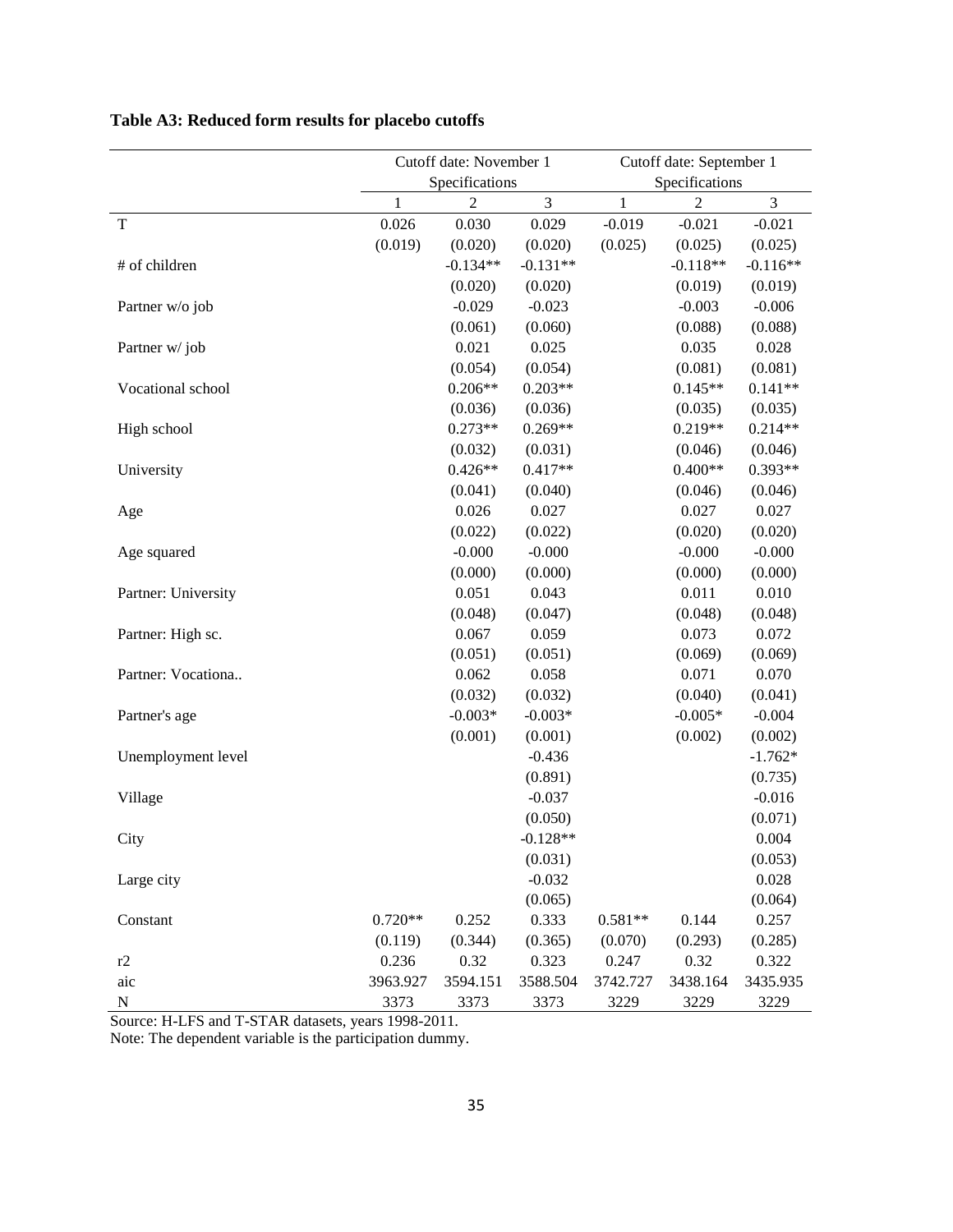|                     | Window: 4 months  |                  | Window: 3 months  |                 |
|---------------------|-------------------|------------------|-------------------|-----------------|
|                     | 2SLS w/o seasonal | 2SLS w/ seasonal | 2SLS w/o seasonal | 2SLS w/seasonal |
|                     | correction        | correction       | correction        | correction      |
|                     | Eq. $(2-4)$       | Eq. $(9-10)$     | Eq. $(2-4)$       | Eq. $(9-10)$    |
| $\mathbf C$         | $0.149**$         | 0.006            | $0.147*$          | $-0.021$        |
|                     | (0.042)           | (0.033)          | (0.058)           | (0.046)         |
| $C^*m$              |                   | 0.106            |                   | 0.110           |
|                     |                   | (0.054)          |                   | (0.078)         |
| m                   |                   | $-0.174**$       |                   | $-0.174**$      |
|                     |                   | (0.026)          |                   | (0.040)         |
| # of children       | $-0.101**$        | $-0.119**$       | $-0.042$          | $-0.099**$      |
|                     | (0.023)           | (0.017)          | (0.038)           | (0.026)         |
| Partner w/o job     | 0.037             | $-0.005$         | 0.299*            | 0.018           |
|                     | (0.085)           | (0.060)          | (0.139)           | (0.071)         |
| Partner w/job       | 0.032             | 0.051            | $0.271*$          | 0.061           |
|                     | (0.080)           | (0.056)          | (0.134)           | (0.073)         |
| Vocational school   | $0.149**$         | $0.151**$        | $0.151*$          | $0.167**$       |
|                     | (0.042)           | (0.027)          | (0.063)           | (0.036)         |
| High school         | $0.198**$         | $0.273**$        | 0.131             | $0.239**$       |
|                     | (0.057)           | (0.027)          | (0.085)           | (0.046)         |
| University          | $0.314**$         | $0.383**$        | 0.187             | $0.312**$       |
|                     | (0.084)           | (0.050)          | (0.122)           | (0.067)         |
| Age                 | 0.031             | 0.005            | 0.048             | 0.015           |
|                     | (0.023)           | (0.015)          | (0.042)           | (0.021)         |
| Age squared         | $-0.000$          | $-0.000$         | $-0.001$          | $-0.000$        |
|                     | (0.000)           | (0.000)          | (0.001)           | (0.000)         |
| Partner: University | $0.142*$          | 0.059            | $0.247*$          | 0.087           |
|                     | (0.066)           | (0.031)          | (0.122)           | (0.050)         |
| Partner: High sc.   | 0.136             | 0.095            | 0.165             | 0.084           |
|                     | (0.090)           | (0.052)          | (0.131)           | (0.059)         |
| Partner: Vocational | $0.116*$          | $0.083**$        | 0.152             | $0.108*$        |
|                     | (0.046)           | (0.030)          | (0.084)           | (0.046)         |
| Partner's age       | $-0.006**$        | $-0.005**$       | $-0.010**$        | $-0.004$        |
|                     | (0.002)           | (0.001)          | (0.004)           | (0.002)         |
| Unemployment        | $-1.832$          | $-1.180*$        | $-1.467$          | $-1.492$        |
| level               |                   |                  |                   |                 |
|                     | (1.132)           | (0.579)          | (1.914)           | (0.859)         |
| Village             | $-0.169$          | $0.134**$        | 0.018             | $-0.173$        |
|                     | (0.127)           | (0.042)          | (0.110)           | (0.105)         |
| City                | $-0.136$          | $0.151**$        | 0.055             | $-0.148$        |
|                     | (0.138)           | (0.031)          | (0.095)           | (0.103)         |
| Large city          | $-0.134$          | $0.146**$        |                   | $-0.156$        |
|                     | (0.150)           | (0.056)          |                   | (0.116)         |
| $R^2$               | 0.115             | 0.142            | 0.117             | 0.121           |
| <b>AIC</b>          | 2,085.522         | 5,950.73         | 838.14            | 2,639.585       |
| ${\bf N}$           | 1,871             | 5,696            | 782               | 2,660           |
| Year dummies        | X                 | X                | $\mathbf X$       | X               |
| Individual controls | $\mathbf X$       | $\mathbf X$      | $\mathbf X$       | $\mathbf X$     |
| Regional controls   | X                 | $\mathbf X$      | $\mathbf X$       | X               |

### **Table A4: 2SLS results with 3 and 4 month windows around the cutoff**

Source: H-LFS and T-STAR datasets, years 1998-2011.

Note: The dependent variable is the participation dummy. All controls included as in Specification (3) of the main results.